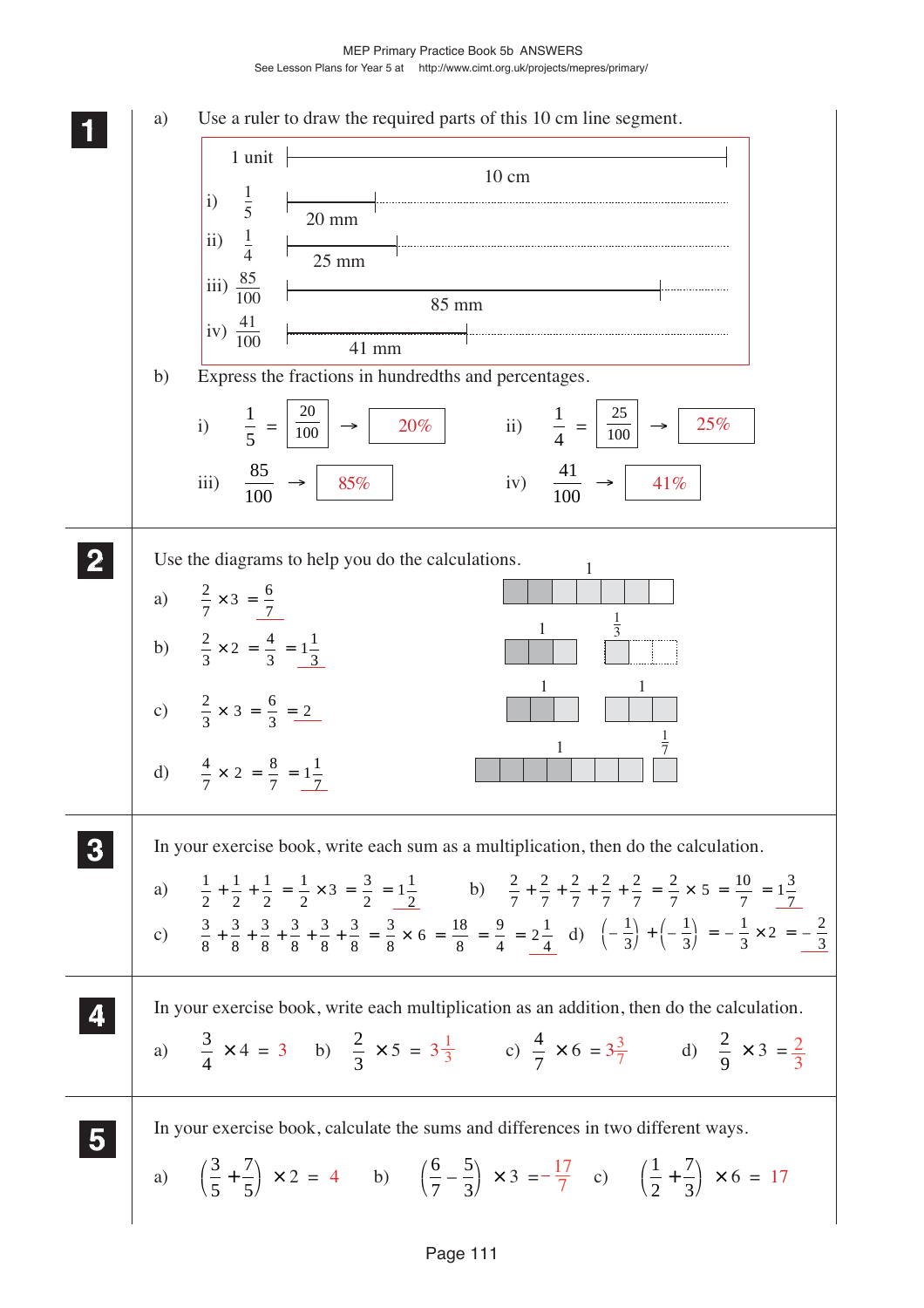|              | Calculate the products, reducing them to their simplest form where relevant.                                                                    |                                     |
|--------------|-------------------------------------------------------------------------------------------------------------------------------------------------|-------------------------------------|
|              | a) $\frac{4}{5} \times 2 = 1\frac{3}{5}$ b) $\frac{3}{8} \times 4 = 1\frac{1}{2}$ c) $\frac{3}{4} \times 8 = 6$                                 |                                     |
|              | d) $\frac{5}{12} \times 8 = 3\frac{1}{3}$ e) $\frac{5}{8} \times 12 = 7\frac{1}{2}$ f) $\frac{5}{11} \times 0 = 0$                              |                                     |
| $\mathbf{2}$ | Fill in the missing numbers. Check that they make the statements true.                                                                          |                                     |
|              | a) $\frac{2}{5} \times 2 = \frac{4}{5}$ b) $3 \times \frac{5}{9} = \frac{15}{9}$ c) $\frac{3}{10} \times 10 = \frac{30}{10}$                    |                                     |
|              | d) $\frac{5}{8} \times \boxed{2} = \frac{5}{4}$ e) $\frac{\boxed{5}}{6} \times 4 = \frac{10}{3}$ f) $\frac{5}{\boxed{3}} \times \boxed{6} = 10$ |                                     |
|              | Write each calculation in different ways.                                                                                                       |                                     |
|              | a) $\left(\frac{3}{2} + \frac{1}{3}\right) \times 12 = \frac{9+2}{6} \times 12 = \frac{11}{6} \times 12 = \frac{132}{6} = \frac{22}{6}$         |                                     |
|              | or $\left(\frac{3}{2} + \frac{1}{2}\right) \times 12 = \frac{3}{2} \times 12 + \frac{1}{2} \times 12 = \frac{36}{2} + \frac{12}{2}$             |                                     |
|              | $= 18 + 4 = 22$<br>= $\frac{3 \times 12}{2} + \frac{1 \times 12}{3} = 18 + 4 = 22$                                                              |                                     |
|              | or                                                                                                                                              |                                     |
|              | b) $\left(\frac{4}{5} - \frac{2}{3}\right) \times 4 = \frac{12 - 10}{15} \times 4 = \frac{2}{15} \times 4 = \frac{8}{15}$                       |                                     |
|              | or $\left(\frac{4}{5} - \frac{2}{3}\right) \times 4 = \frac{4}{5} \times 4 - \frac{2}{3} \times 4 = \frac{16}{5} - \frac{8}{3}$                 |                                     |
|              | $=\frac{48-40}{2}$ = -<br>15<br>15                                                                                                              |                                     |
|              | Answer each question by writing a division. Use the diagram to help you.                                                                        |                                     |
|              | What is half of a third? $\frac{1}{6}$<br>b)<br>What is a third of a quarter? $\frac{1}{12}$<br>a)                                              |                                     |
|              | What is a fifth of 10 twelfths? $\frac{1}{6}$<br>What is a quarter of a third? $\frac{1}{12}$<br>$\mathbf{d}$<br>$\mathbf{c})$                  |                                     |
|              | What is a third of 3 quarters? $\frac{1}{4}$<br>What is a quarter of 16 twelfths? $\frac{1}{3}$<br>$f$ )<br>e)                                  |                                     |
|              | One third of the unit has been divided into 5 equal parts.<br>a)<br>Write a division about the part which has been shaded twice.                | $\frac{1}{3} \div 5 = \frac{1}{15}$ |
|              | Do the division and show it on the diagram in a).<br>b)<br>$\frac{2}{3} \div 5 = \frac{2}{15}$                                                  |                                     |
|              | $rac{4}{3} \div 2 = \frac{2}{3}$<br>Do the division. Amend the diagram to show it.<br>$\mathbf{c})$                                             |                                     |
|              | Page 112                                                                                                                                        |                                     |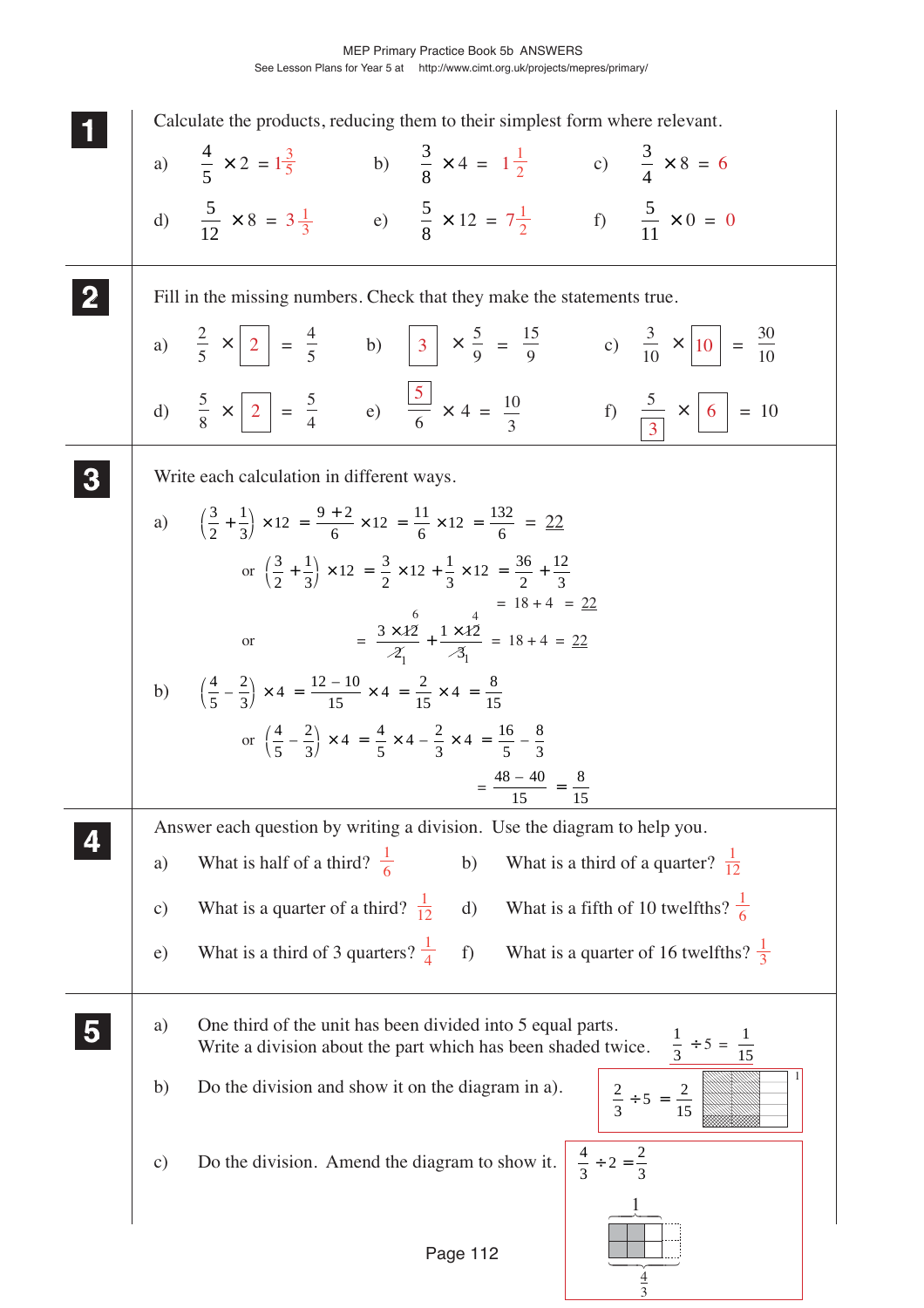|              | Do the calculations.                                                                                                                                                                                                   |
|--------------|------------------------------------------------------------------------------------------------------------------------------------------------------------------------------------------------------------------------|
|              | a) $\frac{3}{4} + \frac{5}{6} = \frac{9 + 10}{12} = \frac{19}{12} = \frac{17}{12}$ b) $\frac{4}{5} - \frac{3}{10} = \frac{8 - 3}{10} = \frac{5}{10} = \frac{1}{2}$                                                     |
|              |                                                                                                                                                                                                                        |
|              | c) $\frac{2}{5} \times 10 = \frac{20}{5} = \frac{4}{5}$ or $\frac{2}{5} \times \cancel{10} = \frac{4}{1} = \frac{4}{5}$ d) $\frac{5}{8} \div 4 = \frac{5}{8 \times 4} = \frac{5}{32}$                                  |
|              |                                                                                                                                                                                                                        |
| $\mathbf{2}$ | Solve the equations and inequality. Check your solutions.                                                                                                                                                              |
|              | a) $x = \frac{3}{16}$ b) $y = \frac{2}{5}$ c) $z = \frac{1}{8}$                                                                                                                                                        |
|              |                                                                                                                                                                                                                        |
|              | The 4th, 5th and 6th terms of a sequence are given. Complete the sequence so that the<br>first 10 terms are listed.                                                                                                    |
|              | a) $\frac{1}{6}, \frac{1}{3}, \frac{2}{3}$ , $\frac{4}{3}, \frac{8}{3}, \frac{16}{3}, (\frac{32}{3}, \frac{64}{3}, \frac{128}{3}, \frac{256}{3},)$ [× 2]                                                               |
|              |                                                                                                                                                                                                                        |
|              | b) $(-\frac{1}{7}, \frac{0}{7}, \frac{1}{7}), \frac{2}{7}, \frac{3}{7}, \frac{4}{7}, (\frac{5}{7}, \frac{6}{7}, \frac{7}{7}, \frac{8}{7})$<br>$[+\frac{1}{7}]$                                                         |
|              | c) $\left(\frac{1}{2}, \frac{0}{1}, \frac{1}{2}\right), \frac{2}{3}, \frac{3}{4}, \frac{4}{5}, \left(\frac{5}{6}, \frac{6}{7}, \frac{7}{8}, \frac{8}{9}\right)$                                                        |
|              | d) $(\frac{486}{5}, \frac{162}{5}, \frac{54}{5}), \frac{18}{5}, \frac{6}{5}, \frac{2}{5}, (\frac{2}{15}, \frac{2}{45}, \frac{2}{135}, \frac{2}{405})$ [ ÷ 3]                                                           |
|              | e) (4, 2, 1), $\frac{1}{2}$ , $\frac{1}{4}$ , $\frac{1}{8}$ , $(\frac{1}{16}, \frac{1}{32}, \frac{1}{64}, \frac{1}{128})$<br>$[\div 2]$                                                                                |
|              |                                                                                                                                                                                                                        |
|              | The area of a rectangle is $\frac{80}{3}$ m <sup>2</sup> . The length of a side is 6 m.<br>$A = \frac{80}{3} \text{ m}^2$<br>$\boldsymbol{b}$                                                                          |
|              | What length is the adjacent side of the rectangle?<br>a)<br>$a = 6m$                                                                                                                                                   |
|              | The length of the adjacent side of the rectangle is 4 and 4 ninths metres.                                                                                                                                             |
|              | Calculate the perimeter of the rectangle.<br>b)                                                                                                                                                                        |
|              | The perimeter of the rectangle is 20 and 8 ninths metres.                                                                                                                                                              |
|              |                                                                                                                                                                                                                        |
|              | Find a rule and complete the table. Write the rule in different ways.                                                                                                                                                  |
|              | $\frac{10}{9}$<br>$\frac{15}{3}$<br>$\frac{1}{3}$<br>$rac{3}{10}$<br>10<br>$\boldsymbol{a}$                                                                                                                            |
|              | $rac{3}{2}$<br>$\begin{array}{c c}\n\phantom{+}2 \\ \hline\n\phantom{+}9\n\end{array}$<br>$\frac{3}{10}$<br>$\frac{2}{9}$<br>$\frac{3}{50}$<br>$\frac{1}{35}$<br>$\frac{1}{15}$<br>b<br>$\mathfrak{2}$<br>$\mathbf{1}$ |
|              |                                                                                                                                                                                                                        |
|              | <i>Rule:</i> $a = b \times 5, b = a \div 5,$<br>or $b \div a = 5$ , $a \div b = \frac{1}{5}$                                                                                                                           |
|              |                                                                                                                                                                                                                        |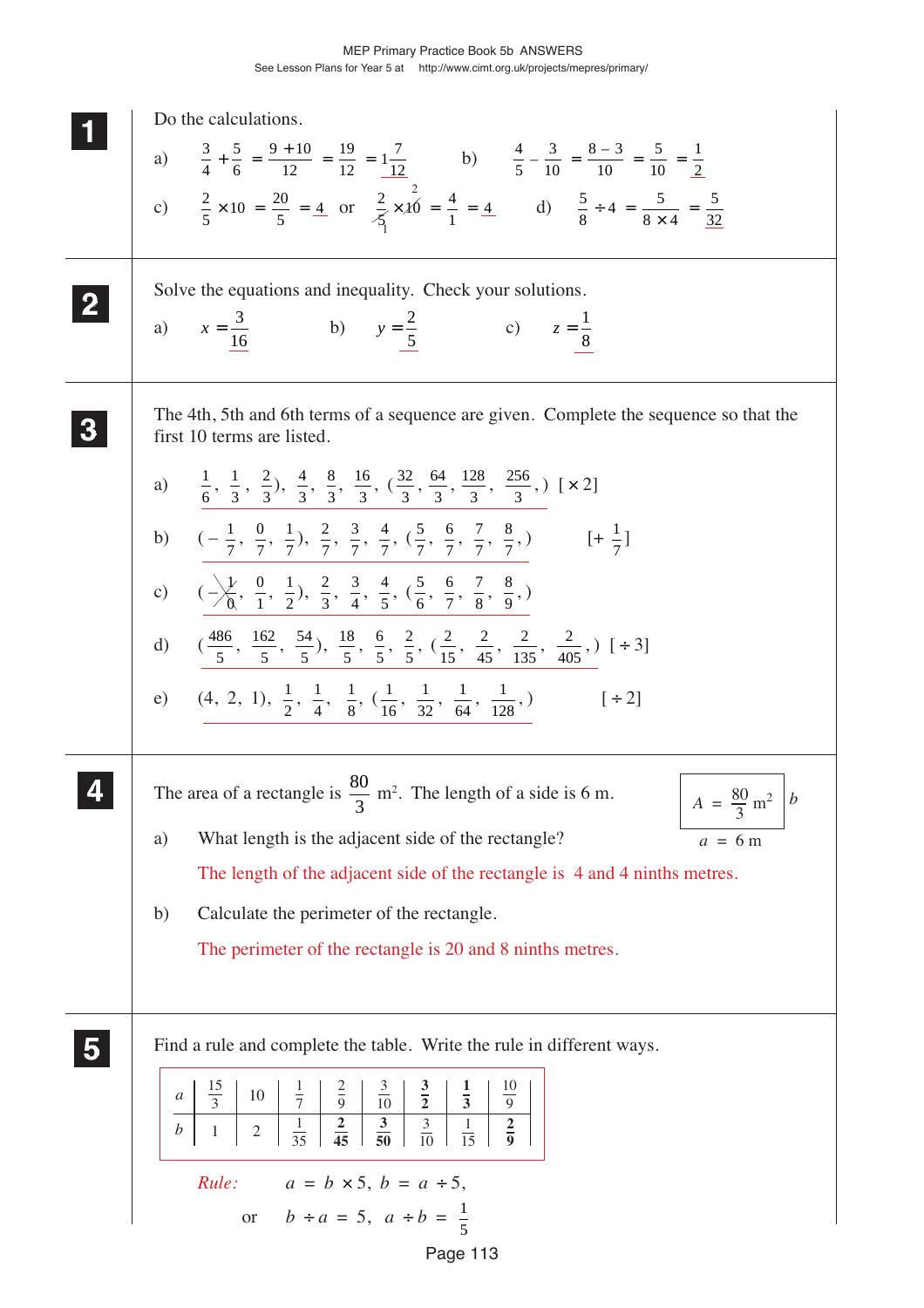**1 11 11 2 22 22 5 55 55** 2 c)  $\frac{7}{6} \times (7-4) = \frac{7}{6} \times 3 = \frac{7}{2} = \frac{3\frac{1}{2}}{2}$  d)  $\frac{8}{3} - \frac{3}{4} \times 6$  $: 10, 9, 8, 7, 6, 5,$   $\Delta: 6, 7, 8, 9$   $\therefore$  1, 2, 3 4, 3, 2, 1 a)  $\equiv$  < 9 9  $\frac{11}{2}$  b)  $\frac{5}{2}$  < 53 53  $\frac{5}{2}$  <  $\frac{\triangle}{2}$  <  $\frac{10}{53}$  c)  $\frac{7}{3} - \frac{1}{3} > 1$ **3 33 33 4 44 44** a)  $\begin{array}{|c|c|c|} \hline \end{array}$  (1 b) 1 2 2 4 3 6  $=\frac{2}{4}=\frac{3}{6}=\frac{9}{18}\ldots \frac{13}{25}$  $\frac{13}{25}$  $=\frac{26}{50}$ 50 =  $\frac{39}{75}$  ... Practise calculation. Write details in your exercise book. a)  $\frac{5}{9}$ 8  $+\frac{3}{12}$ 16  $=\frac{13}{16}$  b)  $\frac{3}{15}$  $+\frac{7}{16}$ 10  $=\frac{9}{10}$  c)  $\frac{3}{7}$  $+\frac{1}{2}$ 8  $=\frac{31}{56}$ 56 d)  $\frac{3}{4}$ 4  $-\frac{5}{6}$ 8  $=\frac{1}{8}$  e)  $\frac{12}{15} - \frac{2}{5}$  $=\frac{2}{5}$  f)  $\frac{3}{8}$  $-\frac{3}{16}$ 12  $=\frac{1}{2}$ 8 g)  $\frac{5}{5}$ 6  $\times 6 = 5$  h)  $\frac{4}{9}$ 9  $\times 6 = 2\frac{2}{3}$  i)  $\frac{5}{8}$  $\times$  4 =  $2\frac{1}{2}$ j)  $\frac{6}{7}$ 7  $\div 3 = \frac{2}{7}$  k)  $\frac{5}{7}$  $\div 5 = \frac{1}{7}$  1)  $\frac{5}{6}$  $\div 4 = \frac{5}{24}$ Practise calculation. Write details in your exercise book. a)  $\frac{5}{6}$ 1 4 2 3  $10 + 3 - 8$ 12 5  $+\frac{1}{4} - \frac{2}{3} = \frac{10 + 3 - 8}{12} = \frac{5}{12}$  <br>b)  $\frac{9}{6} \div 6 \times 4 = \frac{9}{36} \times 4 = \frac{9}{9} = 1$ 3  $\frac{3}{4} \times 6^3 = \frac{8}{3}$ 9 2  $-\frac{3}{4} \times 6^3 = \frac{8}{3} - \frac{9}{2} = \frac{16 - 27}{6}$  $= -\frac{11}{6} = -1\frac{5}{6}$ Solve the problems in your exercise book. Write the answer here. a) How many hours are in  $\frac{3}{10}$ 14 of a week? 36 hours b) What part of a week is half a day?  $\frac{1}{14}$  of a week c) How many days is  $\frac{24}{3}$ 3 of an hour?  $\frac{1}{3}$  of a day Which natural numbers could be written instead of each of the shapes? Solve the problem in your exercise book. A 10 cm cube can hold 1 litre of water. What height would the water level be in the cube if we pour in to it: a)  $5 \text{ cm high}$  b)  $7.5 \text{ cm high}$  c)  $2.5 \text{ cm (or } 25 \text{ mm)}$  high d)  $8 \text{ cm high}$ What part of the whole unit is shaded? Write the fraction in different forms in your exercise book. **6 66 66 66**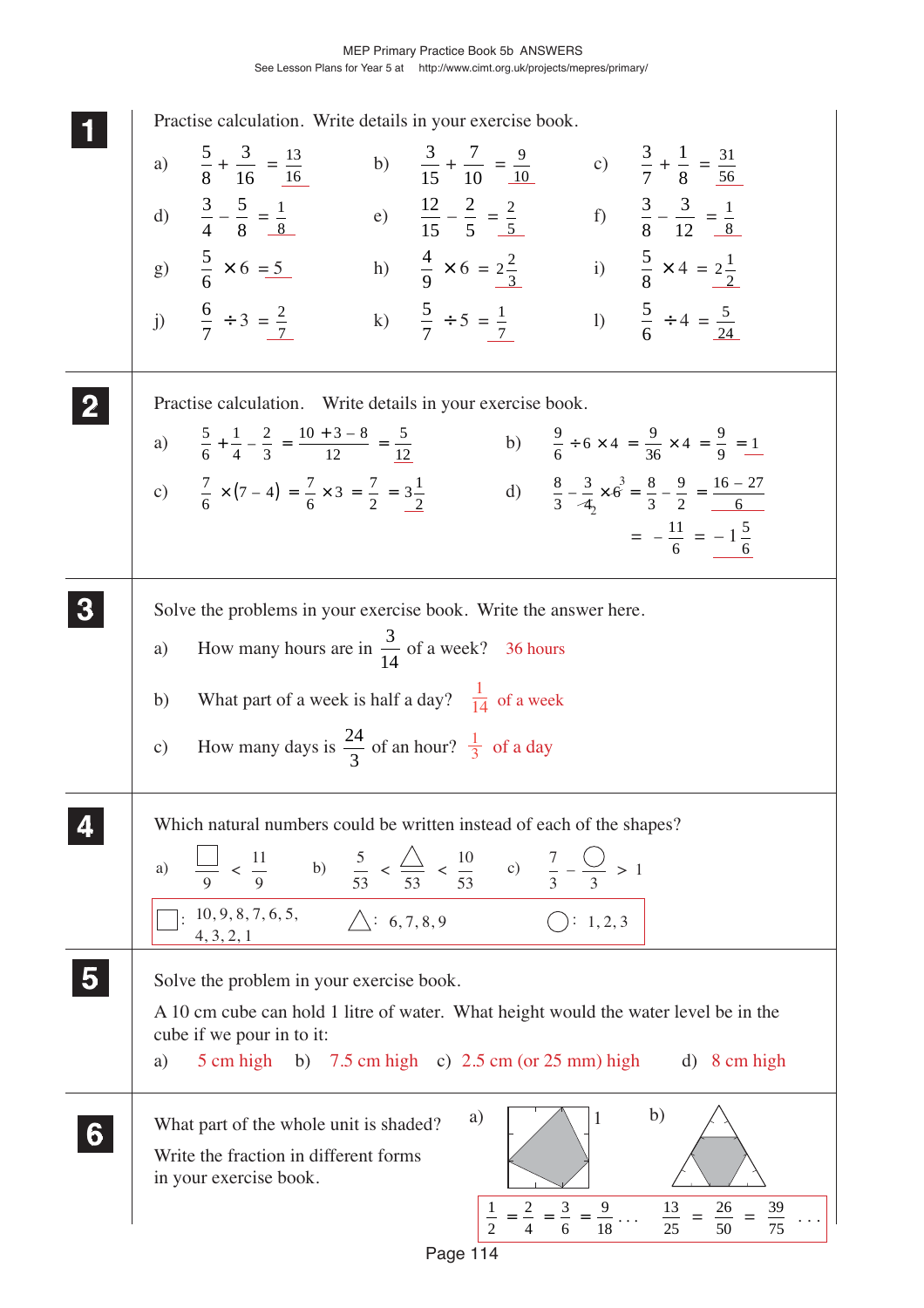| Practise calculation. Write details in your exercise book.<br>a) $\frac{3}{8} + \frac{7}{20} = \frac{29}{40}$ b) $\frac{4}{7} + \frac{11}{21} = 1\frac{2}{21}$ c) $\frac{2}{9} + \frac{3}{8} = \frac{43}{72}$<br>d) $\frac{5}{6} - \frac{1}{3} = \frac{1}{2}$ e) $\frac{5}{12} - \frac{1}{3} = \frac{1}{12}$ f) $\frac{11}{15} - \frac{3}{5} = \frac{2}{15}$<br>g) $\frac{3}{4} \times 8 = 6$<br>h) $\frac{2}{15} \times 5 = \frac{2}{3}$ i) $\frac{7}{8} \times 4 = 3\frac{1}{2}$<br>j) $\frac{5}{9} \div 5 = \frac{1}{9}$ k) $\frac{4}{7} \div 2 = \frac{2}{7}$ l) $\frac{3}{8} \div 4 = \frac{3}{32}$ |
|----------------------------------------------------------------------------------------------------------------------------------------------------------------------------------------------------------------------------------------------------------------------------------------------------------------------------------------------------------------------------------------------------------------------------------------------------------------------------------------------------------------------------------------------------------------------------------------------------------|
| Which natural numbers could be written instead of each of the shapes?<br>a) $\frac{\binom{3}{2}}{7} < \frac{5}{7}$ b) $\frac{3}{23} < \frac{\binom{3}{2}}{23} < \frac{8}{23}$ c) $\frac{9}{5} - \frac{\binom{3}{2}}{10} > 1$<br>(1): 4, 3, 2, 1<br>$\therefore$ 4, 5, 6, 7<br>$\frac{18}{10} - \frac{1}{10} > \frac{10}{10}$<br>$\bigcirc: 1, 2, 3, 4, 5, 6, 7$                                                                                                                                                                                                                                          |
| Solve the equations and inequality. Check your solutions.<br>a) $x \times 3 = \frac{2}{5}$ b) $y + 3 \times y = \frac{20}{3}$ c) $5 \times z - z < \frac{4}{7}$<br>$y = 1\frac{2}{3}$<br>$x = \frac{2}{15}$<br>$z < \frac{1}{7}$                                                                                                                                                                                                                                                                                                                                                                         |
| Answer each question by writing a division. Use the diagram to help you.<br>a) half of a quarter = $\frac{1}{4} \div 2 = \frac{1}{8}$<br>a quarter of a half = $\frac{1}{2} \div 4 = \frac{1}{8}$<br>b)<br>a quarter of a quarter $\frac{1}{4} \div 4 = \frac{1}{16}$<br>$\mathbf{c})$<br>a third of 9 sixteenths = $\frac{9}{16} \div 3 = \frac{3}{16}$<br>$\mathrm{d}$                                                                                                                                                                                                                                 |
| The perimeter of a square flower-pot is 3 quarters of a metre in length.<br>a)<br>What is the length of each side: i) $\frac{3}{16}$ m ii) $8\frac{3}{4}$ cm<br>Sally poured 2 thirds of a litre of fruit juice equally into 4 cups.<br>b)<br>How much fruit juice was in each cup?<br>i) $\frac{1}{6}$ litre<br>ii) $16\frac{2}{3}$ cl                                                                                                                                                                                                                                                                  |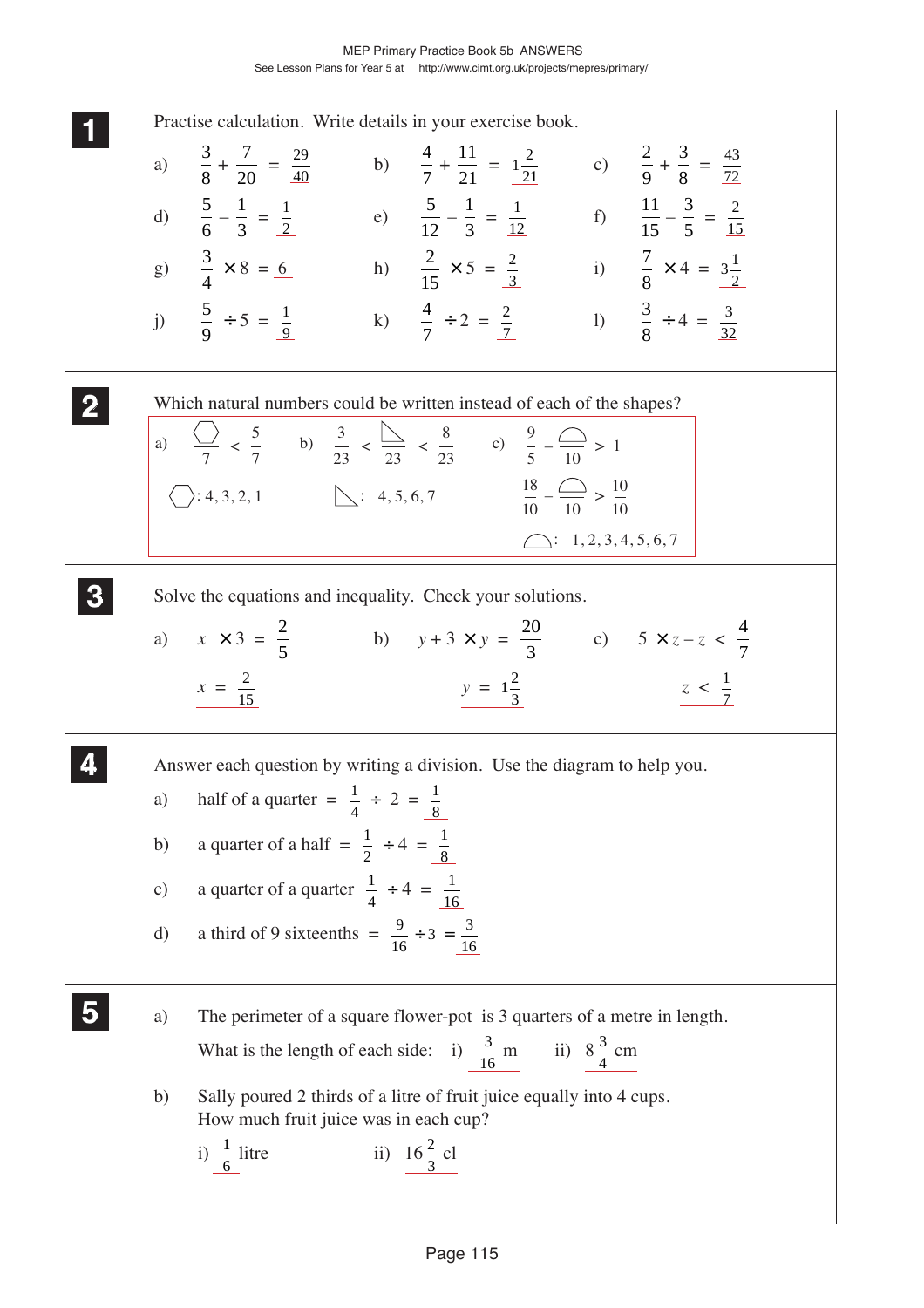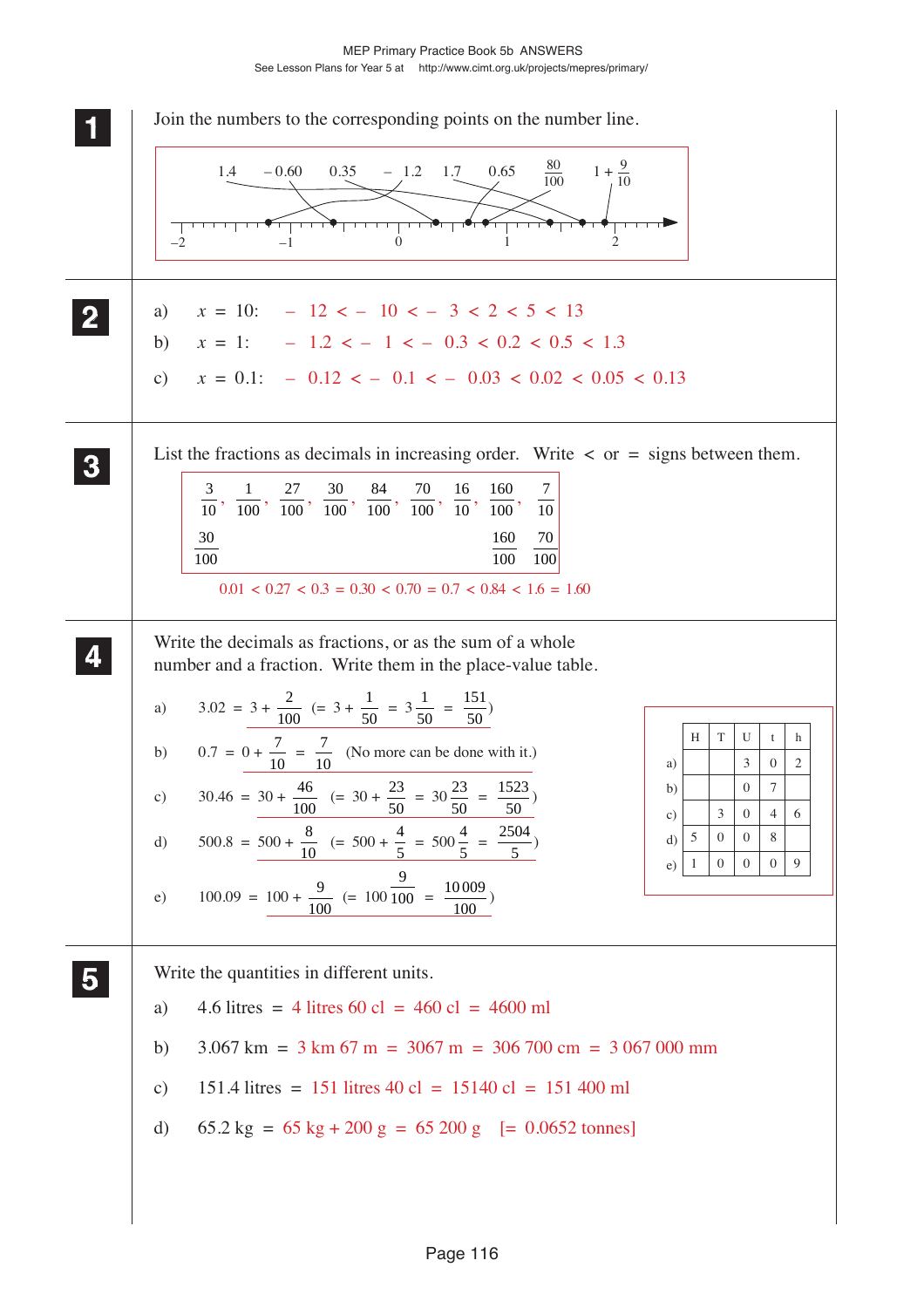|   |               | Convert each pair of fractions so that they have equal denominators. Compare them.                                                                                                             |
|---|---------------|------------------------------------------------------------------------------------------------------------------------------------------------------------------------------------------------|
|   | a)            | $\frac{50}{100}$<br>$\frac{5}{ }$<br>20<br>$\frac{6}{10}$<br>$\frac{7}{10}$<br>b)<br>c)<br>$\geq$<br>$\frac{1}{100}$<br>$\,>$<br>$\prec$<br>$\frac{1}{100}$<br>100                             |
|   | $\mathbf{d}$  | $\frac{9}{10}$<br>$\frac{90}{100}$<br>$\frac{5}{10}$<br>$\frac{51}{100}$<br>161<br>16<br>e)<br>$\vert$ <<br>f)<br>$\equiv$<br>100<br>1000                                                      |
|   |               | Convert the decimal numbers to hundredths and compare them.                                                                                                                                    |
|   | a)            | 0.06<br>0.70<br>0.6<br>b)<br>0.7<br>$\mathbf{c})$<br>0.11<br>0.1<br>$\equiv$<br>$\, > \,$<br>>                                                                                                 |
|   | $\mathrm{d}$  | e)<br>0.3<br>f)<br>0.39<br>0.03<br>0.7<br>0.07<br>0.4<br>$\prec$<br>$\prec$<br>$\, > \,$                                                                                                       |
|   |               | Write three numbers between the two decimals.                                                                                                                                                  |
|   | a)            | 3.4 <<br>< 3.6<br>3.45<br>3.53<br>3.59                                                                                                                                                         |
|   | b)            | 5.2 <<br>< 5.3<br>5.21<br>5.25<br>5.28                                                                                                                                                         |
|   |               | c) $-0.2 <$<br>< 0.1<br>$-0.1$<br>0.08<br>$\overline{0}$                                                                                                                                       |
|   | $\mathbf{d}$  | 2.9 <<br>< 3<br>2.91<br>2.92<br>2.93                                                                                                                                                           |
|   |               | Write the next nearest whole number less than and greater than the decimal number.                                                                                                             |
|   | a)            | 4.7<br>5 <sup>5</sup><br>7.26 <<br>b)<br>8<br>$\lt$<br>$\,<\,$<br>7<br>$\lt$                                                                                                                   |
|   | $\mathbf{c})$ | 0.09<br>< 99.99 <<br>$\overline{0}$<br>99<br>100<br>$\mathbf{1}$<br>$\mathbf{d}$<br>$\prec$<br>$\,<$                                                                                           |
|   | e)            | < 101.01 <<br>< 2.306 <<br>$\overline{2}$<br>$\overline{3}$<br>101<br>102<br>f)                                                                                                                |
|   |               |                                                                                                                                                                                                |
|   |               | Write the next nearest tenths less than and greater than the decimal numbers.                                                                                                                  |
|   | a)            | < 5.21 <<br>< 3.85 <<br>5.2<br>b)<br>5.3<br>3.8<br>3.9                                                                                                                                         |
|   | $\mathbf{c})$ | < 0.44 <<br>< 21.06 <  <br>0.5<br>21.0<br>21.1<br>0.4<br>$\mathrm{d}$                                                                                                                          |
|   | e)            | < 0.97 <<br>0.9<br>$5\overline{)}$<br>< 5.01 <<br>$\overline{1}$<br>5.1<br>f)                                                                                                                  |
| 6 | a)            | Round the decimals to the nearest whole number.                                                                                                                                                |
|   |               | $43.5 \approx 44$ $59.9 \approx 60$ $99.65 \approx 100$<br>$6.8 \approx 7$<br>$2.4 \approx 2$                                                                                                  |
|   | b)            | Round the decimals to the nearest tenth.                                                                                                                                                       |
|   |               | $6.34 \approx 6.3$ $5.56 \approx 5.6$ $8.4 \approx 8.4$ $10.20 \approx 10.2$ $5.076 \approx 5.1$                                                                                               |
|   | $\mathbf{c})$ | A melon weighed 3 kg on scales which are accurate to the nearest tenth of a kg.<br>Write an inequality for the <b>actual</b> mass of the melon.<br>$m = 3.0$ kg (to the nearest tenth of a kg) |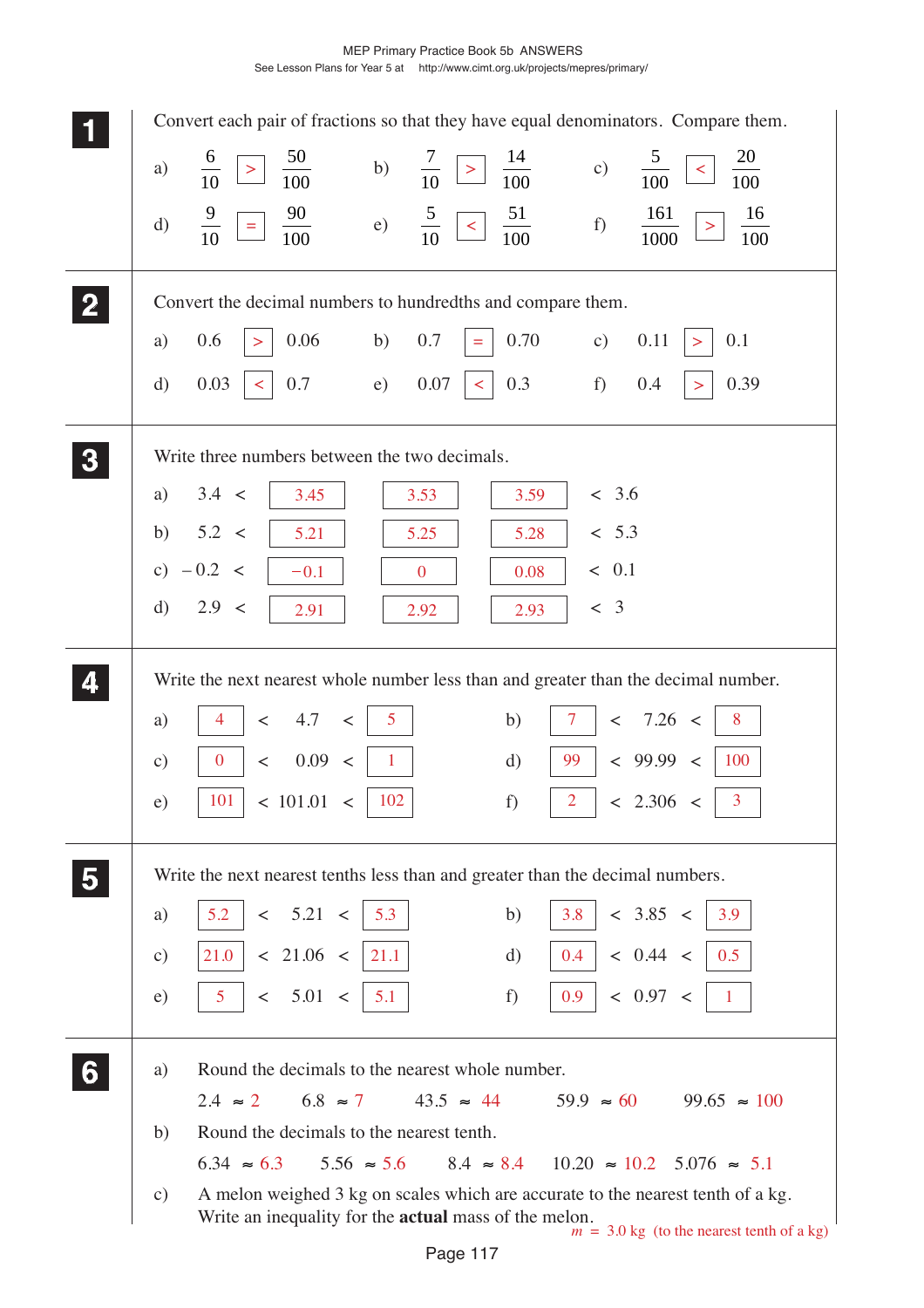We had 30 m 58 cm of parcel tape and used 14 m 26 cm. How much parcel tape do

**1 11** we have left? Write the subtraction in the tables. Write each decimal as the sum of units, tenths and hundredths, then do the subtraction in decimal form and fractional form. Do the subtractions, then check them with additions. Estimate the result here by rounding each decimal to the nearest whole number, then do the calculation accurately in your exercise book.  $2 \cdot 24$ a)  $2.24 + 21.56 + 0.75 \approx 2 + 22 + 1 = 25$ b)  $31 + 3.1 + 0.31 + 0.031 \approx 31 + 3 + 0 + 0 = 34$ **2 22 22 3 33 33 4 44 44** 3 0 5 8  $1 | 4 | 2 | 6$  $1 \t6 \t3 \t2$ 8 6 2 5 2 3  $\overline{0}$ 4 6 3 1 1 30 58 6 2  $4 \mid 2$  $1 \mid 6 \mid 3$ 1 3058  $-1426$ 1632 (cm)  $10 \text{ m}$  1 m  $10 \text{ cm}$  1 cm –  $Th$   $H$   $T$  U – In cm:  $T$  U t h – In m:  $-1426$   $30.58$ <br>  $-14.26$   $-14.26$  $16.32 \text{ (m)}$  $20148$  $-$  14.16  $= 20 + \frac{4}{10} + \frac{8}{100} = 20 + \frac{48}{100}$  $= 14 +$  $\frac{1}{10} + \frac{6}{100} = 14 +$ 632 100 16 100  $= 6 + \frac{1}{100}$ 32 a) **T** U t h *Check:* b)  $\boxed{T}$  U t h *Check*:  $2|2|0|0$ 18.43  $T$  U t h –  $T$  U t h –  $2|2|8|3$  $-$  1300  $9.83$   $\leftarrow$  | 9 | 8 | 3  $3 \mid 0 \mid 0$ 28 3 1 1  $2^{10}2$  8 3  $+ 1300$  $2 | 2 | 8 | 3$  $357 - 357$  $8_1$  4<sub>1</sub> 3  $2^{10}2^{10}0^{10}0$ 1 1  $8<sub>1</sub>$  $^{10}2$  $\overline{102}$  $\begin{array}{|c|c|c|}\n 3.5 & 7 \\
 \hline\n 8.4 & 3 \\
 \end{array}$  $+ 18,4$  $2 | 2 | 0 | 0$  $2\cdot 2\cdot 4$ <br>2 1  $\cdot 5\cdot 6$  $21 \cdot 56$ <br>+ 0.75  $\frac{0.75}{24.55}$ 1 1  $\frac{1}{3}$ .1  $3 \cdot 1$ <br> $0 \cdot 31$  $0 \cdot 31$ <br> $0 \cdot 031$  $\frac{34.441}{}$ + 31

*Answer:* There was 2.55 kg of melon left for dinner.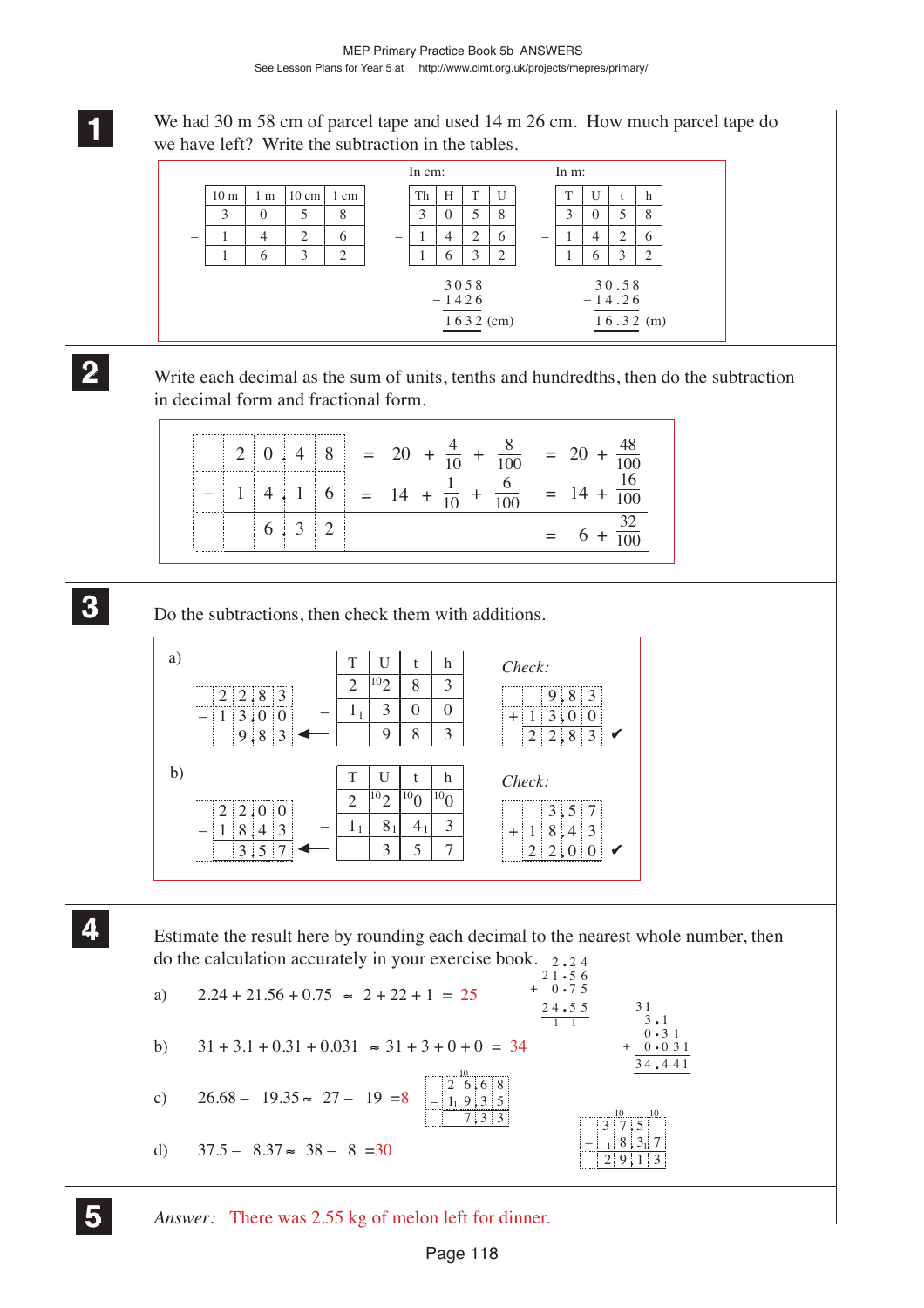MEP Primary Practice Book 5b ANSWERS See Lesson Plans for Year 5 at http://www.cimt.org.uk/projects/mepres/primary/

| 1              |                                                                                                         | Estimate first by rounding to the nearest tenth, then do the calculations accurately.                                                                                                                                                                                                                                                                                           |
|----------------|---------------------------------------------------------------------------------------------------------|---------------------------------------------------------------------------------------------------------------------------------------------------------------------------------------------------------------------------------------------------------------------------------------------------------------------------------------------------------------------------------|
|                | $4.12 + 29.35 + 0.87$<br>a)                                                                             | b) $7.05 + 27.6 + 6.715 + 37.17$                                                                                                                                                                                                                                                                                                                                                |
|                | $\approx 4.1 + 29.4 + 0.9 = 34.4$                                                                       | $\approx 7.1 + 27. + 6.7 + 37.2 = 78.6$                                                                                                                                                                                                                                                                                                                                         |
|                | $\frac{4.1}{2}$ , $\frac{2}{9}$ , $\frac{3}{5}$<br>$+ 0.87$<br>$3 \mid 4 \mid 3 \mid 4$                 | 7.0 5<br>$2 \mid 7.6$<br>$6.7$   1   5<br>$+3$ 7.11<br>78.475<br>$2 \quad 1$                                                                                                                                                                                                                                                                                                    |
|                | $34.67 - 25.58$<br>$\mathbf{c})$                                                                        | d) $85.49 - 16$                                                                                                                                                                                                                                                                                                                                                                 |
|                | $\approx$ 34.7 - 25.6 = 9.1                                                                             | $\approx$ 85.5 - 16 = 69.5                                                                                                                                                                                                                                                                                                                                                      |
|                | $\frac{10}{3}$ $\frac{10}{4 \cdot 6}$ $\frac{10}{7}$<br>$-215.518$<br>$9 \cdot 0$ 9                     | $\begin{array}{c}\n10 \\ 8 \overline{\smash{\big)}\ 5 \cdot 4} \\ 9\n\end{array}$<br>$-116$<br>6 9.4 9                                                                                                                                                                                                                                                                          |
| $\overline{2}$ | b)<br>a)<br>$5 \, 6.3$<br>2:8:4<br>0.91<br>$\pm$<br>6 0 0 5<br>$\overline{2}$                           | d)<br>$\mathbf{c})$<br>$1 \,   \, 3 \, . 0$<br>5 0.0 <br>$1 \ 0.5 \ 6$<br>$8 \mid 4.5 \mid 6$<br>0.7<br>0.014<br>5:3<br>7.4<br>6.03<br>$+$ :<br>$+$<br>$\pm$<br>$5 \, \, 6 \, \, 7$<br>$\overline{\phantom{a}3}$<br>5.9 0<br>4.96<br>$\overline{0}$<br>1 <sup>1</sup><br>1<br>$\mathbf{1}$<br>1                                                                                 |
| $\mathbf{3}$   | b)<br>a)<br>9 4 6 5<br>$- 6 1 3 2$<br>3 3 3 3<br>3 3 3 3<br>$+   6   1   3   2  $<br>$+$ 9.8<br>9 4,6 5 | $\frac{10}{2}$ $\frac{10}{4}$ $\frac{10}{1}$ 5<br>101010<br>$\frac{10}{6}$ 1.6 4<br>$\mathbf{c})$<br>d)<br>4 0.0 <br>$1 \, 9$ <sub>1</sub> , 8<br>$3_1$ 4 <sub>1</sub> , 8<br>$ 2_1 $ 5 <sub>1</sub> , 3 <sub>1</sub> 5<br>2 6 8 4<br>1 4 3 5<br>$1 \mid 4.6 \mid 5$<br> 2 6 8 4<br>1 4 3 5<br>1 4.6 5<br> 2 5.3 5<br>$+3148$<br>6 1,6 4<br>$\begin{array}{c} 0.00 \end{array}$ |
|                | Answer each question by writing an equation.                                                            |                                                                                                                                                                                                                                                                                                                                                                                 |
|                | What should be added to 1.2 to get 1.7?<br>a)                                                           | 0.5                                                                                                                                                                                                                                                                                                                                                                             |
|                | b)                                                                                                      | What should be subtracted from 3.5 to get 3.50?<br>$\boldsymbol{0}$                                                                                                                                                                                                                                                                                                             |
|                | $\mathbf{c})$                                                                                           | What should be subtracted from 3.58 to get 3.08?<br>0.50                                                                                                                                                                                                                                                                                                                        |
|                | What should be added to 1.25 to get 1.35?<br>d)                                                         | 0.10                                                                                                                                                                                                                                                                                                                                                                            |
|                | If I add 13.48 to a number, the sum is $72.25$ .<br>e)<br>What is the number?                           | 58.77                                                                                                                                                                                                                                                                                                                                                                           |
|                | f<br>What is the number?                                                                                | If I subtract 18.6 from a number, the result is 3.1.<br>21.7                                                                                                                                                                                                                                                                                                                    |
|                |                                                                                                         |                                                                                                                                                                                                                                                                                                                                                                                 |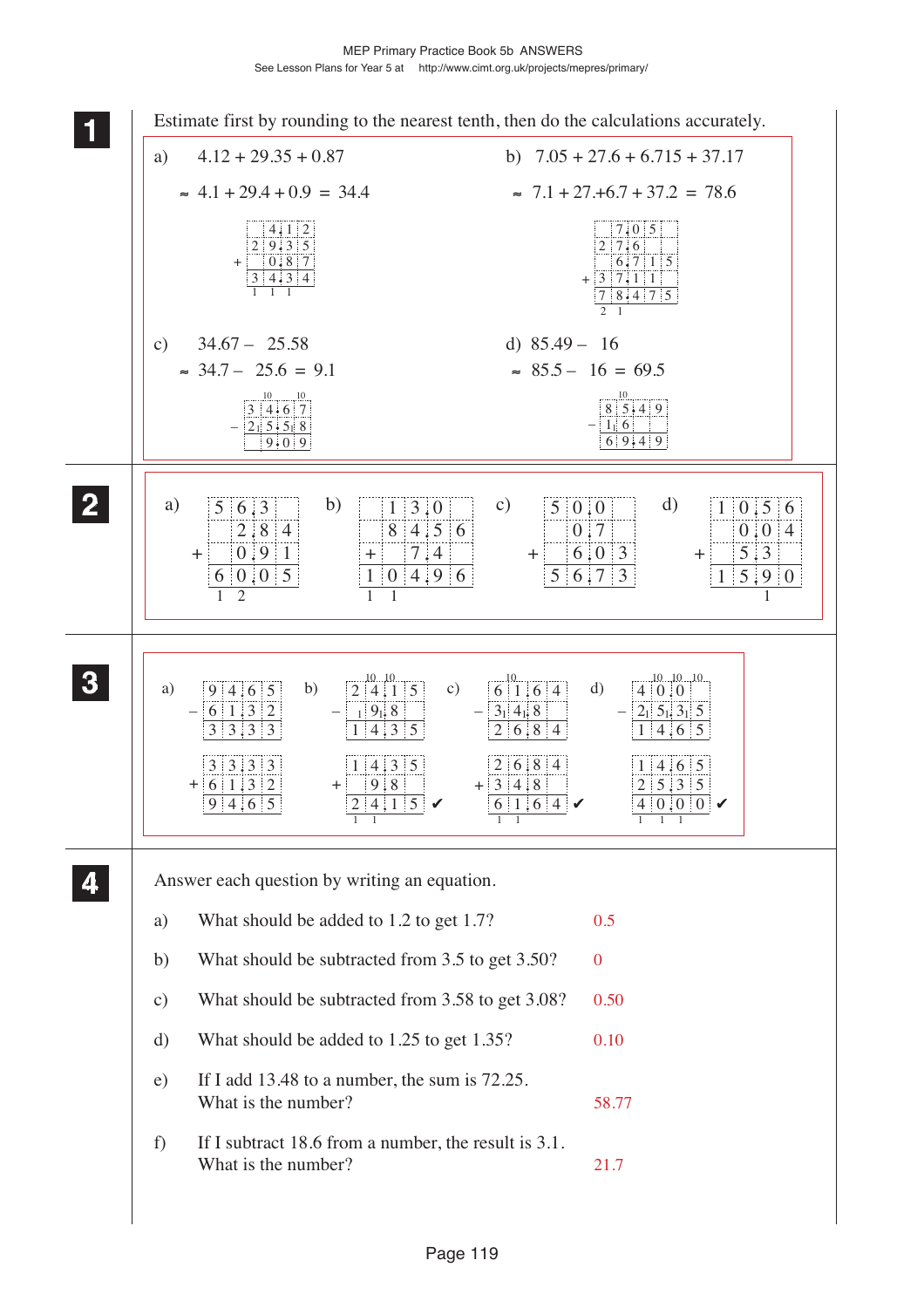| Write the sums as decimals in the place-value table, then add them up.                                                                                                                                                                                                                                                                                                                    |    |
|-------------------------------------------------------------------------------------------------------------------------------------------------------------------------------------------------------------------------------------------------------------------------------------------------------------------------------------------------------------------------------------------|----|
| $\mathcal T$<br>U<br>a) $18 + \frac{7}{10} + \frac{3}{1000} = 18 + \frac{703}{1000} = 18.703$<br>th<br>t<br>h                                                                                                                                                                                                                                                                             |    |
| $\tau$<br>$\mathfrak{Z}$<br>8<br>$\mathbf{1}$<br>$\left( \right)$<br>a)                                                                                                                                                                                                                                                                                                                   |    |
| b) $\frac{8}{100} + \frac{7}{1000} = \frac{87}{1000} = 0.087$<br>$\tau$<br>8<br>$\overline{0}$<br>$\overline{0}$<br>b)                                                                                                                                                                                                                                                                    |    |
| $\tau$<br>$\mathbf{c})$<br>$\mathfrak{Z}$<br>8<br>$\overline{0}$<br>c) $70 + \frac{3}{10} + \frac{8}{1000} = 70 + \frac{308}{1000} = 70.308$<br>$\overline{0}$                                                                                                                                                                                                                            |    |
| d)<br>8<br>$\overline{0}$<br>$\overline{4}$<br>$\tau$<br>d) $8 + \frac{1}{100} + \frac{37}{1000} = 8 + \frac{47}{1000} = 8.047$<br>9<br>$\tau$<br><b>Total</b><br>$5^{\circ}$<br>$\mathbf{1}$<br>$\overline{4}$                                                                                                                                                                           |    |
| $\mathbf{1}$<br>-1<br>$\mathbf{1}$<br>2                                                                                                                                                                                                                                                                                                                                                   |    |
|                                                                                                                                                                                                                                                                                                                                                                                           |    |
| $\mathbf{2}$<br>Compare the decimal numbers. Fill in the missing signs. $(<, >$ or =)                                                                                                                                                                                                                                                                                                     |    |
| a) $5.89 \mid \langle \,   \, 5.98 \,   \, b \rangle$ 0.03 $\mid \langle \,   \, 0.3 \,   \, c \rangle$ 3.087 $\mid \langle \,   \, 3.1 \,   \, d \rangle$ 1.45 $\mid \rangle$<br>1.145                                                                                                                                                                                                   |    |
| e) $4.0 = 4$ f) $0.699 = 0.7$ g) $8.1 = 8.10$ h) $7.099 < 10$<br>7.1                                                                                                                                                                                                                                                                                                                      |    |
| Write these numbers in increasing order.<br>$\bf{3}$                                                                                                                                                                                                                                                                                                                                      |    |
| 0.008, 0.09, 0.08, 0.009, 0.89<br>a)<br>0.008, 0.009, 0.08, 0.09, 0.89                                                                                                                                                                                                                                                                                                                    |    |
| b)<br>3.25, 3.205, 3.025, 3.502, 3.52<br>3.025, 3.205, 3.25, 3.502, 3.52                                                                                                                                                                                                                                                                                                                  |    |
| 4.386, 4.683, 4.638, 4.9, 4.099<br>4.099, 4.386, 4.638, 4.683, 4.9<br>$\mathbf{c})$                                                                                                                                                                                                                                                                                                       |    |
|                                                                                                                                                                                                                                                                                                                                                                                           |    |
| Practise addition and subtraction. Check the subtractions in your exercise book.                                                                                                                                                                                                                                                                                                          |    |
| b)<br>$\mathbf{c})$<br>d)<br>a)<br>0.017<br>$\left\lceil 2 \right\rceil$ 7 3<br>2 0.0 <br>$2 \mid 7 \mid 0$<br>6.75<br>7 6 2 7<br>0.999<br>$1 \ 0.1$<br>0, 8, 3<br>3 8 5<br>4.5 5<br> 8, 9 <br>$\ddot{}$<br>$\pm$<br>$+$ :<br>$+$<br>$2 \mid 5 \mid 5 \mid 4$<br>$\mathbf{3}$                                                                                                             |    |
| 4:8:8<br>$1 \mid 1 \mid 2,1 \mid 7 \mid$<br>1   4   0   2                                                                                                                                                                                                                                                                                                                                 |    |
| $\frac{10}{1}$ 4 2, 1 5<br>$\frac{10}{8}$ 6 1<br>f<br>g)<br>h)<br>e)<br> 3 7.6 3<br>$7 \overline{\smash{\big)}\ 0 \cdot 0}$<br>$-\lfloor 2 \rfloor 3 \mid 3 \mid 1 \rfloor$<br>$1 \, 3_1 \, 6$<br>$\frac{5_1 2_1 5}{8 \cdot 0 \cdot 8 \cdot 5}$<br>$-\frac{3}{14}$ , 2 <sup>1</sup> <sub>9</sub><br>$1 \,   \, 3 \,   \, 8 \,   \, 5 \,   \, 5 \,  $<br>1 4 3 2<br>$3 \mid 5 \mid 7 \mid$ |    |
| Fill in the missing numbers.                                                                                                                                                                                                                                                                                                                                                              |    |
| $7.2$ litres =<br>litres   $20$  <br>720<br>litres<br>200<br>$cl =$<br>$cl =$<br>$\overline{7}$<br>a)<br>$\tau$<br>$ml =$<br>7200                                                                                                                                                                                                                                                         | ml |
| 803<br>$m = 2803 m =$<br>2.803<br>$km = 2 \, \text{km}$<br>280 300<br>b)<br>cm                                                                                                                                                                                                                                                                                                            |    |
| $kg = 2 kg 47 g =$<br>2.047<br>2047<br>$\mathbf{c})$<br>g                                                                                                                                                                                                                                                                                                                                 |    |
| $\mathbf{d}$<br>195<br>$min =$<br>$min = 3.25$ hours<br>11 700<br>15<br>hours<br>$sec =$<br>$\mathbf{3}$                                                                                                                                                                                                                                                                                  |    |
| Page 120                                                                                                                                                                                                                                                                                                                                                                                  |    |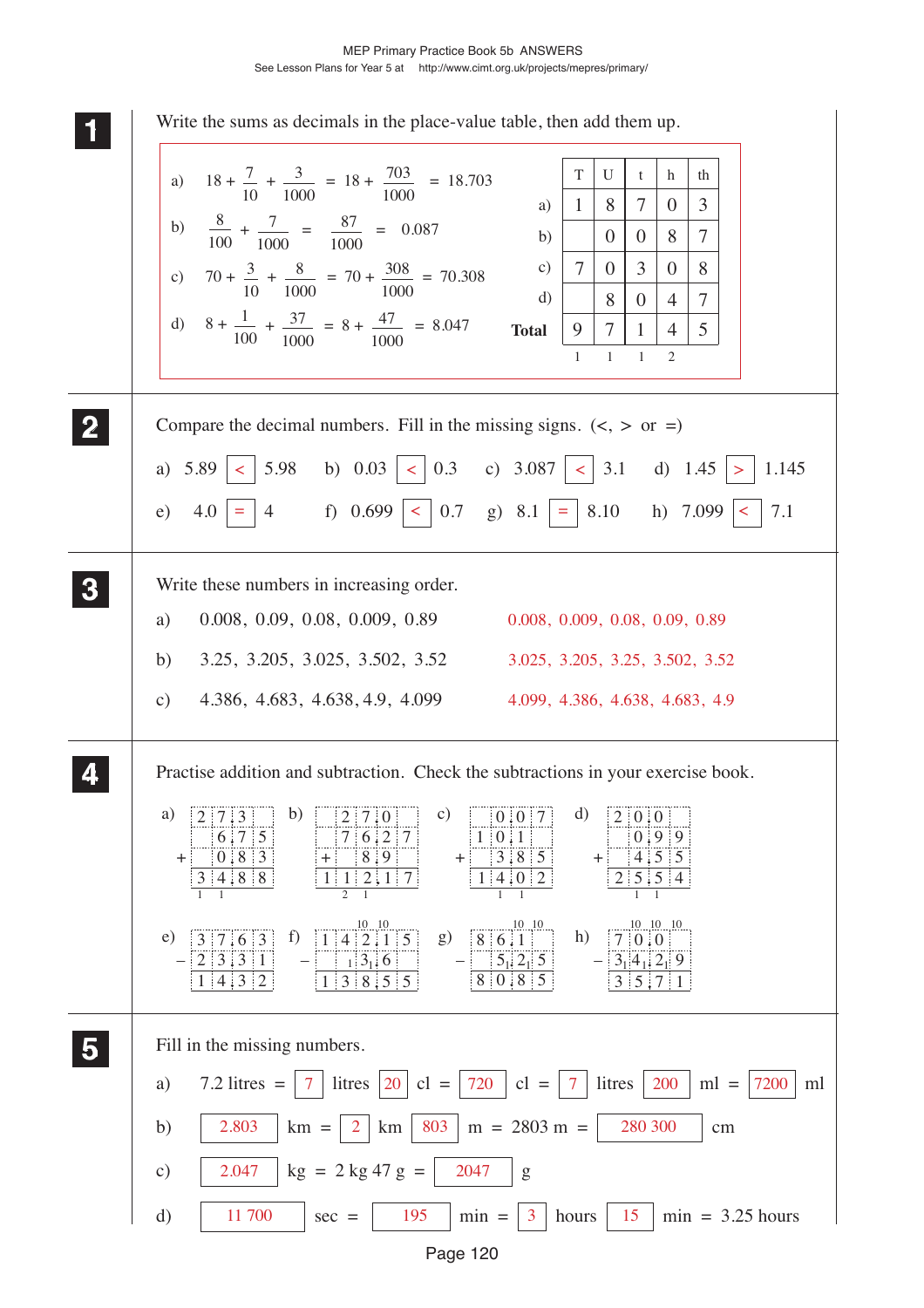| carefully in these quantities: 28 ml, 2.4 cl and 20.5 cl.                                                                                                                                                                                                                                                                                                                                                                                                                                             |
|-------------------------------------------------------------------------------------------------------------------------------------------------------------------------------------------------------------------------------------------------------------------------------------------------------------------------------------------------------------------------------------------------------------------------------------------------------------------------------------------------------|
| How much liquid did he measure out altogether?<br><i>Plan:</i> $28 \text{ ml} + 24 \text{ ml} + 205 \text{ ml} = 257 \text{ ml} = 25.7 \text{ cl}$                                                                                                                                                                                                                                                                                                                                                    |
| or $2.8$ cl + 2.4 cl + 20.5 cl = $25.7$ cl                                                                                                                                                                                                                                                                                                                                                                                                                                                            |
| Answer: The chemist measured out 25.7 cl of liquid altogether.                                                                                                                                                                                                                                                                                                                                                                                                                                        |
|                                                                                                                                                                                                                                                                                                                                                                                                                                                                                                       |
| Sally went shopping for an outfit for a wedding and made a list of what she had spent.<br>$\mathbf{2}$                                                                                                                                                                                                                                                                                                                                                                                                |
| Write the amounts in the place-value table and grid.<br>$f(1 = 100 p)$<br>a)                                                                                                                                                                                                                                                                                                                                                                                                                          |
| T<br>H<br>U<br>h<br>t<br>3<br>3 8.9 9<br>8<br>9<br>1 hat: £38 99 p<br>9<br>5<br>$4 \ 0.5 \ 0$<br>1 dress: £40.50<br>$\overline{4}$<br>$\theta$<br>$\overline{0}$<br>2 6.7 0<br>$\overline{7}$<br>$\mathbf{2}$<br>6<br>$\overline{0}$<br>1 pair of shoes: £26 70 p<br>$\overline{3}$<br>5<br>$\overline{4}$<br>$\mathbf{0}$<br>1 handbag: £34.50<br>$+34.50$<br>$\pm$<br>6<br>9<br>(£) $1  4  0.6  9$<br>$\boldsymbol{0}$<br>$\mathbf{1}$<br>$\overline{4}$<br>(f)<br>$\overline{2}$<br>$\overline{2}$ |
| How much did Sally spend altogether? Sally spent £140.69 altogether.<br>b)                                                                                                                                                                                                                                                                                                                                                                                                                            |
| If Sally had £200 in her bank account at the start of her<br>$\mathbf{c})$<br>shopping trip, how much did she have left at the end?<br>Sally had £59.31 left at the end.                                                                                                                                                                                                                                                                                                                              |
| Use the diagram to help you do this addition in different ways.<br>$\frac{1}{5} + 0.3 + \frac{17}{100} + \frac{1}{10} + 0.21$                                                                                                                                                                                                                                                                                                                                                                         |
| Calculate using:                                                                                                                                                                                                                                                                                                                                                                                                                                                                                      |
| fractions: $\frac{1}{5} + \frac{3}{10} + \frac{17}{100} + \frac{1}{10} + \frac{21}{100} = \frac{20 + 30 + 17 + 10 + 21}{100}$<br>a)<br>$=\frac{98}{100}$                                                                                                                                                                                                                                                                                                                                              |
| $0.2 + 0.3 + 0.17 + 0.1 + 0.21 = 0.6 + 0.38 = 0.98$<br>decimals:<br>b)                                                                                                                                                                                                                                                                                                                                                                                                                                |
| percentages: $20\% + 30\% + 17\% + 10\% + 21\% = 98\%$<br>c)                                                                                                                                                                                                                                                                                                                                                                                                                                          |
| A rectangular games court has sides of length 45.8 m and 15.6 m.<br>a)<br>120.6 m<br>How long is the fence around it if the gate is 2.2 m wide?                                                                                                                                                                                                                                                                                                                                                       |
| The price of a bottle of medicine is $£11.80$ , which includes the cost of the bottle.<br>b)<br>If the bottle costs $£5.20$ less than the medicine, how much are you paying for:                                                                                                                                                                                                                                                                                                                      |
| the medicine<br>the bottle?<br>$\ddot{i}$<br>$\mathbf{i}$<br>£5.20<br>£3.30                                                                                                                                                                                                                                                                                                                                                                                                                           |
| Page 121                                                                                                                                                                                                                                                                                                                                                                                                                                                                                              |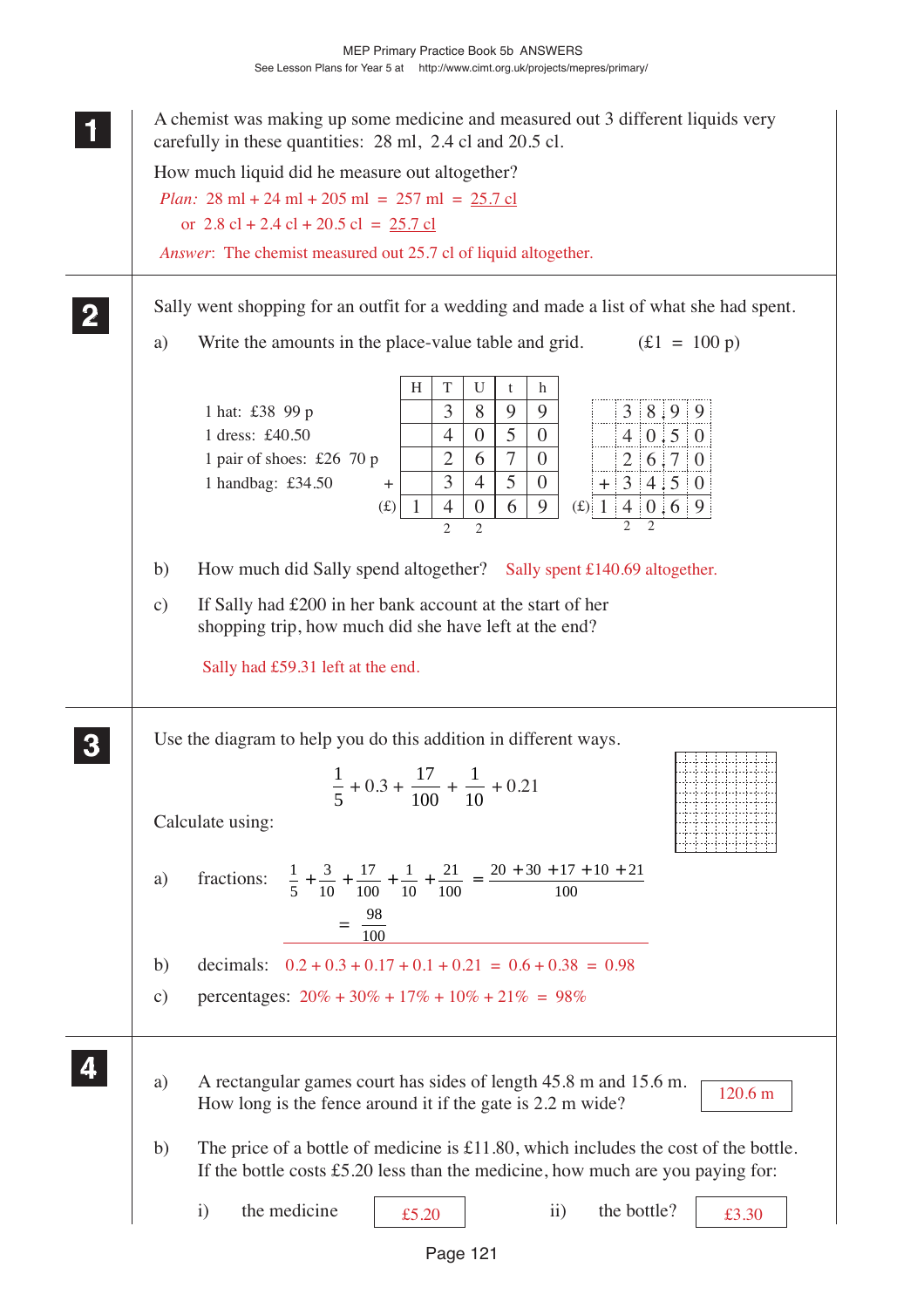|              | Write each addition as a multiplication and calculate the result.                                       |                                                              |                                                                             |                                                                                                                                                                          |
|--------------|---------------------------------------------------------------------------------------------------------|--------------------------------------------------------------|-----------------------------------------------------------------------------|--------------------------------------------------------------------------------------------------------------------------------------------------------------------------|
| a)           |                                                                                                         |                                                              |                                                                             |                                                                                                                                                                          |
|              | $[= 0.3 \times 10 = 3]$                                                                                 |                                                              |                                                                             |                                                                                                                                                                          |
| b)           | $15.7 + 15.7 + 15.7 + 15.7 + 15.7 + 15.7 + 15.7 + 15.7 + 15.7$                                          |                                                              |                                                                             |                                                                                                                                                                          |
|              | $[15.7 \times 10 = 157]$                                                                                |                                                              |                                                                             |                                                                                                                                                                          |
|              | paper? Write the measures in the place-value table.                                                     |                                                              |                                                                             | If a sheet of paper is $0.12$ mm thick, what is the thickness in mm of these amounts of                                                                                  |
|              |                                                                                                         |                                                              | Th                                                                          | T<br>H<br>U<br>t<br>h                                                                                                                                                    |
|              | a 10 sheet notepad:                                                                                     | $0.12 \times 10 = 1.2 \text{ (mm)}$                          |                                                                             | 2<br>1                                                                                                                                                                   |
|              | a 100 leaf exercise book:                                                                               | $0.12 \times 100 = 12$ (mm)                                  |                                                                             | 2<br>1<br>1<br>2<br>$\overline{0}$                                                                                                                                       |
|              | a 1000 leaf encyclopaedia:<br>a 10 000 sheet pack of paper: $0.12 \times 10\,000 = 1200 \, \text{(mm)}$ | $0.12 \times 1000 = 120$ (mm)                                | 1                                                                           | $\mathfrak{2}$<br>$\Omega$<br>$\Omega$                                                                                                                                   |
|              |                                                                                                         |                                                              |                                                                             |                                                                                                                                                                          |
| them.        |                                                                                                         | H<br>100 pearls:<br>$\overline{4}$<br>10 pearls:<br>1 pearl: | $\mathbf T$<br>U<br>t<br>8<br>$\mathbf{0}$<br>8<br>4<br>8<br>$\overline{4}$ | does 1 such pearl weigh? Write the weights in the table, then write divisions about<br>h<br>$480 \div 1 = 480$ (g)<br>$480 \div 10 = 48$ (g)<br>$480 \div 100 = 4.8$ (g) |
| a)           | How many £s is:                                                                                         | 10 times                                                     | 100 times                                                                   | 1000 times                                                                                                                                                               |
|              | i) $70 p$                                                                                               | $\mathbf f$<br>7 <sup>7</sup>                                | $\mathbf f$<br>70                                                           | $\mathbf{f}$<br>700                                                                                                                                                      |
|              | £2 70 $p$ ?<br>$\rm ii)$                                                                                | $\pounds$<br>27                                              | $\pounds$<br>270                                                            | 2700<br>£                                                                                                                                                                |
| b)           | How many £s is:                                                                                         | 1 tenth                                                      | 1 hundredth                                                                 | 1 thousandth                                                                                                                                                             |
|              | of $£630$<br>$\mathbf{i}$                                                                               | $\pounds$<br>63                                              | $\pounds$<br>6.30                                                           | 0.63<br>$\mathbf f$                                                                                                                                                      |
|              | of £47 50 p?<br>$\ddot{i}$                                                                              | 4.75<br>$\pounds$                                            | $\pounds$<br>0.475                                                          | 0.0475<br>f                                                                                                                                                              |
|              |                                                                                                         |                                                              |                                                                             | not possible in real life!                                                                                                                                               |
|              | Practise calculation.                                                                                   |                                                              |                                                                             |                                                                                                                                                                          |
| a)           | $0.3 \times 100 = 30$                                                                                   | $3.45 \times 10 = 34.5$<br>b)                                |                                                                             | $605 \div 100 = 6.05$<br>c)                                                                                                                                              |
| $\mathbf{d}$ | $574 \div 10 = 57.4$                                                                                    | e)                                                           | $0.87 \times 10 = 8.7$                                                      | $0.303 \times 100 = 30.3$<br>$f$ )                                                                                                                                       |
| g)           | $1.39 \div 10 = 0.139$                                                                                  | h)                                                           | $45.7 \div 100 = 0.457$                                                     | $0.07 \times 10 = 0.7$<br>i)                                                                                                                                             |
| j)           | $0.05 \times 100 = 5$                                                                                   | $\bf k)$                                                     | $0.81 \div 10 = 0.081$                                                      | $30.06 \div 10 = 3.006$<br>$\left( \right)$                                                                                                                              |
|              |                                                                                                         |                                                              |                                                                             |                                                                                                                                                                          |
|              |                                                                                                         |                                                              |                                                                             |                                                                                                                                                                          |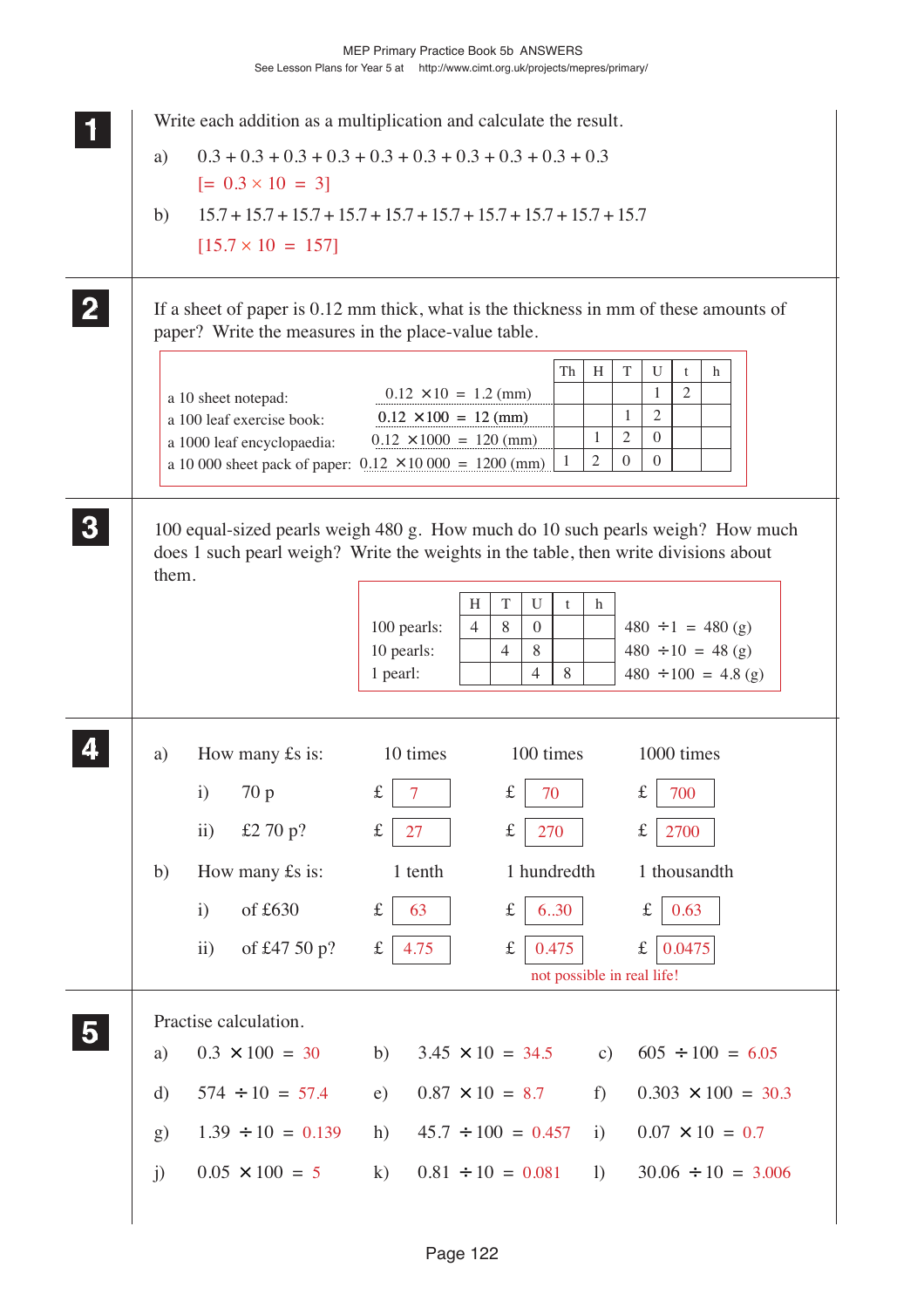|   | Write each operation in a shorter way and calculate the result.                                                                                                                                                                                               |
|---|---------------------------------------------------------------------------------------------------------------------------------------------------------------------------------------------------------------------------------------------------------------|
|   | e.g. $2.7 + 2.7 + 2.7 + 2.7 = 2.7 \times 4$ (or = 2 $\times$ 4 + 0.7 $\times$ 4 = 8 + 2.8 = 10.8)<br>a)                                                                                                                                                       |
|   | e.g. $13.26 + 13.26 + 13.26 + 13.26 + 13.26 = 13.26 \times 5$<br>b)                                                                                                                                                                                           |
|   | $= 13 \times 5 + 0.26 \times 5 = 65 + (\frac{26}{100} \times 5) = 65 + \frac{130}{100} = 66 + \frac{30}{100} = 66.3$                                                                                                                                          |
|   | e.g. $0.83 + 0.83 + 0.83 = 0.83 \times 3 = \frac{8}{10} \times 3 + \frac{3}{100} \times 3$<br>c)                                                                                                                                                              |
|   | $=\frac{24}{10} + \frac{9}{100} = 2 + \frac{4}{10} + \frac{9}{100} = 2.49$                                                                                                                                                                                    |
|   | $P = 52.4$ cm $\times$ 4 = 209.6 cm = 2096 mm = 2.096 m<br>a)                                                                                                                                                                                                 |
|   | b)<br>$P = (6.42 \text{ cm} + 12.84 \text{ cm}) \times 2 = 19.26 \text{ cm} \times 2 = 38.52 \text{ cm}$                                                                                                                                                      |
|   | $P = (a+b) \times 2 = 3a \times 2 = 6a = 6.42$ cm $\times$ 6 = 38.52 cm<br><sub>or</sub>                                                                                                                                                                      |
|   |                                                                                                                                                                                                                                                               |
| 3 | Calculate the products. Estimate the result mentally first.                                                                                                                                                                                                   |
|   | E: $8 \times 3 = 24$ E: $6 \times 5 = 25$<br>E: $15 \times 7 = 105$<br>$E: 102 \times 11 = 1122$<br>b) $5.62$<br>a)<br>8:1<br>c) $15.06$<br>d) $1 \ 0 \ 2 \ 1 \ 0$                                                                                            |
|   | $\vert \times \vert 3$<br>$\begin{array}{c c}\n & \times & 5 \\ \hline\n2 & 8 & 0 & 0\n\end{array}$<br>$\times$ 1 1<br>$\frac{x}{1}$ 0 5.4 2<br>2 4 3<br>$1 \mid 1 \mid 2 \mid 3 \mid 1 \mid 0$                                                               |
|   | $\mathfrak{D}$<br>or with multipliers in corresponding place-value columns:                                                                                                                                                                                   |
|   | a)<br>b)<br>d)<br> 5 6 2<br>c)<br>$1 \mid 5 \mid 0 \mid 6$<br>1   0   2   1   0<br>8.1<br>$\times$ 3<br>$\times$ 5<br>$\times$ 7<br>$\times$ 1 1<br>2 4 3<br>2 8 0 0 <br>1 0 5 4 2<br>$1 \,   \, 2 \,   \, 3 \,   \, 1 \,   \, 0$<br>3<br>2 <sub>1</sub><br>3 |
|   | Which is more? Calculate in your exercise book, then fill in the missing signs.                                                                                                                                                                               |
|   | 25 times 5.3 m<br>43 times 2.5 m<br>a)<br>$\lt$                                                                                                                                                                                                               |
|   | 0 times $197$ kg<br>197 times $0$ kg<br>b)                                                                                                                                                                                                                    |
|   | 12 times 4.8 litres<br>48 times 1.2 litres<br>$\mathbf{c})$                                                                                                                                                                                                   |
|   | Solve the problems in your exercise book and write the answers in a sentence here.                                                                                                                                                                            |
|   | Pete has £36 50 p. Olivia has twice as much and Sue has 3 times as much as Pete.<br>a)                                                                                                                                                                        |
|   | If they put all their money together, do they have enough to buy a television<br>which costs £210?<br>$P + O + S$ : £36.50 + £73 + £109.50 = £219.00,                                                                                                         |
|   | £219 > £210<br>Answer: Yes, they have enough to buy a television set.                                                                                                                                                                                         |
|   | The units of measure used when measuring angles are <b>degrees</b> $(\degree)$ and <b>minutes</b> $(\degree)$ .<br>b)                                                                                                                                         |
|   | If $1^\circ = 60'$ , how many degrees is 6 times $12^\circ 30'$ ?                                                                                                                                                                                             |
|   | Answer: Six times 12 degrees 30 minutes is 75 degrees.                                                                                                                                                                                                        |

Page 123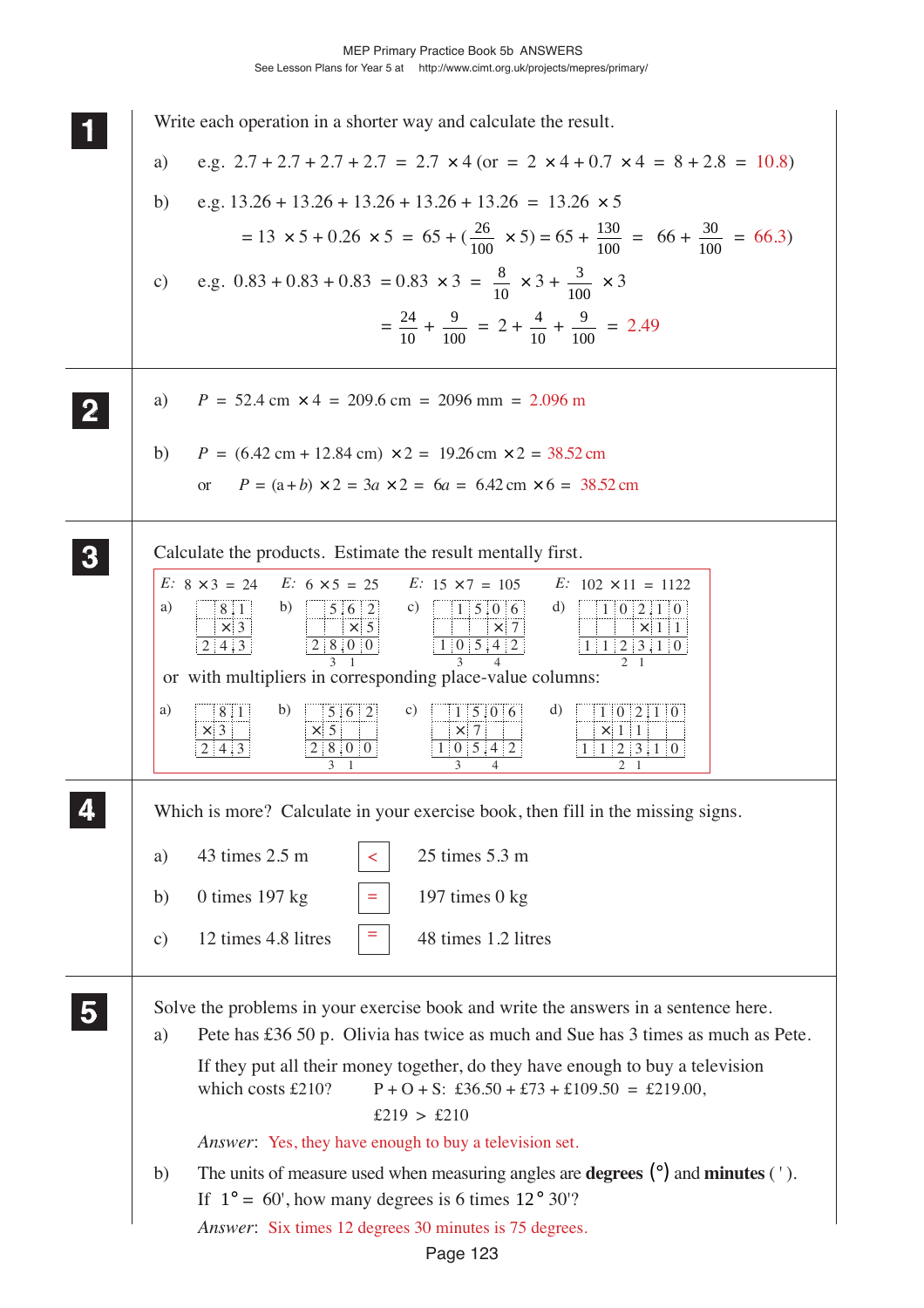MEP Primary Practice Book 5b ANSWERS See Lesson Plans for Year 5 at http://www.cimt.org.uk/projects/mepres/primary/

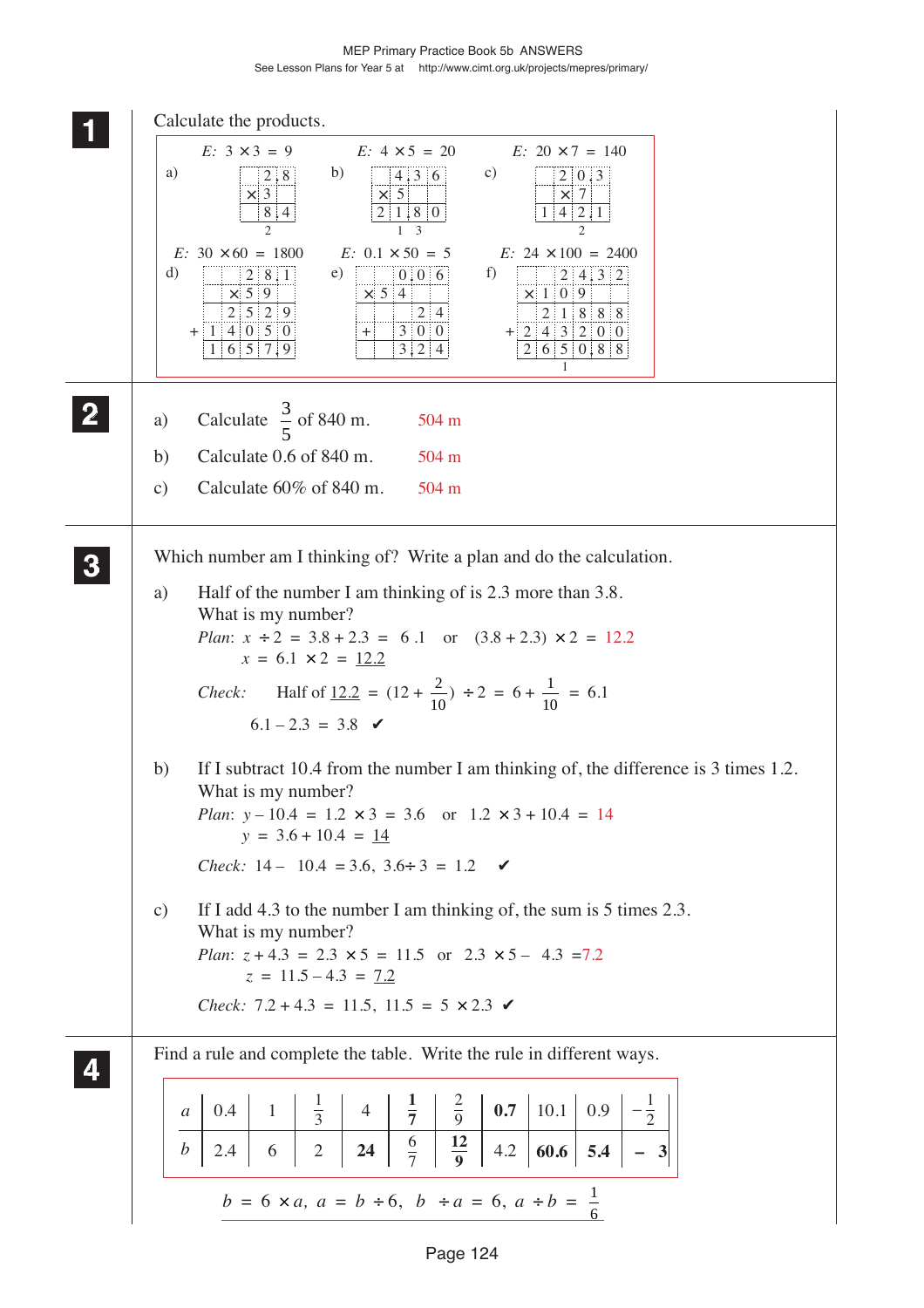| Use the diagram to help you do this addition in different ways.<br>$0.2 + \frac{1}{10} + \frac{37}{100} + 0.17 + \frac{3}{100}$<br>fractions: $0.2 + \frac{1}{10} + \frac{37}{100} + 0.17 + \frac{3}{100}$<br>a)                                                                                                                                                                                                                                                                                                                        |
|-----------------------------------------------------------------------------------------------------------------------------------------------------------------------------------------------------------------------------------------------------------------------------------------------------------------------------------------------------------------------------------------------------------------------------------------------------------------------------------------------------------------------------------------|
| $=\frac{2}{10} + \frac{1}{10} + \frac{37}{100} + \frac{17}{100} + \frac{3}{100}$<br>$= \frac{20 + 10 + 37 + 17 + 3}{100} = \frac{87}{100}$<br>decimals: $0.2 + 0.1 + 0.37 + 0.17 + 0.03 = 0.87$<br>b)<br>percentages: $20\% + 10\% + 37\% + 17\% + 3\% = 87\%$<br>$\mathbf{c})$                                                                                                                                                                                                                                                         |
| Practise calculation.<br>$0.4 \times 100 = 40$ b) $5.62 \times 10 = 56.2$ c) $684 \div 10 = 68.4$<br>a)<br>$68.4 \div 10 = 6.84$<br>e) $0.09 \times 10 = 0.9$ f)<br>$0.37 \times 100 = 37$<br>d)<br>$14.3 \div 10 = 1.43$ h) $20.5 \div 10 = 2.05$ i) $0.49 \div 10 = 0.049$<br>g)<br>$0.06 \times 100 = 6$ k)<br>$4.274 \times 10 = 42.74$<br>$\left( \right)$<br>$0.037 \times 100 = 3.7$<br>$\mathbf{j}$                                                                                                                             |
| Calculate $\frac{2}{5}$ of 760 km.<br>304 km<br>a)<br>Calculate 20% of 760 km.<br>b)<br>152 km<br>Calculate 0.6 of 760 km.<br>456 km<br>$\mathbf{c})$                                                                                                                                                                                                                                                                                                                                                                                   |
| Find a rule and complete the table. Write the rule in different ways.<br>$\begin{array}{c c c c}\n\frac{2}{5} & 2 & \frac{3}{5} & \frac{1}{6} & \frac{1}{7} \\ \hline\n2 & 10 & 3 & \frac{5}{6} & \frac{5}{7}\n\end{array}$<br>$-\frac{1}{20}$<br>0.15<br>$\frac{2}{5}$ 2<br>$9.2 \,   \, 0.5$<br>0.7<br>0.2<br>$\mathfrak{Z}$<br>$\boldsymbol{\mathcal{X}}$<br>3.5<br>46   2.5  <br>$-\frac{1}{4}$<br>15<br>0.75<br>1.0<br>$\mathcal{Y}$<br><i>Rule:</i> $x = y \div 5$ , $y = 5 \times x$ , $y \div x = 5$ , $x \div y = \frac{1}{5}$ |
| Compare each pair of numbers. Fill in the missing signs. $(<, >$ or =)<br>$\frac{25}{1000}$ c) $3\frac{3}{5}$<br>0.047 b) 0.205 ><br>3.69<br>$\prec$<br>a)<br>0.065 e) 0.35<br>$\frac{35}{100}$ f) 0.87<br>78<br>$rac{3}{5}$<br>$\mathbf{d}$<br>$\, > \,$<br>100                                                                                                                                                                                                                                                                        |
| Alan mixed 2.4 litres of white paint with 7 litres of red paint to make pink paint.<br>He used all the <i>pink</i> paint to paint 4 <b>identical</b> rooms.<br>2.35<br>litres<br>How many litres of paint did he use for each room?                                                                                                                                                                                                                                                                                                     |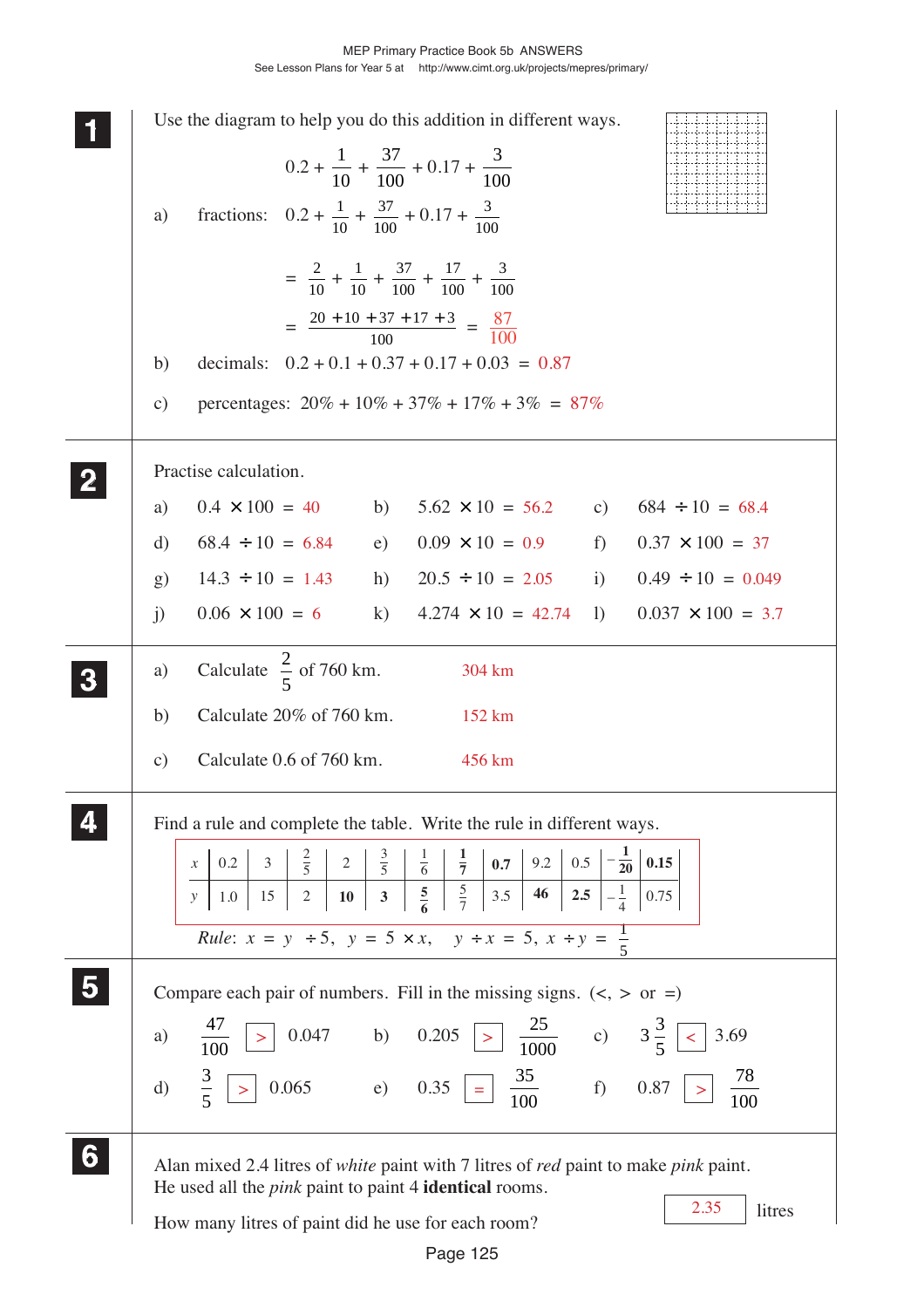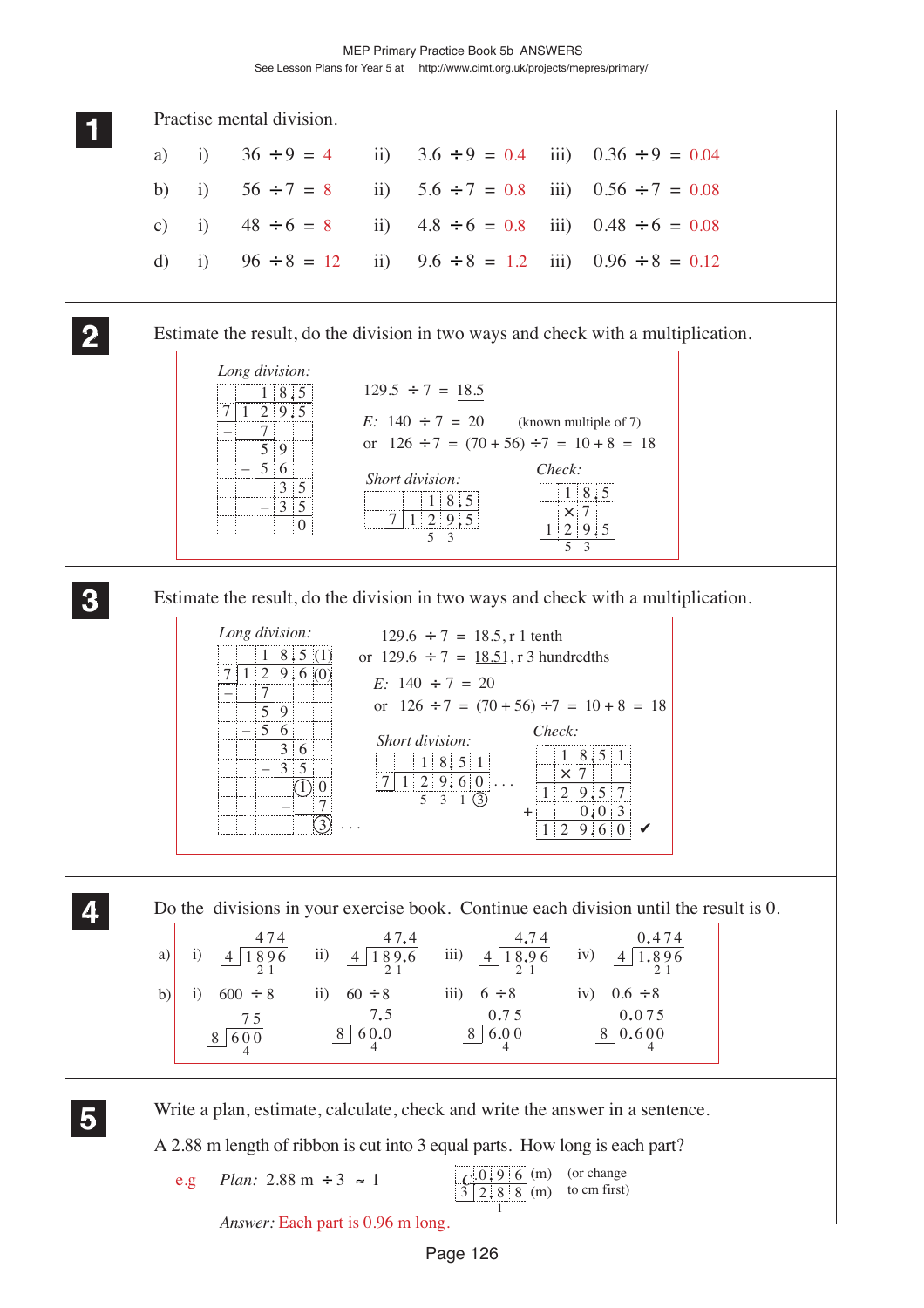| A group of 6 children weighed themselves and these were the results.                                                                                                                                                                                                                                                                                                                                                                                                                                                       |
|----------------------------------------------------------------------------------------------------------------------------------------------------------------------------------------------------------------------------------------------------------------------------------------------------------------------------------------------------------------------------------------------------------------------------------------------------------------------------------------------------------------------------|
| 32.5 kg, 31.0 kg, 32.0 kg, 31.0 kg, 30.5 kg, 33 kg<br>What do they each weigh on average? Calculate the mean value to the nearest 10 g.                                                                                                                                                                                                                                                                                                                                                                                    |
| Mean = $\frac{32.5 + 31.0 + 32.0 + 31.0 + 30.5 + 33}{6} = \frac{190.0}{6}$<br>$\approx$ 31.67 (kg)                                                                                                                                                                                                                                                                                                                                                                                                                         |
| A group of 5 pupils were asked their ages and these were the results in months.<br>110 months, 121 months, 113 months, 116 months, 117 months<br>What is the <b>mean</b> value of their ages?<br>Mean age: $\frac{110 + 121 + 113 + 116 + 117}{5} = \frac{577}{5}$ (months) $\frac{11154}{5557770}$<br>$= 115.4$ months ( $\approx 115$ months)                                                                                                                                                                            |
| Calculate the mean age of each family and then compare them.<br>The Cabbage family:<br>Mean age: $\frac{1+2+11+33+35+59+65}{7} = \frac{206}{7}$<br>$\approx$ 29.4 (years)<br>The Sprout family:<br>10 years, 11 years, 16 years, 19 years, 21 years, 42 years, 44 years<br>$10 + 11 + 16 + 19 + 21 + 42 + 44 = 163$<br>Mean age:<br>7<br>7<br>$23.3$ (years)<br>$\approx$<br>Which family has more people able to work in their garden?<br>The Sprout family                                                               |
| Find a rule and complete the table. Write the rule in different ways.<br>a)<br>2.4<br>3<br>5<br>$\overline{2}$<br>6<br>12<br>20<br>5<br>16<br>1<br>$\mathbf{1}$<br>a<br>3.6<br>40<br>10<br>b<br>$\mathfrak{Z}$<br>8<br>5.2<br>3<br>$\overline{4}$<br>2<br>7<br>4<br>$\mathfrak{Z}$<br>30<br>$\overline{c}$<br>$2.5\,$<br>$3.5$<br>4.5<br>5<br>13<br>10<br>$\mathbf{3}$<br>5.1<br>$\mathcal C$<br><i>Rule:</i> $c = \frac{a+b}{2}$ ; $a = 2 \times c-b$ ; $b = 2 \times c-a$<br>(or $c$ is the <u>mean</u> of $a$ and $b$ ) |
| In your exercise book, calculate the <b>mean</b> values for $a$ , $b$ and $c$ .<br>b)<br>Mean of $a = 6.672 \approx 6.67$<br>Mean of $b = 8.163 \approx 8.16$ Mean of $c = 7.418 \approx 7.42$                                                                                                                                                                                                                                                                                                                             |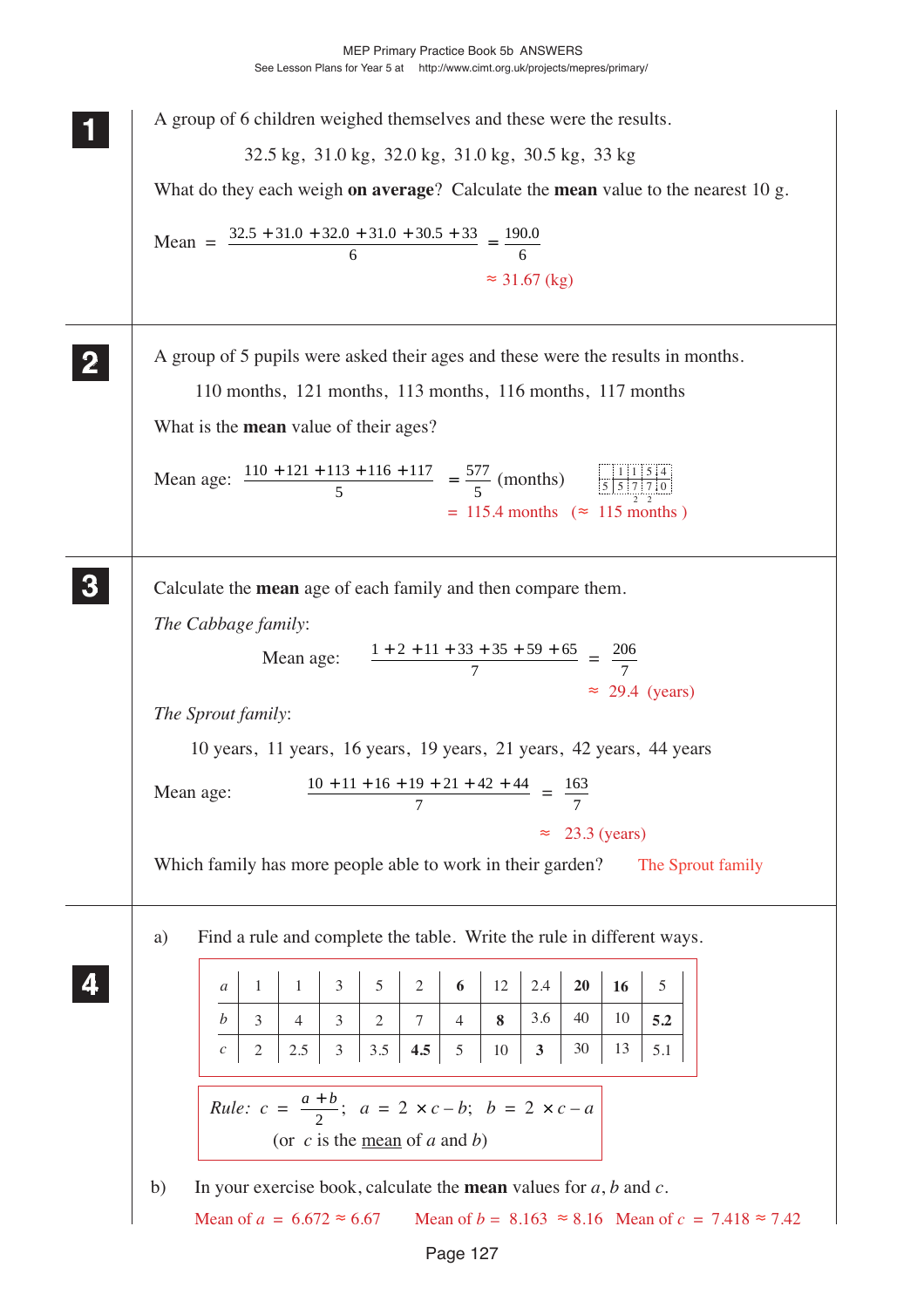|               | Calculate:                                                                                                                                                                                                                                                                                       |
|---------------|--------------------------------------------------------------------------------------------------------------------------------------------------------------------------------------------------------------------------------------------------------------------------------------------------|
| a)            | i) $\frac{1}{2}$ of 36 = 18 ii) $\frac{2}{2}$ of 36 = 36 iii) $\frac{3}{2}$ of 36 = 54                                                                                                                                                                                                           |
|               | b) i) $\frac{1}{2}$ of 25 = 12.5 ii) $\frac{2}{5}$ of 25 = 10 iii) $\frac{7}{5}$ of 25 = 35                                                                                                                                                                                                      |
|               | iv) $\frac{7}{10}$ of 25 = 17.5                                                                                                                                                                                                                                                                  |
| a)            | Write the decimals as fractions.                                                                                                                                                                                                                                                                 |
|               | i) $0.1 = \frac{1}{10}$ ii) $0.5 = \frac{1}{2}$ iii) $1.2 = 1\frac{1}{5}$ iv) $0.01 = \frac{1}{100}$                                                                                                                                                                                             |
|               | v) $0.35 = \frac{7}{20}$ vi) $3.05 = 3\frac{1}{20}$ vii) $0.001 = \frac{1}{1000}$                                                                                                                                                                                                                |
| b)            | Express the quotient of 5 divided by 8 as a fraction and as a decimal.<br>$5 \div 8 = \frac{5}{8} = 0.625$                                                                                                                                                                                       |
| $\mathbf{c})$ | Express the quotient of 15 divided by 9 as a fraction and as a decimal.<br>$15 \div 9 = \frac{15}{9} = 1\frac{6}{9} = 1\frac{2}{3} = 1.666$ (to $\infty$ )                                                                                                                                       |
|               | Write the fractions as decimals. Do the divisions in the grids.                                                                                                                                                                                                                                  |
|               | a) $\frac{1}{2} = 0.5$ b) $\frac{7}{2} = 3.5$ c) $\frac{3}{5} = 0.6$ d) $\frac{11}{5} = 2.2$                                                                                                                                                                                                     |
|               | $\frac{3.5}{2 \cdot 7.0}$<br>$\frac{0.5}{2 \cdot 1.0}$<br>$\frac{0.6}{5,3,0}$                                                                                                                                                                                                                    |
| (e)           | $\frac{1}{4} = 0.25$ f) $\frac{3}{4} = 0.75$ g) $\frac{7}{4} = 1.75$                                                                                                                                                                                                                             |
|               | $\begin{array}{c c} 0, 2 & 5 \\ 4 & 1, 0 & 0 \end{array}$<br>$\begin{array}{ c c c c c }\n\hline\n & 0.75 \\ \hline\n43.00\n\end{array}$<br>$\frac{1.75}{47.00}$<br>3 <sub>2</sub><br>$1\quad 2$<br>3 <sup>2</sup>                                                                               |
|               | Write the fractions as decimals. Do the divisions in the grids.                                                                                                                                                                                                                                  |
| a)            | $\frac{1}{3} = 0.333 = 0.\dot{3}$ b) $\frac{2}{3} = 0.666 = 0.\dot{6}$                                                                                                                                                                                                                           |
|               | $\begin{array}{ c c c c c }\hline 0 & 3 & 3 & 3 & 3 \\ \hline 3 & 1 & 0 & 0 & 0 & 0 \\ \hline 1 & 1 & 1 & 1 & 1 \\ \hline \end{array}$<br>$\begin{array}{ c c c c c c }\hline 0 & 6 & 6 & 6 & 6 & \dots \\ \hline 3 & 2 & 0 & 0 & 0 & 0 & \dots \\ \hline 2 & 2 & 2 & 2 & 2 & \dots \end{array}$ |
| $\mathbf{c})$ | $\frac{5}{6}$ = 0.8333 = 0.83 $\frac{0.833333}{6500000}$                                                                                                                                                                                                                                         |
| $\rm d)$      | Decimals in which the last digit is repeated endlessly are called<br>recurring decimals.                                                                                                                                                                                                         |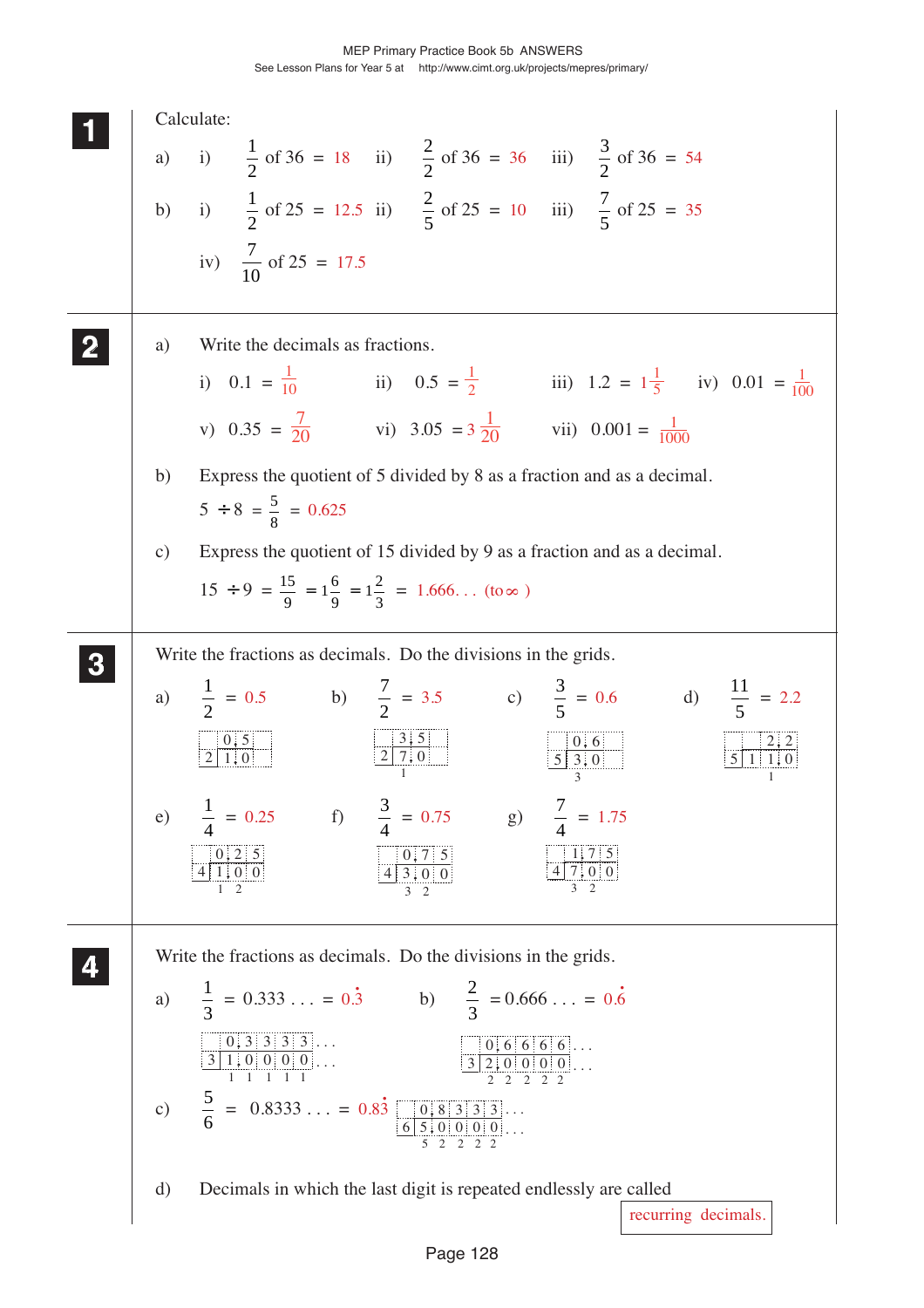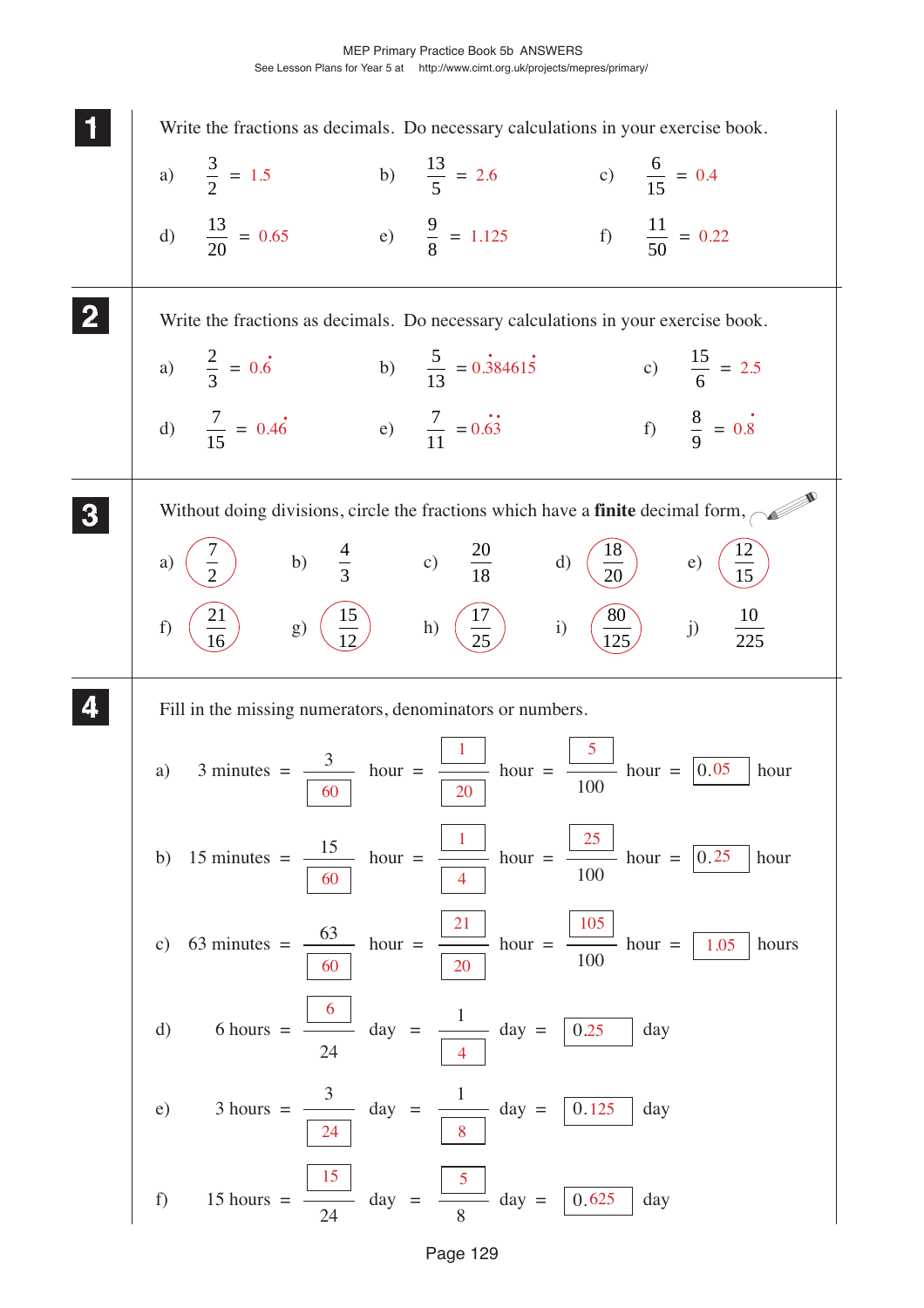|                  | Practise mental division.                                                                                                                                                                                                                                                                                                                                                                                                                                                                                                                          |
|------------------|----------------------------------------------------------------------------------------------------------------------------------------------------------------------------------------------------------------------------------------------------------------------------------------------------------------------------------------------------------------------------------------------------------------------------------------------------------------------------------------------------------------------------------------------------|
|                  | iii) $0.72 \div 8 = 0.09$<br>$\mathbf{i}$<br>$72 \div 8 = 9$<br>ii) $7.2 \div 8 = 0.9$<br>a)                                                                                                                                                                                                                                                                                                                                                                                                                                                       |
|                  | $49 \div 7 = 7$<br>$4.9 \div 7 = 0.7$<br>$\overline{11}$ )<br>$\overline{\text{iii}}$<br>$0.49 \div 7 = 0.07$<br>b)<br>$\mathbf{i}$                                                                                                                                                                                                                                                                                                                                                                                                                |
|                  | i) $55 \div 5 = 11$<br>$\mathbf{ii}$<br>$5.5 \div 5 = 1.1$<br>iii)<br>$0.55 \div 5 = 0.11$<br>$\mathbf{c})$                                                                                                                                                                                                                                                                                                                                                                                                                                        |
|                  | ii) $6.3 \div 9 = 0.7$<br>$63 \div 9 = 7$<br>iii)<br>$0.063 \div 9 = 0.007$<br>$\mathbf{i}$<br>$\mathbf{d}$                                                                                                                                                                                                                                                                                                                                                                                                                                        |
|                  | Join up the fractions and decimals which have the same value.                                                                                                                                                                                                                                                                                                                                                                                                                                                                                      |
|                  | 0.625<br>0.125<br>$\frac{1}{2}$<br>$\frac{4}{5}$<br>0.2<br>$\frac{1}{8}$<br>23<br>1000<br>0.5<br>$rac{3}{8}$<br>0.75<br>$0.8\,$<br>$\overline{23}$<br>$rac{5}{8}$<br>$\frac{3}{4}$<br>$\frac{1}{5}$<br>$\overline{100}$<br>0.023<br>0.375<br>0.23                                                                                                                                                                                                                                                                                                  |
|                  | List the numbers in decimal form in decreasing order.<br>$0.8 > 0.75 > 0.625 > 0.5 > 0.375 > 0.23 > 0.2 > 0.125 > 0.023$                                                                                                                                                                                                                                                                                                                                                                                                                           |
| $\boldsymbol{3}$ | One side of a rectangle is 2.35 m in length.<br>The <b>adjacent</b> side is twice as long.<br>2.35 m<br>What is the length of:<br>the adjacent side<br>a)<br>4.7 <sub>m</sub><br>the perimeter?<br>b)<br>$14.1 \text{ m}$                                                                                                                                                                                                                                                                                                                          |
|                  | Solve these problems in your exercise book.<br>At 16:30 hours, Ben's temperature was 36.9 °C. It rose by 0.4 °C every hour.<br>a)<br>What was Ben's temperature at $20:00$ hours? 38.3 $\degree$ C<br>Suzy bought 10 apples and 8 pears. The apples cost $\text{\pounds}0.35$ each and a pear cost<br>b)<br>twice as much as an apple. How much did Suzy pay altogether?<br>£9.10<br>A 2.5 m length was cut from a ball of string of total length 13 m.<br>c)<br>The remaining string was cut into 6 equal pieces. How long was each piece? 1.75 m |
|                  | Circle the fractions which have<br>$rac{2}{5}$<br>16<br>$\frac{4}{3}$<br>finite decimal form.<br>$\sqrt{9}$<br>$\overline{20}$<br>Join up any equal<br>24<br>$\frac{20}{2}$<br>6<br>$\frac{4}{5}$<br>fractions.<br>$\overline{45}$<br>15<br>30                                                                                                                                                                                                                                                                                                     |

Page 130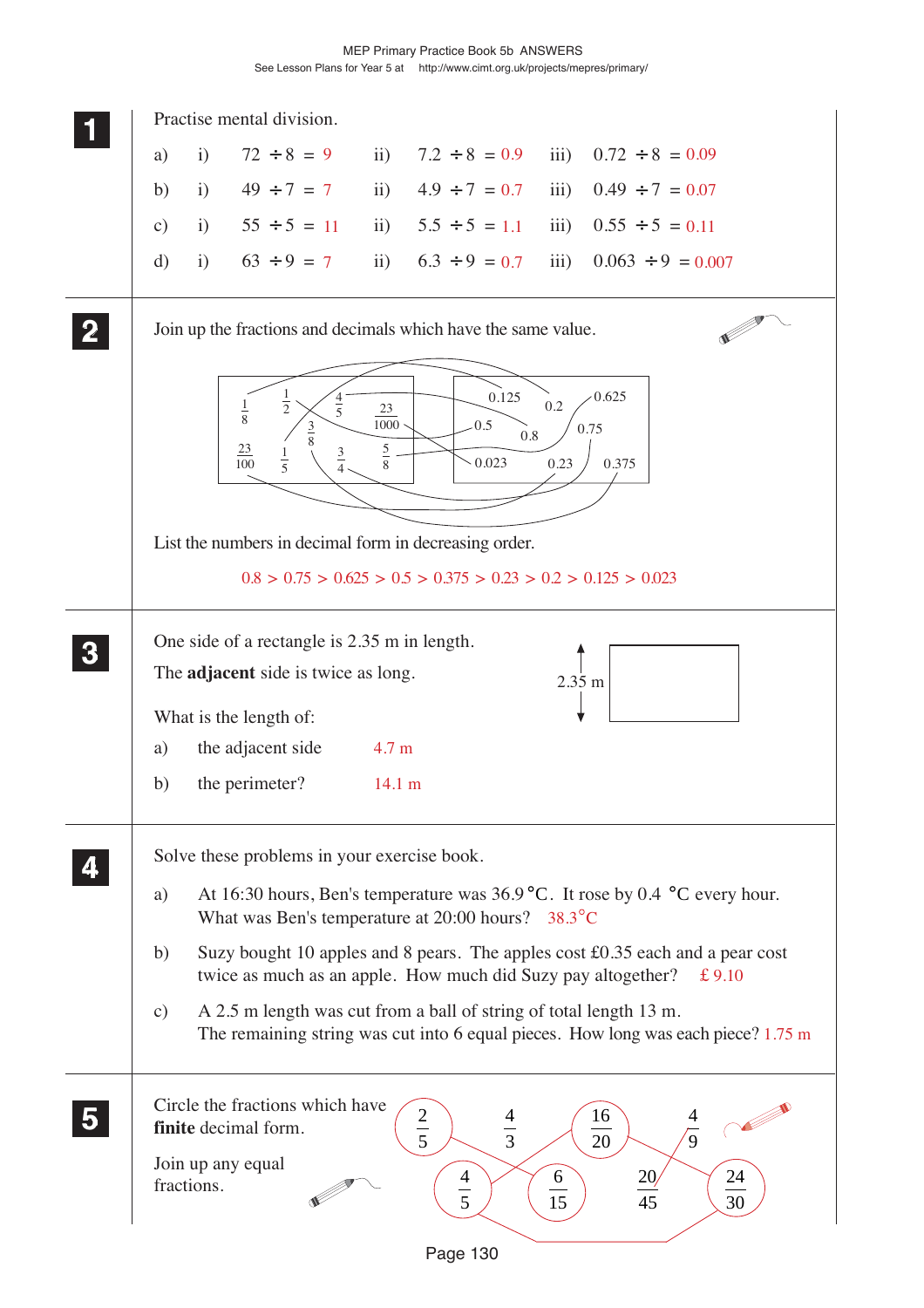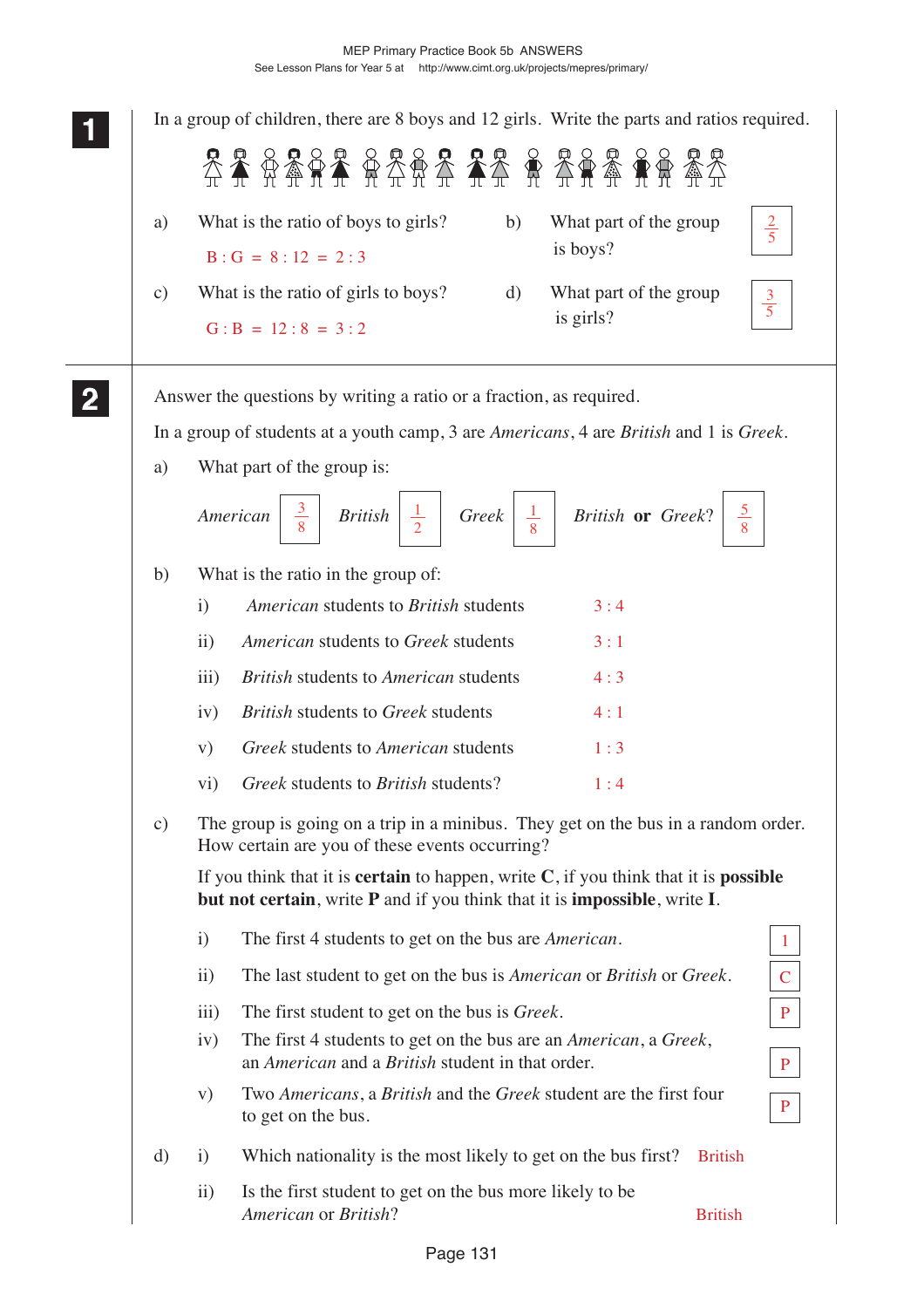|               | Write the ratios between the shaded and <i>white</i> parts and the whole square.                                                                                                                      |
|---------------|-------------------------------------------------------------------------------------------------------------------------------------------------------------------------------------------------------|
| a)            | to $\boxed{\phantom{0}}$ : 34:66 = 17:33 $\boxed{=} \frac{17}{33} = 0.5\text{ i } \rightarrow 52\%$                                                                                                   |
| b)            | to : 66 : 34 = 33 : 17 $[=\frac{33}{17} = 1\frac{16}{17} \approx 1.9412$                                                                                                                              |
| $\mathbf{c})$ | to the whole: 34 : 100 = 17 : 50 [= $\frac{34}{100}$ = 0.34 $\rightarrow$ 34%]                                                                                                                        |
| d)            | to the whole: 66 : 100 = 33 : 50 [= $\frac{66}{100}$ = 0.66 $\rightarrow$ 66%]                                                                                                                        |
|               | How certain are you of these outcomes occurring? Write C for certain, P for possible<br>but not certain or I for impossible.                                                                          |
| a)            | The next Olympic Games will be in the year 2004.                                                                                                                                                      |
| b)            | The next time I throw a dice I will get a 5.<br>P                                                                                                                                                     |
| $\mathbf{c})$ | The next time I throw a dice I will get a 0.<br>$\bf{I}$                                                                                                                                              |
| d)            | Next year, the number of boys born will be twice the number of girls.<br>$\mathbf{P}$                                                                                                                 |
| e)            | $\mathbf{P}$<br>Next year, fewer boys than girls will be born.                                                                                                                                        |
|               | A group of children is visiting a museum. In the group, there are 12 girls and the ratio<br>of girls to boys is 3 to 2.                                                                               |
| a)            | 8<br>How many boys are in the group?                                                                                                                                                                  |
| b)            | How many children are in the group?<br><b>20</b>                                                                                                                                                      |
| $\mathbf{c})$ | If the children enter the museum in a random order, underline the outcome which<br>you think is more likely to occur.<br>A boy enters first.<br>A girl enters first.<br>$\mathbf{i}$<br>$\mathbf{ii}$ |
| d)            | What do you think is the <b>probability</b> of each of the outcomes in c) occurring?                                                                                                                  |
|               | A girl enters first.<br>A boy enters first.<br>$\mathbf{i}$<br>$\rm ii)$<br>$\frac{3}{5}$                                                                                                             |
|               | In a bag there are 50 marbles altogether. The marbles are either <i>black</i> or <i>white</i> .<br>The ratio of <i>black</i> marbles to <i>white</i> marbles is 1 : 4.                                |
| a)            | How many marbles are there of each colour?<br>black<br>10                                                                                                                                             |
|               | white<br>40                                                                                                                                                                                           |
| b)            | $\frac{4}{5}$<br>If you take a marble out of the bag with your eyes shut,<br>what is the <b>probability</b> that it will be <i>white</i> ?                                                            |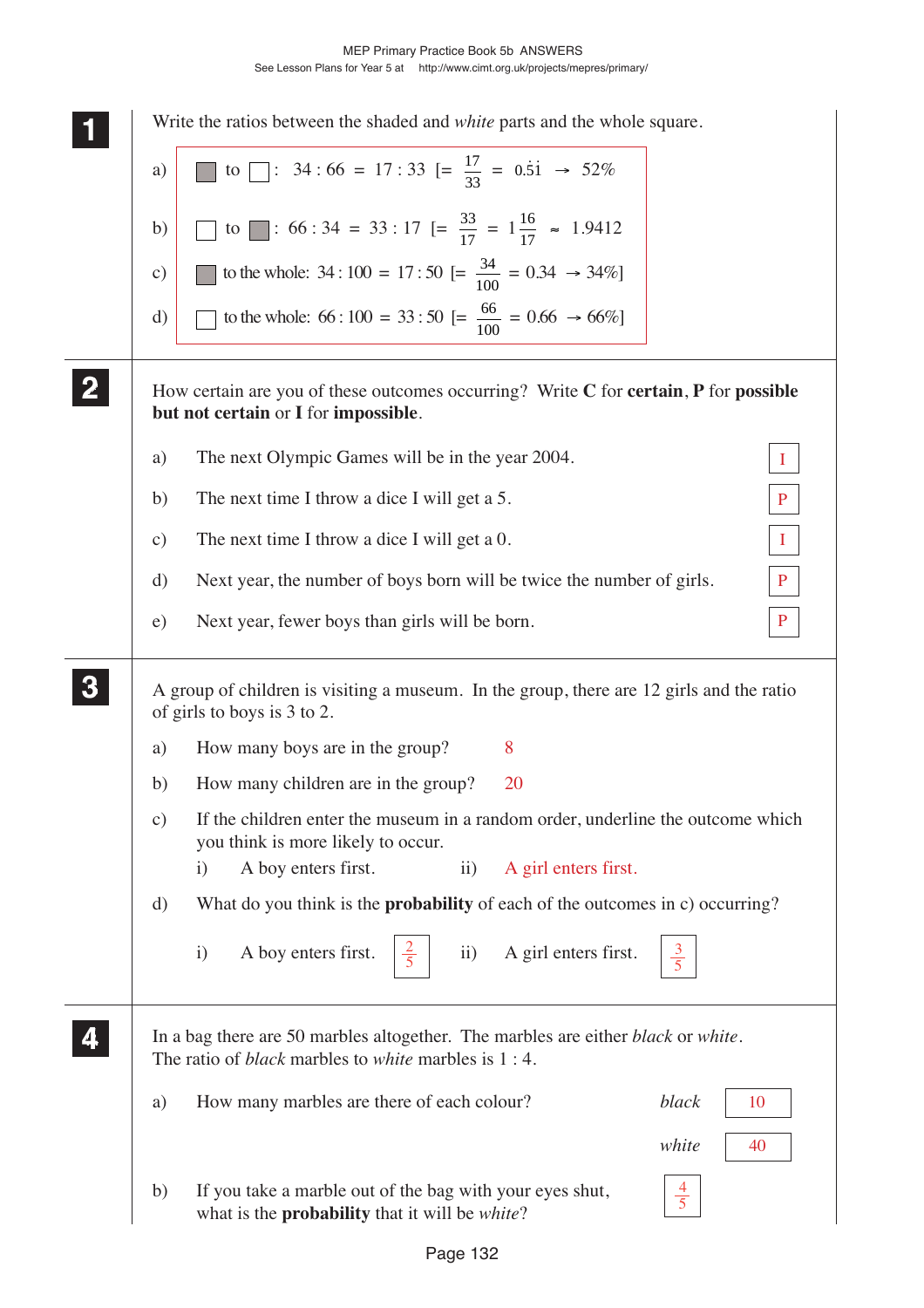

e.g.

| <b>Prediction</b><br><b>Outcome</b>        |                |  |  |  |   | Tally of 20 throws |    |  |   |  | <b>Totals</b><br>(frequency) | fraction        | <b>Ratio</b><br>(relative frequency)<br>percentage |
|--------------------------------------------|----------------|--|--|--|---|--------------------|----|--|---|--|------------------------------|-----------------|----------------------------------------------------|
| ٠                                          | $\overline{2}$ |  |  |  |   |                    |    |  |   |  | 4                            | $\frac{4}{20}$  | 20%                                                |
| ٠<br>l.                                    | 4              |  |  |  |   |                    | ÷  |  |   |  | 3                            | $\frac{3}{20}$  | 15%                                                |
| $\overline{\cdot}$                         | 3              |  |  |  |   |                    |    |  |   |  | 3                            | $\frac{3}{20}$  | 15%                                                |
| $\bullet$ $\bullet$<br>$\bullet$ $\bullet$ | 3              |  |  |  |   |                    |    |  |   |  | 3                            | $\frac{3}{20}$  | 15%                                                |
| $\mathbb{R}$                               | 4              |  |  |  |   |                    |    |  | ÷ |  | 3                            | $\frac{3}{20}$  | 15%                                                |
| 61                                         | 4              |  |  |  | ÷ | ÷                  | f, |  |   |  | 4                            | $\frac{4}{20}$  | 20%                                                |
|                                            | (20)           |  |  |  |   |                    |    |  |   |  | (20)                         | $\frac{20}{20}$ | $(100\%)$                                          |

Collect the class data and fill in this table.

e.g.  $\lceil$ 

| Outcome              | Number of<br>throws | <b>Totals</b>      | Ratio<br>(relative frequency) |            |  |  |
|----------------------|---------------------|--------------------|-------------------------------|------------|--|--|
|                      |                     | <i>(frequency)</i> | fraction                      | percentage |  |  |
| $\bullet$            |                     | 81                 | 81<br>500                     | 16.2%      |  |  |
| $\ddot{\phantom{a}}$ |                     | 85                 | 85<br>500                     | 17.0%      |  |  |
| $\cdot^{\cdot}$      | 500                 | 82                 | 83<br>500                     | 16.4%      |  |  |
| $\mathbf{C}$         |                     | 84                 | 84<br>500                     | 16.8%      |  |  |
| $\ddot{\cdot}$       |                     | 83                 | 83<br>500                     | 16.6%      |  |  |
| $\vdots$             |                     | 85                 | 85<br>500                     | 17.0%      |  |  |
|                      |                     | (500)              | $(\frac{500}{500})$           | $(100\%)$  |  |  |
|                      |                     |                    |                               |            |  |  |

# What do you think is the **probability** of throwing a:

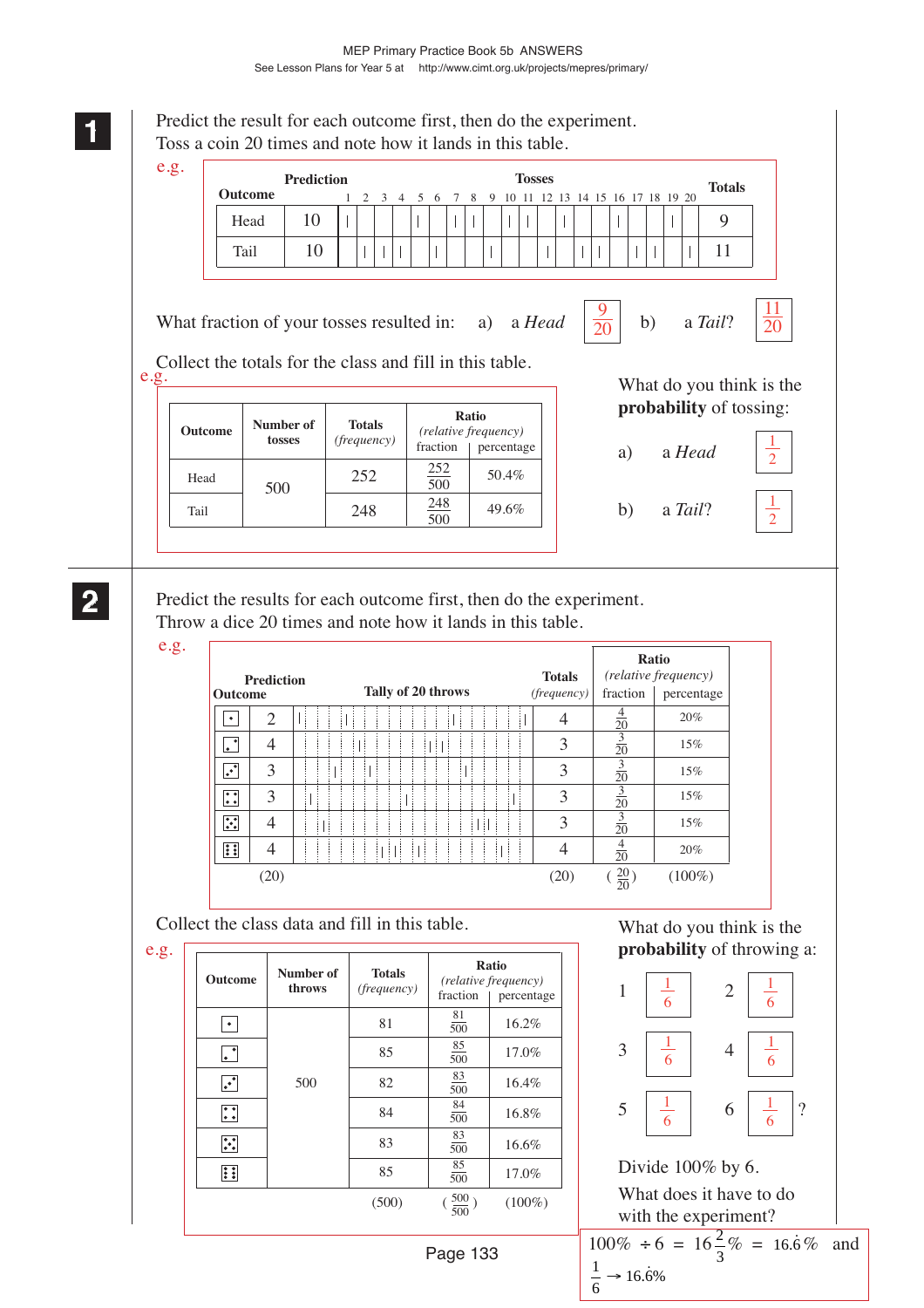**1 11 11** Four children tossed a coin several times and wrote their results in this table. Write the answer to each question in the appropriate part of the table.

|                            |      |       |       |       |               |                  | <b>Ratio</b>       |            |
|----------------------------|------|-------|-------|-------|---------------|------------------|--------------------|------------|
|                            |      |       |       | David | <b>Totals</b> |                  | relative frequency |            |
| <b>Outcome</b>             | Alan | Becky | Carol |       | frequency     | fraction         | decimal            | percentage |
| Head                       | 24   | 30    | 27    |       | 101           | 101<br>200       | 0.505              | $50.5\%$   |
| Tail                       | 25   | 28    | 31    | 15    | 99            | <u>99</u><br>200 | 0.495              | $49.5\%$   |
| 200<br><b>Total tosses</b> |      |       |       |       |               |                  |                    |            |

a) How many tosses were there altogether? 200

- b) How many: i) *Heads* 101 ii) *Tails* were tossed altogether? 99
- c) What is the ratio of each outcome to the total number of tosses:
	- i) as a fraction H : All =  $\frac{101}{200}$ ; T : All =  $\frac{99}{200}$
	- ii) as a decimal H: 0.505 T: 0.495 iii) as a percentage? H: 50.5%; T: 49.5%

# Predict the result for each outcome first, then do the experiment.

Toss a 10 p coin and a £1 coin at the same time. Repeat the experiment 24 times and keep a tally of how they land in this table.

| <b>Outcome</b>                  |                   | e.g. In a class of 30 pupils | <b>Totals</b><br>frequency |               | Ratio<br><i>relative frequency</i> |                |           |
|---------------------------------|-------------------|------------------------------|----------------------------|---------------|------------------------------------|----------------|-----------|
| £1<br>Tally of 24 throws<br>10p |                   |                              |                            | Pupil   Class | fraction                           | decimal        | $\%$      |
| H H                             | 5                 | 4H II                        | 7                          | 185           | <u> 185</u><br>720                 | $\approx 0.26$ | 26%       |
| H T                             | 6                 | łН                           | 5                          | 176           | $\frac{176}{720}$                  | $\approx 0.24$ | 24%       |
| H<br>T                          | 5                 | 11H                          | 6                          | 181           | $\frac{181}{720}$                  | $\approx 0.25$ | 25%       |
| T<br>T                          | 8                 | .HH                          | 6                          | 178           | $\frac{178}{720}$                  | $\approx 0.25$ | 25%       |
|                                 | <b>Prediction</b> |                              | <b>Total throws</b>        | 720           | $\frac{720}{720}$                  | (1)            | $(100\%)$ |

Collect the data for the class and complete the right-hand side of the table.

**3 33 33**

**2 22 22**

Repeat the experiment using 3 coins.

| <b>Outcome</b>     |                   | e.g. In a class of 30 pupils | frequency           | <b>Totals</b> |                   | Ratio<br>relative frequency |           |
|--------------------|-------------------|------------------------------|---------------------|---------------|-------------------|-----------------------------|-----------|
| (10 p) (50 p) (£1) |                   | Tally of 24 throws           |                     | Pupil   Class | fraction          | decimal                     | $\%$      |
| H<br>H H           | 3                 |                              | 4                   | 88            | $\frac{88}{720}$  | $\approx 0.122$             | 12.2%     |
| H<br>H T           | 3                 |                              | 2                   | 89            | $\frac{89}{720}$  | $\approx 0.124$             | 12.4%     |
| H<br>H<br>T        | 3                 |                              | 3                   | 91            | $\frac{91}{720}$  | $\approx 0.126$             | 12.6%     |
| T T<br>H           | 3                 | Ш                            | 3                   | 90            | $\frac{90}{720}$  | $\approx 0.125$             | 12.5%     |
| T<br>H H           | 3                 |                              | $\overline{2}$      | 88            | $\frac{88}{720}$  | $\approx 0.122$             | 12.2%     |
| H T<br>T           | 3                 |                              | 5                   | 92            | $\frac{92}{720}$  | $\approx 0.128$             | 12.8%     |
| T<br>T<br>H        | 3                 |                              | 2                   | 90            | $\frac{90}{720}$  | $\approx 0.125$             | 12.5%     |
| T<br>T<br>T.       | 3                 |                              | 3                   | 92            | $\frac{92}{720}$  | $\approx 0.128$             | 12.8%     |
|                    | <b>Prediction</b> |                              | <b>Total throws</b> | 720           | $\frac{720}{720}$ | (1)                         | $(100\%)$ |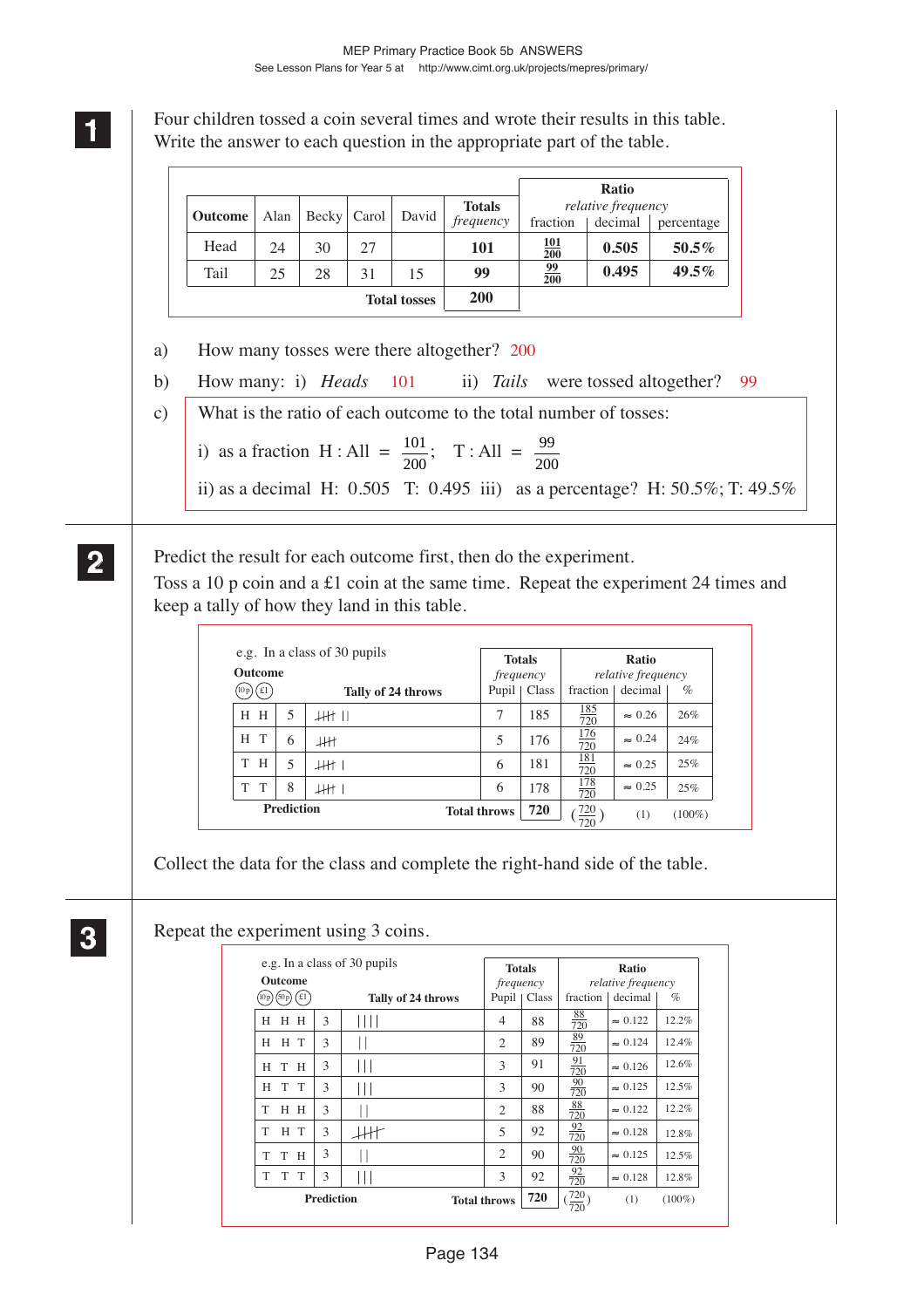| There are 6 black-faced and 10 white-faced sheep in a field. Write the parts and ratios<br>required.                                                              |
|-------------------------------------------------------------------------------------------------------------------------------------------------------------------|
| What is the ratio of <i>black</i> -faced to <i>white</i> -faced sheep?<br>$B: W = 6:10$<br>a)                                                                     |
| What is the ratio of <i>white-faced</i> to <i>black-faced</i> sheep? $W : B = 10 : 6$<br>b)                                                                       |
| What fraction of the sheep have:<br>$\mathbf{c})$                                                                                                                 |
| i) white faces<br>ii) black faces?<br>8                                                                                                                           |
| How certain are you of these outcomes occurring? Write C for certain, P for possible<br>but not certain or I for impossible.                                      |
| The final of the next <i>Football World Cup</i> will be in 2005.<br>a)<br>$\mathbf{1}$                                                                            |
| The next time I toss a coin I will get a <i>Head</i> or a <i>Tail</i> .<br>b)<br>$\mathbf C$                                                                      |
| The next time I throw two dice the total will be more than 6.<br>$\mathbf{c})$<br>$\mathbf{P}$                                                                    |
| The next time I throw two dice the total will be more than 12.<br>d)<br>$\bf{I}$                                                                                  |
| It will rain next week in my home town.<br>e)<br>$\mathbf{P}$                                                                                                     |
| In a bag there are 40 marbles altogether. The marbles are either <i>red</i> or <i>blue</i> .<br>The ratio of <i>red</i> marbles to <i>blue</i> marbles is $1:3$ . |
| How many marbles are there of each colour?<br>10<br>blue<br>30<br>red<br>a)                                                                                       |
| If you take a marble out of the bag with your eyes shut, what is the <b>probability</b><br>b)<br>that it will be:                                                 |
| ii) not <i>blue</i> ? $\frac{1}{4}$<br>$\mathbf{i}$<br>blue                                                                                                       |
| Imagine this net folded to make a cube and used as a dice.                                                                                                        |
| If the dice is rolled, what is the probability<br>blue<br>that the square facing up is:                                                                           |
| $\frac{1}{3}$<br>red<br>red<br>blue<br>red<br>yellow<br>red<br>$\frac{1}{2}$<br>b)<br>a)                                                                          |
| blue<br>$\mathrm{d}$<br>yellow<br>not <i>red</i> ?<br>$\mathbf{c})$                                                                                               |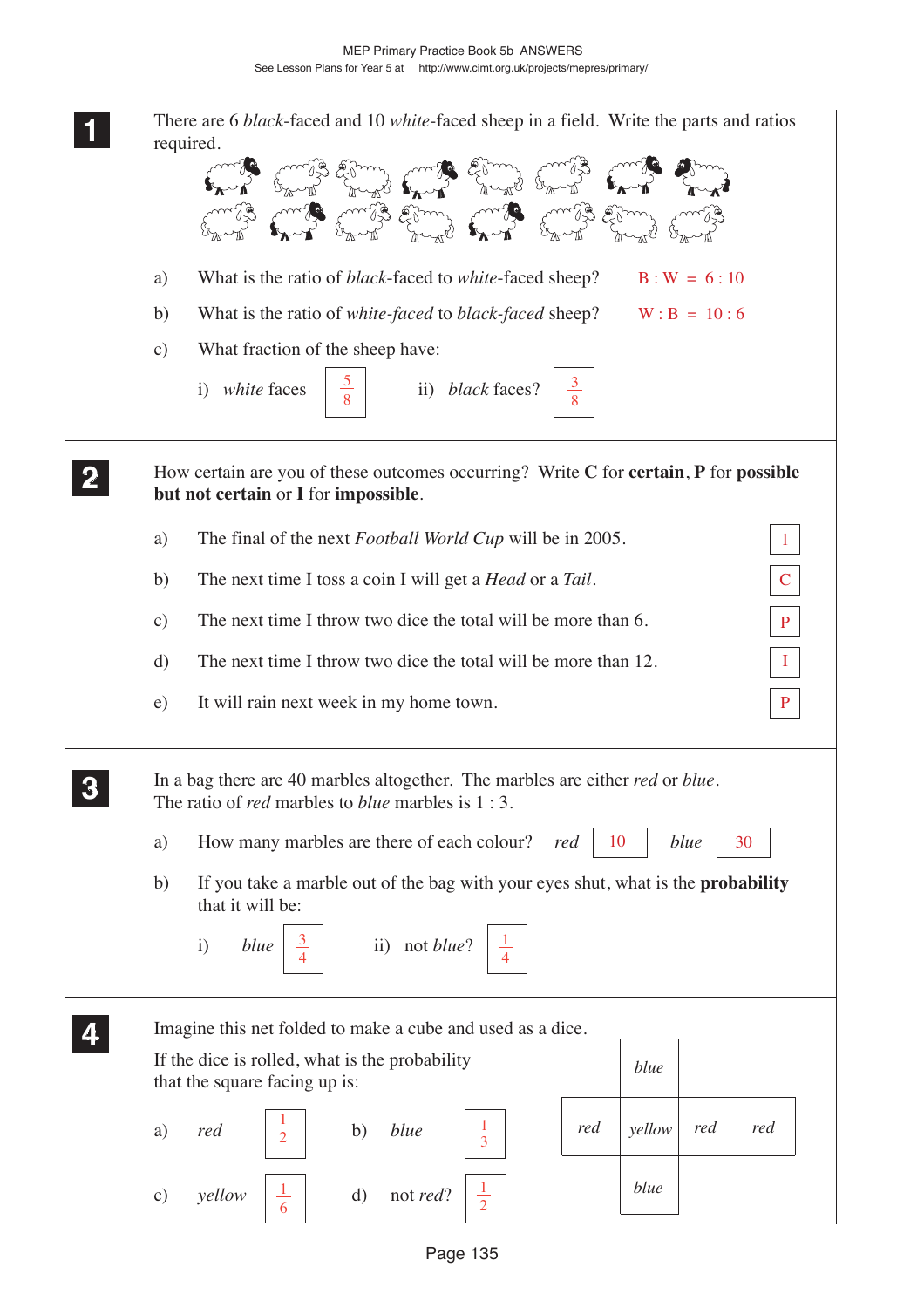Predict the result of each outcome first, then do the experiment.

Throw a *white* and a *red* dice at the same time and note how they land in this table. Repeat the experiment 72 times. Collect the class data and complete the table.

| <b>Totals</b><br>Ratio<br><b>Outcome</b><br>relative frequency<br>frequency<br>w<br>r<br>Ō<br>$\ddot{\mathbb{C}}$<br>Pupil<br>fraction  <br>decimal<br>Class<br>%<br>Tally of 72 throws<br>41<br>$\mathbf{1}$<br>$\mathbf{1}$<br>$\mathfrak{2}$<br>0.0285<br>2.85%<br>$\theta$<br>41<br>1440<br>40<br>$\overline{c}$<br>$\mathbf{1}$<br>$\overline{2}$<br>0.0278<br>2.78%<br>3<br>40<br>$\vert \ \vert \ \vert$<br>1440<br>37<br>3<br>$\overline{2}$<br>$\mathbf{1}$<br>1<br>37<br>0.0257<br>2.57%<br>1440<br>39<br>2.71%<br>1<br>4<br>0.0271<br>39<br>$\overline{2}$<br>$\boldsymbol{0}$<br>1440<br>42<br>5<br>0.0292<br>2.92%<br>1<br>$\mathbf{1}$<br>1<br>42<br>1440<br>40<br>6<br>3<br>2.78%<br>1<br>3<br>40<br>0.0278<br>$\vert \ \vert \ \vert$<br>1440<br>$\frac{38}{1440}$<br>$\mathfrak{2}$<br>2.64%<br>1<br>0.0264<br>$\overline{2}$<br>38<br>$\boldsymbol{0}$<br>41<br>$\mathfrak{2}$<br>$\overline{c}$<br>2.85%<br>41<br>0.0285<br>$\overline{2}$<br>$\mathfrak{2}$<br>$\vert \ \vert$<br>1440<br>40<br>$\overline{2}$<br>3<br>2.78%<br>0.0278<br>$\overline{2}$<br>40<br>$\boldsymbol{0}$<br>1440<br>42<br>2<br>4<br>$\overline{2}$<br>0.0292<br>2.92%<br>42<br>$\overline{0}$<br>1440<br>40<br>5<br>$\overline{2}$<br>2.78%<br>40<br>0.0278<br>$\overline{0}$<br>$\theta$<br>1440<br>38<br>$\overline{2}$<br>6<br>2.64%<br>38<br>0.0264<br>$\overline{2}$<br>$\begin{array}{c c c c c} \hline \text{ } & & \text{ } & \text{ } & \text{ } \\ \hline \end{array}$<br>$\overline{4}$<br>1440<br>41<br>3<br>1<br>41<br>0.0285<br>2.85%<br>$\overline{4}$<br>$\theta$<br>1440<br>40<br>3<br>$\overline{2}$<br>2.78%<br>$\overline{2}$<br>0.0278<br>$\boldsymbol{0}$<br>40<br>1440<br>41<br>3<br>3<br>0.0285<br>2.85%<br>$\overline{2}$<br>41<br>1<br>1440<br>43<br>3<br>2.99%<br>4<br>43<br>0.0299<br>$\overline{2}$<br>$\boldsymbol{0}$<br>1440<br>41<br>5<br>3<br>2.85%<br>3<br>0.0285<br>$\overline{2}$<br>41<br>$\vert \ \vert$<br>1440<br>39<br>3<br>6<br>2.71%<br>39<br>0.0271<br>5<br>$\mathfrak{2}$<br>$+$<br>1440<br>40<br>4<br>1<br>0.0278<br>2.78%<br>$\overline{2}$<br>40<br>$\mathbf{1}$<br>1440<br>38<br>$\overline{c}$<br>4<br>0.0264<br>2.64%<br>3<br>38<br>$\mathfrak{2}$<br>$\vert \ \vert$<br>1440<br>40<br>2.78%<br>4<br>3<br>0.0278<br>3<br>40<br>$\theta$<br>$\vert \ \vert \ \vert$<br>1440<br>39<br>$\overline{4}$<br>2.71%<br>4<br>0.0271<br>$\overline{c}$<br>39<br>1<br>$\vert \ \vert$<br>1440<br>38<br>5<br>4<br>2.64%<br>38<br>0.0264<br>$\mathfrak{2}$<br>$\boldsymbol{0}$<br>1440<br>41<br>2.64%<br>6<br>0.0264<br>4<br>41<br>$\mathfrak{2}$<br>6<br>$+$ $+$ $+$ $+$<br>1440<br>38<br>5<br>1<br>2.64%<br>38<br>0.0264<br>$\mathfrak{2}$<br>4<br>1440<br>40<br>5<br>2.78%<br>2<br>0.0278<br>$\overline{2}$<br>$\overline{2}$<br>40<br>$\overline{\phantom{a}}$<br>1440<br>40<br>5<br>3<br>$\overline{2}$<br>0.0278<br>2.78%<br>$\overline{4}$<br>40<br>$\vert \vert \vert \vert \vert$<br>1440<br>44<br>5<br>$\overline{4}$<br>$0.0306$ 3.06%<br>5<br>44<br>$\overline{4}$<br>$\downarrow \downarrow \downarrow \uparrow \uparrow$<br>1440<br>40<br>5<br>5<br>40<br>2.78%<br>$\overline{2}$<br>3<br>0.0278<br>$\vert \ \vert \ \vert$<br>1440<br>39<br>5<br>6<br>39<br>0.0271<br>2.71%<br>2<br>1<br>1440<br>40<br>0.0278<br>2.78%<br>6<br>$\mathbf{1}$<br>$\mathfrak{2}$<br>$\overline{4}$<br>40<br>$ $    $ $<br>1440<br>40<br>$2.78\%$<br>$\overline{c}$<br>40<br>0.0278<br>6<br>4<br>0<br>Ш<br>1440<br>38<br>0.0264<br>2.64%<br>$\overline{2}$<br>3<br>6<br>$\overline{c}$<br>38<br>$\vert \ \vert$<br>1440<br>41<br>2.85%<br>0.0285<br>$\overline{4}$<br>3<br>6<br>1<br>41<br>1440<br>40<br>0.0278<br>2.78%<br>6<br>5<br>3<br>4<br>$\vert \, \vert \, \vert \, \vert$<br>40<br>1440<br>$\frac{41}{1440}$<br>$2.85\%$<br>0.0285<br>6<br>6<br>$\mathfrak{2}$<br>1<br>41<br>$(\frac{1440}{1440})$<br><b>Total throws</b><br>1440<br><b>Prediction</b><br>(1)<br>$(100\%)$<br>(72)<br>(72) | e.g For a class of 20 pupils |  |  |  |  |  |  |  |  |
|-------------------------------------------------------------------------------------------------------------------------------------------------------------------------------------------------------------------------------------------------------------------------------------------------------------------------------------------------------------------------------------------------------------------------------------------------------------------------------------------------------------------------------------------------------------------------------------------------------------------------------------------------------------------------------------------------------------------------------------------------------------------------------------------------------------------------------------------------------------------------------------------------------------------------------------------------------------------------------------------------------------------------------------------------------------------------------------------------------------------------------------------------------------------------------------------------------------------------------------------------------------------------------------------------------------------------------------------------------------------------------------------------------------------------------------------------------------------------------------------------------------------------------------------------------------------------------------------------------------------------------------------------------------------------------------------------------------------------------------------------------------------------------------------------------------------------------------------------------------------------------------------------------------------------------------------------------------------------------------------------------------------------------------------------------------------------------------------------------------------------------------------------------------------------------------------------------------------------------------------------------------------------------------------------------------------------------------------------------------------------------------------------------------------------------------------------------------------------------------------------------------------------------------------------------------------------------------------------------------------------------------------------------------------------------------------------------------------------------------------------------------------------------------------------------------------------------------------------------------------------------------------------------------------------------------------------------------------------------------------------------------------------------------------------------------------------------------------------------------------------------------------------------------------------------------------------------------------------------------------------------------------------------------------------------------------------------------------------------------------------------------------------------------------------------------------------------------------------------------------------------------------------------------------------------------------------------------------------------------------------------------------------------------------------------------------------------------------------------------------------------------------------------------------------------------------------------------------------------------------------------------------------------------------------------------|------------------------------|--|--|--|--|--|--|--|--|
|                                                                                                                                                                                                                                                                                                                                                                                                                                                                                                                                                                                                                                                                                                                                                                                                                                                                                                                                                                                                                                                                                                                                                                                                                                                                                                                                                                                                                                                                                                                                                                                                                                                                                                                                                                                                                                                                                                                                                                                                                                                                                                                                                                                                                                                                                                                                                                                                                                                                                                                                                                                                                                                                                                                                                                                                                                                                                                                                                                                                                                                                                                                                                                                                                                                                                                                                                                                                                                                                                                                                                                                                                                                                                                                                                                                                                                                                                                                                     |                              |  |  |  |  |  |  |  |  |
|                                                                                                                                                                                                                                                                                                                                                                                                                                                                                                                                                                                                                                                                                                                                                                                                                                                                                                                                                                                                                                                                                                                                                                                                                                                                                                                                                                                                                                                                                                                                                                                                                                                                                                                                                                                                                                                                                                                                                                                                                                                                                                                                                                                                                                                                                                                                                                                                                                                                                                                                                                                                                                                                                                                                                                                                                                                                                                                                                                                                                                                                                                                                                                                                                                                                                                                                                                                                                                                                                                                                                                                                                                                                                                                                                                                                                                                                                                                                     |                              |  |  |  |  |  |  |  |  |
|                                                                                                                                                                                                                                                                                                                                                                                                                                                                                                                                                                                                                                                                                                                                                                                                                                                                                                                                                                                                                                                                                                                                                                                                                                                                                                                                                                                                                                                                                                                                                                                                                                                                                                                                                                                                                                                                                                                                                                                                                                                                                                                                                                                                                                                                                                                                                                                                                                                                                                                                                                                                                                                                                                                                                                                                                                                                                                                                                                                                                                                                                                                                                                                                                                                                                                                                                                                                                                                                                                                                                                                                                                                                                                                                                                                                                                                                                                                                     |                              |  |  |  |  |  |  |  |  |
|                                                                                                                                                                                                                                                                                                                                                                                                                                                                                                                                                                                                                                                                                                                                                                                                                                                                                                                                                                                                                                                                                                                                                                                                                                                                                                                                                                                                                                                                                                                                                                                                                                                                                                                                                                                                                                                                                                                                                                                                                                                                                                                                                                                                                                                                                                                                                                                                                                                                                                                                                                                                                                                                                                                                                                                                                                                                                                                                                                                                                                                                                                                                                                                                                                                                                                                                                                                                                                                                                                                                                                                                                                                                                                                                                                                                                                                                                                                                     |                              |  |  |  |  |  |  |  |  |
|                                                                                                                                                                                                                                                                                                                                                                                                                                                                                                                                                                                                                                                                                                                                                                                                                                                                                                                                                                                                                                                                                                                                                                                                                                                                                                                                                                                                                                                                                                                                                                                                                                                                                                                                                                                                                                                                                                                                                                                                                                                                                                                                                                                                                                                                                                                                                                                                                                                                                                                                                                                                                                                                                                                                                                                                                                                                                                                                                                                                                                                                                                                                                                                                                                                                                                                                                                                                                                                                                                                                                                                                                                                                                                                                                                                                                                                                                                                                     |                              |  |  |  |  |  |  |  |  |
|                                                                                                                                                                                                                                                                                                                                                                                                                                                                                                                                                                                                                                                                                                                                                                                                                                                                                                                                                                                                                                                                                                                                                                                                                                                                                                                                                                                                                                                                                                                                                                                                                                                                                                                                                                                                                                                                                                                                                                                                                                                                                                                                                                                                                                                                                                                                                                                                                                                                                                                                                                                                                                                                                                                                                                                                                                                                                                                                                                                                                                                                                                                                                                                                                                                                                                                                                                                                                                                                                                                                                                                                                                                                                                                                                                                                                                                                                                                                     |                              |  |  |  |  |  |  |  |  |
|                                                                                                                                                                                                                                                                                                                                                                                                                                                                                                                                                                                                                                                                                                                                                                                                                                                                                                                                                                                                                                                                                                                                                                                                                                                                                                                                                                                                                                                                                                                                                                                                                                                                                                                                                                                                                                                                                                                                                                                                                                                                                                                                                                                                                                                                                                                                                                                                                                                                                                                                                                                                                                                                                                                                                                                                                                                                                                                                                                                                                                                                                                                                                                                                                                                                                                                                                                                                                                                                                                                                                                                                                                                                                                                                                                                                                                                                                                                                     |                              |  |  |  |  |  |  |  |  |
|                                                                                                                                                                                                                                                                                                                                                                                                                                                                                                                                                                                                                                                                                                                                                                                                                                                                                                                                                                                                                                                                                                                                                                                                                                                                                                                                                                                                                                                                                                                                                                                                                                                                                                                                                                                                                                                                                                                                                                                                                                                                                                                                                                                                                                                                                                                                                                                                                                                                                                                                                                                                                                                                                                                                                                                                                                                                                                                                                                                                                                                                                                                                                                                                                                                                                                                                                                                                                                                                                                                                                                                                                                                                                                                                                                                                                                                                                                                                     |                              |  |  |  |  |  |  |  |  |
|                                                                                                                                                                                                                                                                                                                                                                                                                                                                                                                                                                                                                                                                                                                                                                                                                                                                                                                                                                                                                                                                                                                                                                                                                                                                                                                                                                                                                                                                                                                                                                                                                                                                                                                                                                                                                                                                                                                                                                                                                                                                                                                                                                                                                                                                                                                                                                                                                                                                                                                                                                                                                                                                                                                                                                                                                                                                                                                                                                                                                                                                                                                                                                                                                                                                                                                                                                                                                                                                                                                                                                                                                                                                                                                                                                                                                                                                                                                                     |                              |  |  |  |  |  |  |  |  |
|                                                                                                                                                                                                                                                                                                                                                                                                                                                                                                                                                                                                                                                                                                                                                                                                                                                                                                                                                                                                                                                                                                                                                                                                                                                                                                                                                                                                                                                                                                                                                                                                                                                                                                                                                                                                                                                                                                                                                                                                                                                                                                                                                                                                                                                                                                                                                                                                                                                                                                                                                                                                                                                                                                                                                                                                                                                                                                                                                                                                                                                                                                                                                                                                                                                                                                                                                                                                                                                                                                                                                                                                                                                                                                                                                                                                                                                                                                                                     |                              |  |  |  |  |  |  |  |  |
|                                                                                                                                                                                                                                                                                                                                                                                                                                                                                                                                                                                                                                                                                                                                                                                                                                                                                                                                                                                                                                                                                                                                                                                                                                                                                                                                                                                                                                                                                                                                                                                                                                                                                                                                                                                                                                                                                                                                                                                                                                                                                                                                                                                                                                                                                                                                                                                                                                                                                                                                                                                                                                                                                                                                                                                                                                                                                                                                                                                                                                                                                                                                                                                                                                                                                                                                                                                                                                                                                                                                                                                                                                                                                                                                                                                                                                                                                                                                     |                              |  |  |  |  |  |  |  |  |
|                                                                                                                                                                                                                                                                                                                                                                                                                                                                                                                                                                                                                                                                                                                                                                                                                                                                                                                                                                                                                                                                                                                                                                                                                                                                                                                                                                                                                                                                                                                                                                                                                                                                                                                                                                                                                                                                                                                                                                                                                                                                                                                                                                                                                                                                                                                                                                                                                                                                                                                                                                                                                                                                                                                                                                                                                                                                                                                                                                                                                                                                                                                                                                                                                                                                                                                                                                                                                                                                                                                                                                                                                                                                                                                                                                                                                                                                                                                                     |                              |  |  |  |  |  |  |  |  |
|                                                                                                                                                                                                                                                                                                                                                                                                                                                                                                                                                                                                                                                                                                                                                                                                                                                                                                                                                                                                                                                                                                                                                                                                                                                                                                                                                                                                                                                                                                                                                                                                                                                                                                                                                                                                                                                                                                                                                                                                                                                                                                                                                                                                                                                                                                                                                                                                                                                                                                                                                                                                                                                                                                                                                                                                                                                                                                                                                                                                                                                                                                                                                                                                                                                                                                                                                                                                                                                                                                                                                                                                                                                                                                                                                                                                                                                                                                                                     |                              |  |  |  |  |  |  |  |  |
|                                                                                                                                                                                                                                                                                                                                                                                                                                                                                                                                                                                                                                                                                                                                                                                                                                                                                                                                                                                                                                                                                                                                                                                                                                                                                                                                                                                                                                                                                                                                                                                                                                                                                                                                                                                                                                                                                                                                                                                                                                                                                                                                                                                                                                                                                                                                                                                                                                                                                                                                                                                                                                                                                                                                                                                                                                                                                                                                                                                                                                                                                                                                                                                                                                                                                                                                                                                                                                                                                                                                                                                                                                                                                                                                                                                                                                                                                                                                     |                              |  |  |  |  |  |  |  |  |
|                                                                                                                                                                                                                                                                                                                                                                                                                                                                                                                                                                                                                                                                                                                                                                                                                                                                                                                                                                                                                                                                                                                                                                                                                                                                                                                                                                                                                                                                                                                                                                                                                                                                                                                                                                                                                                                                                                                                                                                                                                                                                                                                                                                                                                                                                                                                                                                                                                                                                                                                                                                                                                                                                                                                                                                                                                                                                                                                                                                                                                                                                                                                                                                                                                                                                                                                                                                                                                                                                                                                                                                                                                                                                                                                                                                                                                                                                                                                     |                              |  |  |  |  |  |  |  |  |
|                                                                                                                                                                                                                                                                                                                                                                                                                                                                                                                                                                                                                                                                                                                                                                                                                                                                                                                                                                                                                                                                                                                                                                                                                                                                                                                                                                                                                                                                                                                                                                                                                                                                                                                                                                                                                                                                                                                                                                                                                                                                                                                                                                                                                                                                                                                                                                                                                                                                                                                                                                                                                                                                                                                                                                                                                                                                                                                                                                                                                                                                                                                                                                                                                                                                                                                                                                                                                                                                                                                                                                                                                                                                                                                                                                                                                                                                                                                                     |                              |  |  |  |  |  |  |  |  |
|                                                                                                                                                                                                                                                                                                                                                                                                                                                                                                                                                                                                                                                                                                                                                                                                                                                                                                                                                                                                                                                                                                                                                                                                                                                                                                                                                                                                                                                                                                                                                                                                                                                                                                                                                                                                                                                                                                                                                                                                                                                                                                                                                                                                                                                                                                                                                                                                                                                                                                                                                                                                                                                                                                                                                                                                                                                                                                                                                                                                                                                                                                                                                                                                                                                                                                                                                                                                                                                                                                                                                                                                                                                                                                                                                                                                                                                                                                                                     |                              |  |  |  |  |  |  |  |  |
|                                                                                                                                                                                                                                                                                                                                                                                                                                                                                                                                                                                                                                                                                                                                                                                                                                                                                                                                                                                                                                                                                                                                                                                                                                                                                                                                                                                                                                                                                                                                                                                                                                                                                                                                                                                                                                                                                                                                                                                                                                                                                                                                                                                                                                                                                                                                                                                                                                                                                                                                                                                                                                                                                                                                                                                                                                                                                                                                                                                                                                                                                                                                                                                                                                                                                                                                                                                                                                                                                                                                                                                                                                                                                                                                                                                                                                                                                                                                     |                              |  |  |  |  |  |  |  |  |
|                                                                                                                                                                                                                                                                                                                                                                                                                                                                                                                                                                                                                                                                                                                                                                                                                                                                                                                                                                                                                                                                                                                                                                                                                                                                                                                                                                                                                                                                                                                                                                                                                                                                                                                                                                                                                                                                                                                                                                                                                                                                                                                                                                                                                                                                                                                                                                                                                                                                                                                                                                                                                                                                                                                                                                                                                                                                                                                                                                                                                                                                                                                                                                                                                                                                                                                                                                                                                                                                                                                                                                                                                                                                                                                                                                                                                                                                                                                                     |                              |  |  |  |  |  |  |  |  |
|                                                                                                                                                                                                                                                                                                                                                                                                                                                                                                                                                                                                                                                                                                                                                                                                                                                                                                                                                                                                                                                                                                                                                                                                                                                                                                                                                                                                                                                                                                                                                                                                                                                                                                                                                                                                                                                                                                                                                                                                                                                                                                                                                                                                                                                                                                                                                                                                                                                                                                                                                                                                                                                                                                                                                                                                                                                                                                                                                                                                                                                                                                                                                                                                                                                                                                                                                                                                                                                                                                                                                                                                                                                                                                                                                                                                                                                                                                                                     |                              |  |  |  |  |  |  |  |  |
|                                                                                                                                                                                                                                                                                                                                                                                                                                                                                                                                                                                                                                                                                                                                                                                                                                                                                                                                                                                                                                                                                                                                                                                                                                                                                                                                                                                                                                                                                                                                                                                                                                                                                                                                                                                                                                                                                                                                                                                                                                                                                                                                                                                                                                                                                                                                                                                                                                                                                                                                                                                                                                                                                                                                                                                                                                                                                                                                                                                                                                                                                                                                                                                                                                                                                                                                                                                                                                                                                                                                                                                                                                                                                                                                                                                                                                                                                                                                     |                              |  |  |  |  |  |  |  |  |
|                                                                                                                                                                                                                                                                                                                                                                                                                                                                                                                                                                                                                                                                                                                                                                                                                                                                                                                                                                                                                                                                                                                                                                                                                                                                                                                                                                                                                                                                                                                                                                                                                                                                                                                                                                                                                                                                                                                                                                                                                                                                                                                                                                                                                                                                                                                                                                                                                                                                                                                                                                                                                                                                                                                                                                                                                                                                                                                                                                                                                                                                                                                                                                                                                                                                                                                                                                                                                                                                                                                                                                                                                                                                                                                                                                                                                                                                                                                                     |                              |  |  |  |  |  |  |  |  |
|                                                                                                                                                                                                                                                                                                                                                                                                                                                                                                                                                                                                                                                                                                                                                                                                                                                                                                                                                                                                                                                                                                                                                                                                                                                                                                                                                                                                                                                                                                                                                                                                                                                                                                                                                                                                                                                                                                                                                                                                                                                                                                                                                                                                                                                                                                                                                                                                                                                                                                                                                                                                                                                                                                                                                                                                                                                                                                                                                                                                                                                                                                                                                                                                                                                                                                                                                                                                                                                                                                                                                                                                                                                                                                                                                                                                                                                                                                                                     |                              |  |  |  |  |  |  |  |  |
|                                                                                                                                                                                                                                                                                                                                                                                                                                                                                                                                                                                                                                                                                                                                                                                                                                                                                                                                                                                                                                                                                                                                                                                                                                                                                                                                                                                                                                                                                                                                                                                                                                                                                                                                                                                                                                                                                                                                                                                                                                                                                                                                                                                                                                                                                                                                                                                                                                                                                                                                                                                                                                                                                                                                                                                                                                                                                                                                                                                                                                                                                                                                                                                                                                                                                                                                                                                                                                                                                                                                                                                                                                                                                                                                                                                                                                                                                                                                     |                              |  |  |  |  |  |  |  |  |
|                                                                                                                                                                                                                                                                                                                                                                                                                                                                                                                                                                                                                                                                                                                                                                                                                                                                                                                                                                                                                                                                                                                                                                                                                                                                                                                                                                                                                                                                                                                                                                                                                                                                                                                                                                                                                                                                                                                                                                                                                                                                                                                                                                                                                                                                                                                                                                                                                                                                                                                                                                                                                                                                                                                                                                                                                                                                                                                                                                                                                                                                                                                                                                                                                                                                                                                                                                                                                                                                                                                                                                                                                                                                                                                                                                                                                                                                                                                                     |                              |  |  |  |  |  |  |  |  |
|                                                                                                                                                                                                                                                                                                                                                                                                                                                                                                                                                                                                                                                                                                                                                                                                                                                                                                                                                                                                                                                                                                                                                                                                                                                                                                                                                                                                                                                                                                                                                                                                                                                                                                                                                                                                                                                                                                                                                                                                                                                                                                                                                                                                                                                                                                                                                                                                                                                                                                                                                                                                                                                                                                                                                                                                                                                                                                                                                                                                                                                                                                                                                                                                                                                                                                                                                                                                                                                                                                                                                                                                                                                                                                                                                                                                                                                                                                                                     |                              |  |  |  |  |  |  |  |  |
|                                                                                                                                                                                                                                                                                                                                                                                                                                                                                                                                                                                                                                                                                                                                                                                                                                                                                                                                                                                                                                                                                                                                                                                                                                                                                                                                                                                                                                                                                                                                                                                                                                                                                                                                                                                                                                                                                                                                                                                                                                                                                                                                                                                                                                                                                                                                                                                                                                                                                                                                                                                                                                                                                                                                                                                                                                                                                                                                                                                                                                                                                                                                                                                                                                                                                                                                                                                                                                                                                                                                                                                                                                                                                                                                                                                                                                                                                                                                     |                              |  |  |  |  |  |  |  |  |
|                                                                                                                                                                                                                                                                                                                                                                                                                                                                                                                                                                                                                                                                                                                                                                                                                                                                                                                                                                                                                                                                                                                                                                                                                                                                                                                                                                                                                                                                                                                                                                                                                                                                                                                                                                                                                                                                                                                                                                                                                                                                                                                                                                                                                                                                                                                                                                                                                                                                                                                                                                                                                                                                                                                                                                                                                                                                                                                                                                                                                                                                                                                                                                                                                                                                                                                                                                                                                                                                                                                                                                                                                                                                                                                                                                                                                                                                                                                                     |                              |  |  |  |  |  |  |  |  |
|                                                                                                                                                                                                                                                                                                                                                                                                                                                                                                                                                                                                                                                                                                                                                                                                                                                                                                                                                                                                                                                                                                                                                                                                                                                                                                                                                                                                                                                                                                                                                                                                                                                                                                                                                                                                                                                                                                                                                                                                                                                                                                                                                                                                                                                                                                                                                                                                                                                                                                                                                                                                                                                                                                                                                                                                                                                                                                                                                                                                                                                                                                                                                                                                                                                                                                                                                                                                                                                                                                                                                                                                                                                                                                                                                                                                                                                                                                                                     |                              |  |  |  |  |  |  |  |  |
|                                                                                                                                                                                                                                                                                                                                                                                                                                                                                                                                                                                                                                                                                                                                                                                                                                                                                                                                                                                                                                                                                                                                                                                                                                                                                                                                                                                                                                                                                                                                                                                                                                                                                                                                                                                                                                                                                                                                                                                                                                                                                                                                                                                                                                                                                                                                                                                                                                                                                                                                                                                                                                                                                                                                                                                                                                                                                                                                                                                                                                                                                                                                                                                                                                                                                                                                                                                                                                                                                                                                                                                                                                                                                                                                                                                                                                                                                                                                     |                              |  |  |  |  |  |  |  |  |
|                                                                                                                                                                                                                                                                                                                                                                                                                                                                                                                                                                                                                                                                                                                                                                                                                                                                                                                                                                                                                                                                                                                                                                                                                                                                                                                                                                                                                                                                                                                                                                                                                                                                                                                                                                                                                                                                                                                                                                                                                                                                                                                                                                                                                                                                                                                                                                                                                                                                                                                                                                                                                                                                                                                                                                                                                                                                                                                                                                                                                                                                                                                                                                                                                                                                                                                                                                                                                                                                                                                                                                                                                                                                                                                                                                                                                                                                                                                                     |                              |  |  |  |  |  |  |  |  |
|                                                                                                                                                                                                                                                                                                                                                                                                                                                                                                                                                                                                                                                                                                                                                                                                                                                                                                                                                                                                                                                                                                                                                                                                                                                                                                                                                                                                                                                                                                                                                                                                                                                                                                                                                                                                                                                                                                                                                                                                                                                                                                                                                                                                                                                                                                                                                                                                                                                                                                                                                                                                                                                                                                                                                                                                                                                                                                                                                                                                                                                                                                                                                                                                                                                                                                                                                                                                                                                                                                                                                                                                                                                                                                                                                                                                                                                                                                                                     |                              |  |  |  |  |  |  |  |  |
|                                                                                                                                                                                                                                                                                                                                                                                                                                                                                                                                                                                                                                                                                                                                                                                                                                                                                                                                                                                                                                                                                                                                                                                                                                                                                                                                                                                                                                                                                                                                                                                                                                                                                                                                                                                                                                                                                                                                                                                                                                                                                                                                                                                                                                                                                                                                                                                                                                                                                                                                                                                                                                                                                                                                                                                                                                                                                                                                                                                                                                                                                                                                                                                                                                                                                                                                                                                                                                                                                                                                                                                                                                                                                                                                                                                                                                                                                                                                     |                              |  |  |  |  |  |  |  |  |
|                                                                                                                                                                                                                                                                                                                                                                                                                                                                                                                                                                                                                                                                                                                                                                                                                                                                                                                                                                                                                                                                                                                                                                                                                                                                                                                                                                                                                                                                                                                                                                                                                                                                                                                                                                                                                                                                                                                                                                                                                                                                                                                                                                                                                                                                                                                                                                                                                                                                                                                                                                                                                                                                                                                                                                                                                                                                                                                                                                                                                                                                                                                                                                                                                                                                                                                                                                                                                                                                                                                                                                                                                                                                                                                                                                                                                                                                                                                                     |                              |  |  |  |  |  |  |  |  |
|                                                                                                                                                                                                                                                                                                                                                                                                                                                                                                                                                                                                                                                                                                                                                                                                                                                                                                                                                                                                                                                                                                                                                                                                                                                                                                                                                                                                                                                                                                                                                                                                                                                                                                                                                                                                                                                                                                                                                                                                                                                                                                                                                                                                                                                                                                                                                                                                                                                                                                                                                                                                                                                                                                                                                                                                                                                                                                                                                                                                                                                                                                                                                                                                                                                                                                                                                                                                                                                                                                                                                                                                                                                                                                                                                                                                                                                                                                                                     |                              |  |  |  |  |  |  |  |  |
|                                                                                                                                                                                                                                                                                                                                                                                                                                                                                                                                                                                                                                                                                                                                                                                                                                                                                                                                                                                                                                                                                                                                                                                                                                                                                                                                                                                                                                                                                                                                                                                                                                                                                                                                                                                                                                                                                                                                                                                                                                                                                                                                                                                                                                                                                                                                                                                                                                                                                                                                                                                                                                                                                                                                                                                                                                                                                                                                                                                                                                                                                                                                                                                                                                                                                                                                                                                                                                                                                                                                                                                                                                                                                                                                                                                                                                                                                                                                     |                              |  |  |  |  |  |  |  |  |
|                                                                                                                                                                                                                                                                                                                                                                                                                                                                                                                                                                                                                                                                                                                                                                                                                                                                                                                                                                                                                                                                                                                                                                                                                                                                                                                                                                                                                                                                                                                                                                                                                                                                                                                                                                                                                                                                                                                                                                                                                                                                                                                                                                                                                                                                                                                                                                                                                                                                                                                                                                                                                                                                                                                                                                                                                                                                                                                                                                                                                                                                                                                                                                                                                                                                                                                                                                                                                                                                                                                                                                                                                                                                                                                                                                                                                                                                                                                                     |                              |  |  |  |  |  |  |  |  |
|                                                                                                                                                                                                                                                                                                                                                                                                                                                                                                                                                                                                                                                                                                                                                                                                                                                                                                                                                                                                                                                                                                                                                                                                                                                                                                                                                                                                                                                                                                                                                                                                                                                                                                                                                                                                                                                                                                                                                                                                                                                                                                                                                                                                                                                                                                                                                                                                                                                                                                                                                                                                                                                                                                                                                                                                                                                                                                                                                                                                                                                                                                                                                                                                                                                                                                                                                                                                                                                                                                                                                                                                                                                                                                                                                                                                                                                                                                                                     |                              |  |  |  |  |  |  |  |  |
|                                                                                                                                                                                                                                                                                                                                                                                                                                                                                                                                                                                                                                                                                                                                                                                                                                                                                                                                                                                                                                                                                                                                                                                                                                                                                                                                                                                                                                                                                                                                                                                                                                                                                                                                                                                                                                                                                                                                                                                                                                                                                                                                                                                                                                                                                                                                                                                                                                                                                                                                                                                                                                                                                                                                                                                                                                                                                                                                                                                                                                                                                                                                                                                                                                                                                                                                                                                                                                                                                                                                                                                                                                                                                                                                                                                                                                                                                                                                     |                              |  |  |  |  |  |  |  |  |

 **11**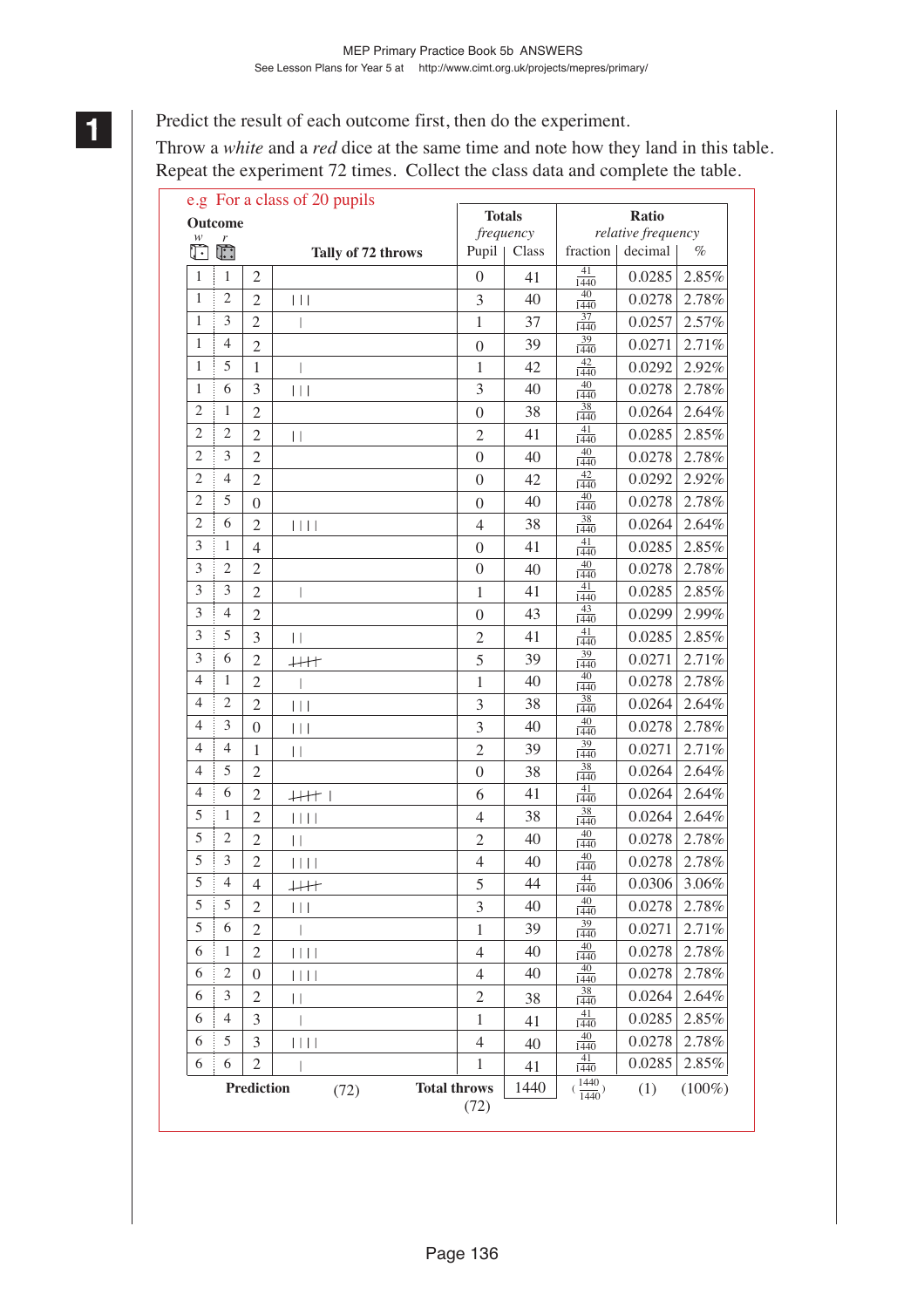**<sup>11</sup>** A dice was thrown 60 times. The number of times (**frequency**) each of the numbers 1 to 6 (**outcome**) was thrown is shown in the chart below.

Complete the table and answer the questions.

**1 11**

**2 22 22**

**3 33 33**

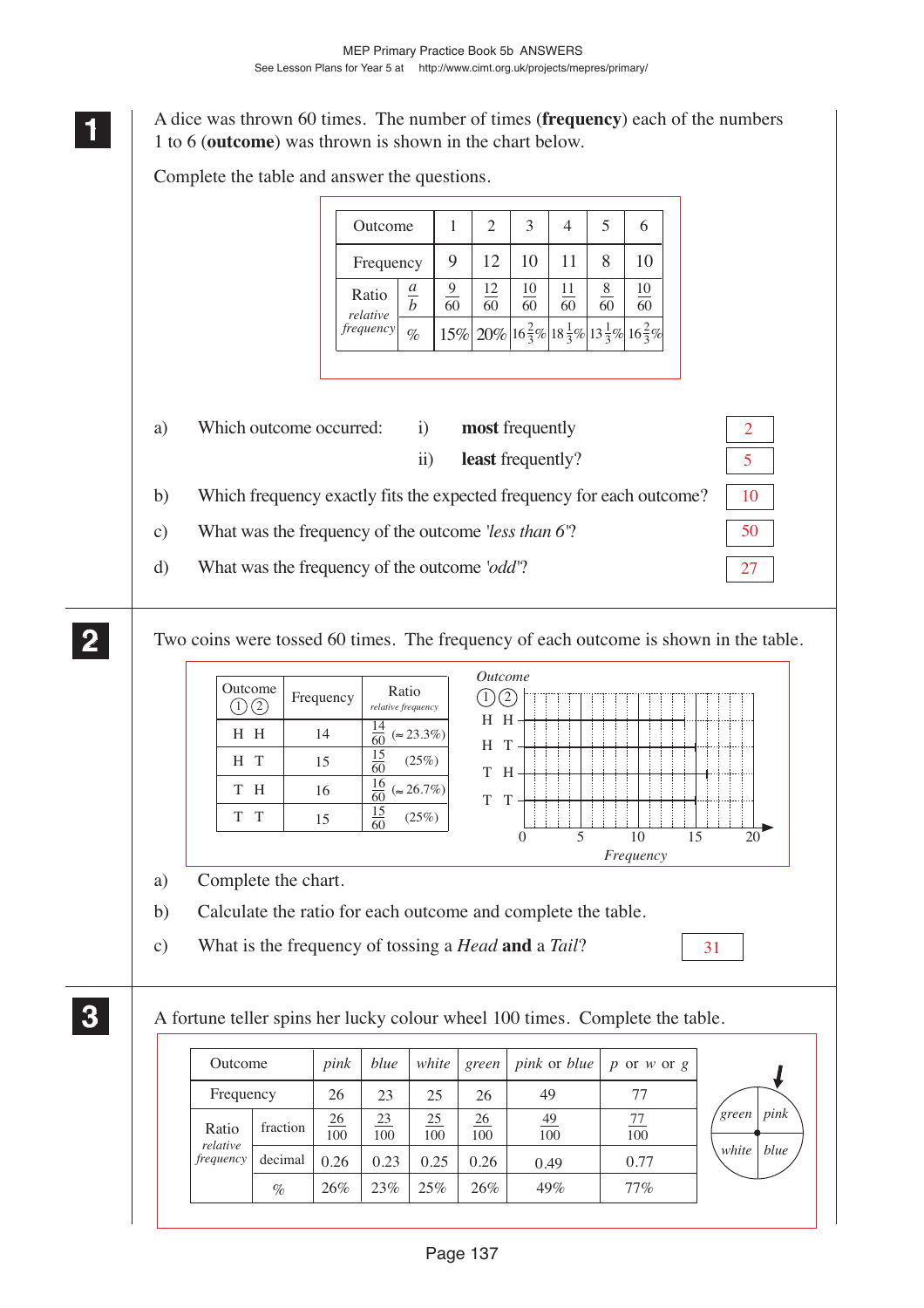**1 11** When we throw an **unbiased** dice, there are 6 possible outcomes, each equally likely: **11** 1, 2, 3, 4, 5 or 6 **RESERVE** Show the probability of each of these outcomes by joining it to the correct point on the probability scale.  $1 + 100\%$ a) Throwing a 2 -5 b) Throwing a number less than  $3 -$ 6 4 c) Throwing a number not less than 3 6 3 d) Throwing a 7 -50% 6 2 e) Throwing a number less than  $1 \sim$ 6 f) Throwing a number greater than 0 1 6 g) Throwing a number greater than 5  $0 \perp 0\%$ **2 22** Seven children draw lots in the hope of winning a prize. If each child has an equal **22** chance of winning, what is the probability of each of these outcomes happening? Join the outcomes to the matching points on the probability scale. 1 a) C wins. b) A or D wins.  $$ c) G or E or C or A wins. d) B and F win.  $\sim$ e) G does not win. 1 f) Neither D not E wins.  $\overline{7}$  $\Omega$ **3 33 33** $354/12$  $\sqrt[1]{\frac{9}{2}}$ 16 1 The number is: a)  $17 \left| \frac{1}{2} \right|$  b) less than 17  $\sigma$  $\overline{20}$ 20  $\overline{\phantom{0}}$ 11 19 18 17  $\epsilon_{\cup}$  $\hat{\varkappa}$ c) **not** greater than 17  $\overline{20}$  $\hat{\epsilon}_{\mathcal{E}}$  $\mathbb{Q}_{\mathcal{P}}$  $8/9$   $\vert$   $\varsigma$ 4 5 10 d) **not** less than 17  $\left|\frac{4}{5}\right|$  e) even  $\left|\frac{10}{5}\right|$  f) divisible by 4 20 20 20 15  $\overline{20}$ g) **not** divisible by  $4 \left| \frac{15}{26} \right|$  h) either even **or** odd 20 20 0 i) neither even **nor** odd  $\overline{20}$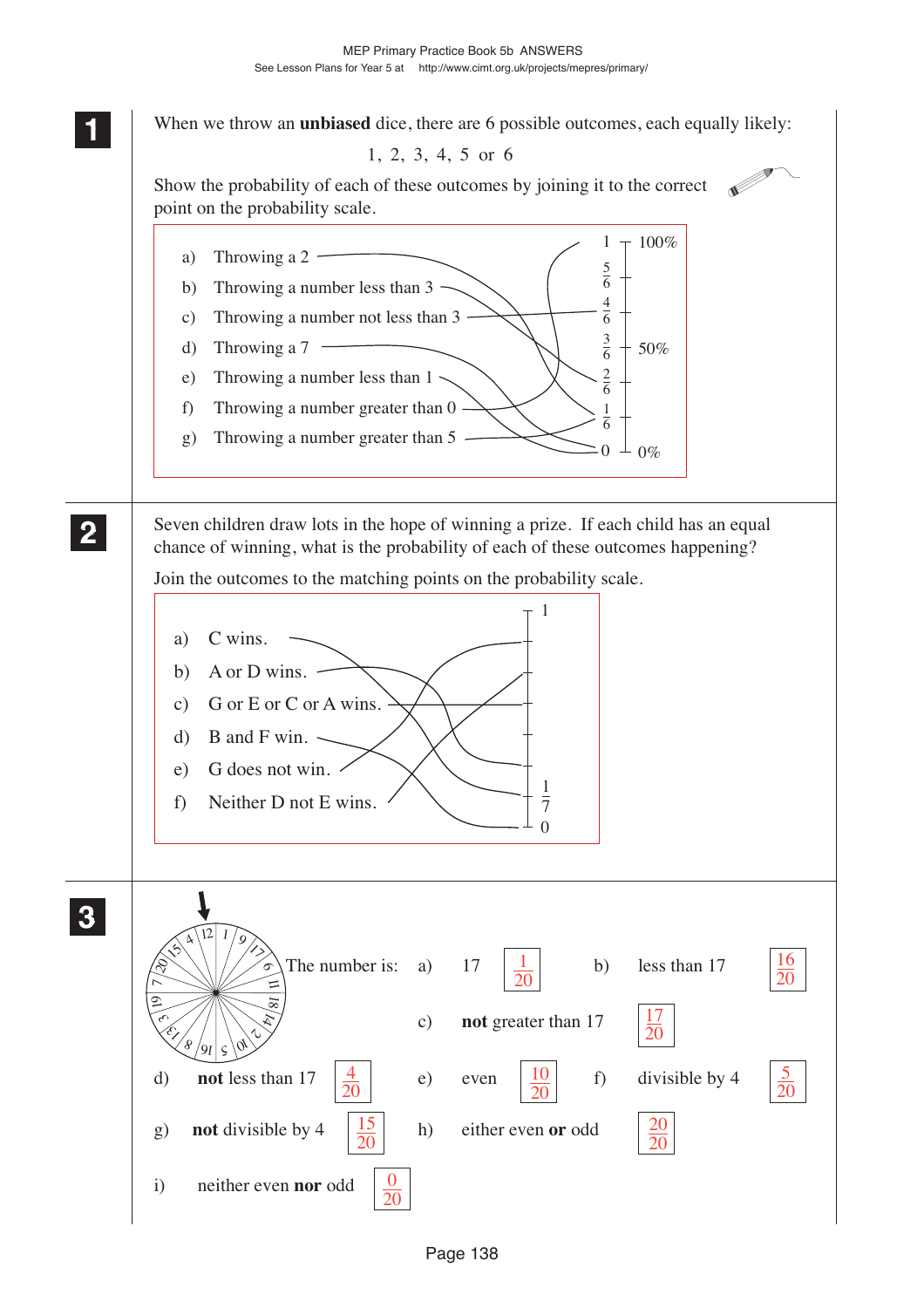|               | In a lottery game, 2 numbers are drawn from the numbers $1, 2, 3$ and $4$ .                                                                                                                                                                                                                                                                                                                                                      |
|---------------|----------------------------------------------------------------------------------------------------------------------------------------------------------------------------------------------------------------------------------------------------------------------------------------------------------------------------------------------------------------------------------------------------------------------------------|
|               | Let's suppose that each number has an equal chance of being drawn.                                                                                                                                                                                                                                                                                                                                                               |
| a)            | List the possible outcomes if the order of the two numbers does not matter.<br>$(1, 2), (1, 3), 1, 4), (2, 3), (2, 4), (3, 4)$<br>[6 outcomes]                                                                                                                                                                                                                                                                                   |
| b)            | What is the probability of these outcomes?                                                                                                                                                                                                                                                                                                                                                                                       |
|               | The numbers are 1 and 3.<br>ii) One of the numbers is 2.<br>$\mathbf{i}$<br>$\frac{1}{6}$                                                                                                                                                                                                                                                                                                                                        |
|               | One of the numbers is either $1$ or $3$ .<br>$\overline{iii}$                                                                                                                                                                                                                                                                                                                                                                    |
| $\mathbf{c})$ | List the possible outcomes if the order of the two numbers <b>does</b> matter.<br>$(1, 2), (1, 3), 1, 4); (2, 1); (2, 3), (2, 4);$<br>$(3, 1), (3, 2), (3, 4); (4, 1), (4, 2), (4, 3)$ (12 posssible outcomes)                                                                                                                                                                                                                   |
|               | This time the numbers $1, 2, 3$ and 4 are written on cards and put into a bag.<br>A pupil takes out one card with his eyes shut, notes the number and puts it back into the<br>bag again. Then the pupil takes out a 2nd card in the same way and notes the number.                                                                                                                                                              |
| a)            | List the possible outcomes if the order of the two numbers does not matter.<br>$2, 2$ $3, 3$ $4, 4$<br>1,1<br>$(10)$ possible outcomes,<br>$1, 2$ $2, 3$ $3, 4$<br>but not equal probabilities)<br>1, 3, 2, 4<br>1,4                                                                                                                                                                                                             |
| b)            | List the possible outcomes if the order of the two numbers <b>does</b> matter.<br>2,1<br>3,1<br>1,1<br>4,1<br>$1, 2$ $2, 2$ $3, 2$ $4, 2$<br>(16 possible outcomes,<br>$1, 3$ $2, 3$ $3, 3$ $4, 3$<br>with equal probabilities)<br>$1, 4$ $2, 4$ $3, 4$ $4, 4$                                                                                                                                                                   |
|               | Eight children have written their names on a wheel of fortune. The fortune teller spins<br>the wheel to see who is to be chosen to have their fortunes told.<br>Let's suppose that each letter has an equal chance of coming to rest in front of the arrow<br>and that the wheel cannot stop on the lines between the letters.<br>E<br>A<br>What is the probability of each of these outcomes?<br>$\overline{F}$<br>$\mathsf{C}$ |
| a)            | D wins.<br>A wins.<br>b)<br>8<br>G<br>H                                                                                                                                                                                                                                                                                                                                                                                          |
| $\mathbf{c})$ | D<br>B<br>$\frac{7}{8}$<br>F does not win.<br>B and G win.<br>$\boldsymbol{0}$<br>$\rm d)$                                                                                                                                                                                                                                                                                                                                       |
| e)            | $\frac{1}{4}$<br>$\frac{3}{4}$<br>Neither C nor H wins.<br>C or H wins.<br>f)                                                                                                                                                                                                                                                                                                                                                    |
| $\mathbf{g}$  | $rac{5}{8}$<br>The winning name's initial letter comes after C in the alphabet.                                                                                                                                                                                                                                                                                                                                                  |
| h)            | $\frac{1}{4}$<br>The winning name's initial letter comes before C in the alphabet.                                                                                                                                                                                                                                                                                                                                               |
| $\mathbf{i}$  | $\mathbf{1}$<br>E either wins or doesn't win.                                                                                                                                                                                                                                                                                                                                                                                    |

Page 139